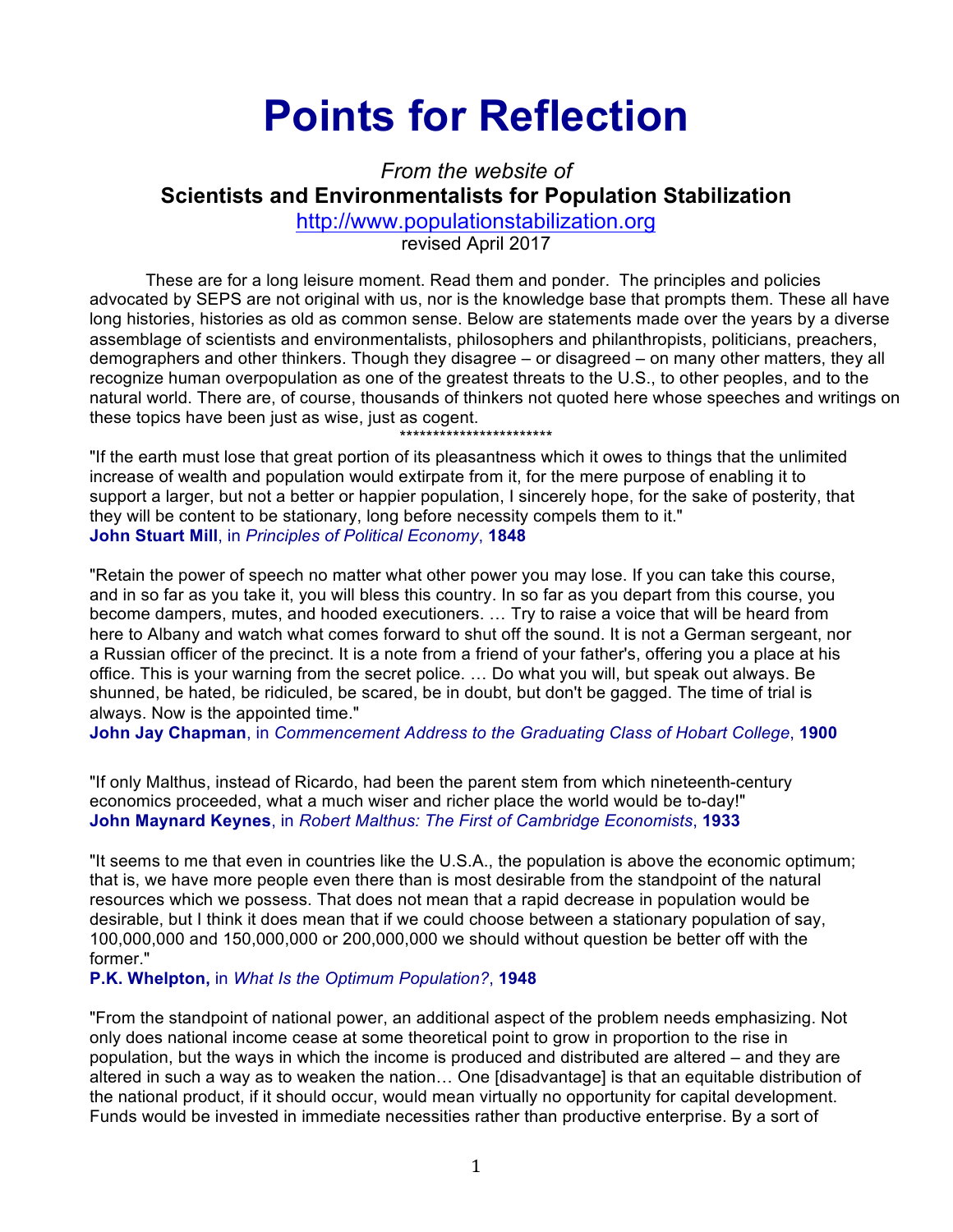functional adaptation, therefore, most of the societies with excess numbers have evolved a rigid social stratification whereby a small but wealthy elite runs the government and the economy, the bulk of the population being in great poverty."

**Kingsley Davis**, in *The Demographic Foundations of National Power*, **1954**

"The left and the right joined forces with fatuity at a terrible price to be paid later." **Winston S. Churchill**, referring to British politics just prior to World War II, in *Memoirs of the Second World War,* **1959**

"The demand for invasion of wilderness-sanctuary areas for water storage and power dams, oil rights, iron ore, irrigation, forests, farm lands, and so on is now but a gentle movement in comparison to what it will be with our predicted population of even forty years hence (which presumably will be two times our present one, or 340 million…)… As I see it, the stages that accompany population density growth will take approximately the following insidious steps: First, we see the need for wilderness areas; for their beauty, their peace, their scientific value. We restrict the wilderness areas to foot travel or to horse travelers, but their numbers will increase along with the trails until one is never out of sight or sound of others. Then there will be more trails added to dilute the density of the hikers on the trails... Following this there will be pressure for access roads – for fire protection, chiefly, or for those that don't have the hardihood to do it on their own feet or on horseback… Then there will be requests for fixed campsites to localize the damage from people in the area… A store, then stores, to supply food for more campers… Then we will see demands rising for the establishment of inns, as they will be called, but they will be hotels… Then there will be demand for amusements associated with these inns and resting places to beguile the people who are bored during the hours of evening and night when they can't see anything… Ultimately – because we no longer have a wilderness – subdivision could logically follow. Who cares beyond that?"

**Raymond B. Cowles,** in *Wilderness and the Camel's Nose,* **1960**

"Solutions for today and tomorrow are perhaps not so difficult to contrive – send tractors to India, and hybrid corn to Egypt. But the day after tomorrow? The fact of the matter is that a solution must be found. That old dog Malthus turned out to be very substantially correct in his dire predictions, and there seems to be no point in waiting until the United States is like India before moving in on the problem."

**William F. Buckley Jr**, in *The Birth Rate*, **1965**

"Unlike plagues of the dark ages or contemporary diseases we do not yet understand, the modern plague of overpopulation is soluble by means we have discovered and with resources we possess. What is lacking is not sufficient knowledge of the solution, but the universal consciousness of the gravity of the problem and education of the billions who are its victims."

# **Martin Luther King Jr**., speech on acceptance of the Planned Parenthood Federation Of America's Margaret Sanger Award, **1966**

"If the human population of the world continues to increase at its current rate, there will soon be no room for either wild life or wild places… But I believe that sooner or later man will learn to limit his overpopulation. Then he will be much more concerned with optimum rather than maximum, quality rather than quantity, and will recover the need within himself for contact with wilderness and wild nature."

Sir **Peter Scott**, in *The Eye of the Wind: An Autobiography*, **1966**

"One of the most serious challenges to human destiny in the last third of this century will be the growth of the population. Whether man's response to that challenge will be a cause for pride or for despair in the year 2000 will depend very much on what we do today. If we now begin our work in an appropriate manner, and if we continue to devote a considerable amount of attention and energy to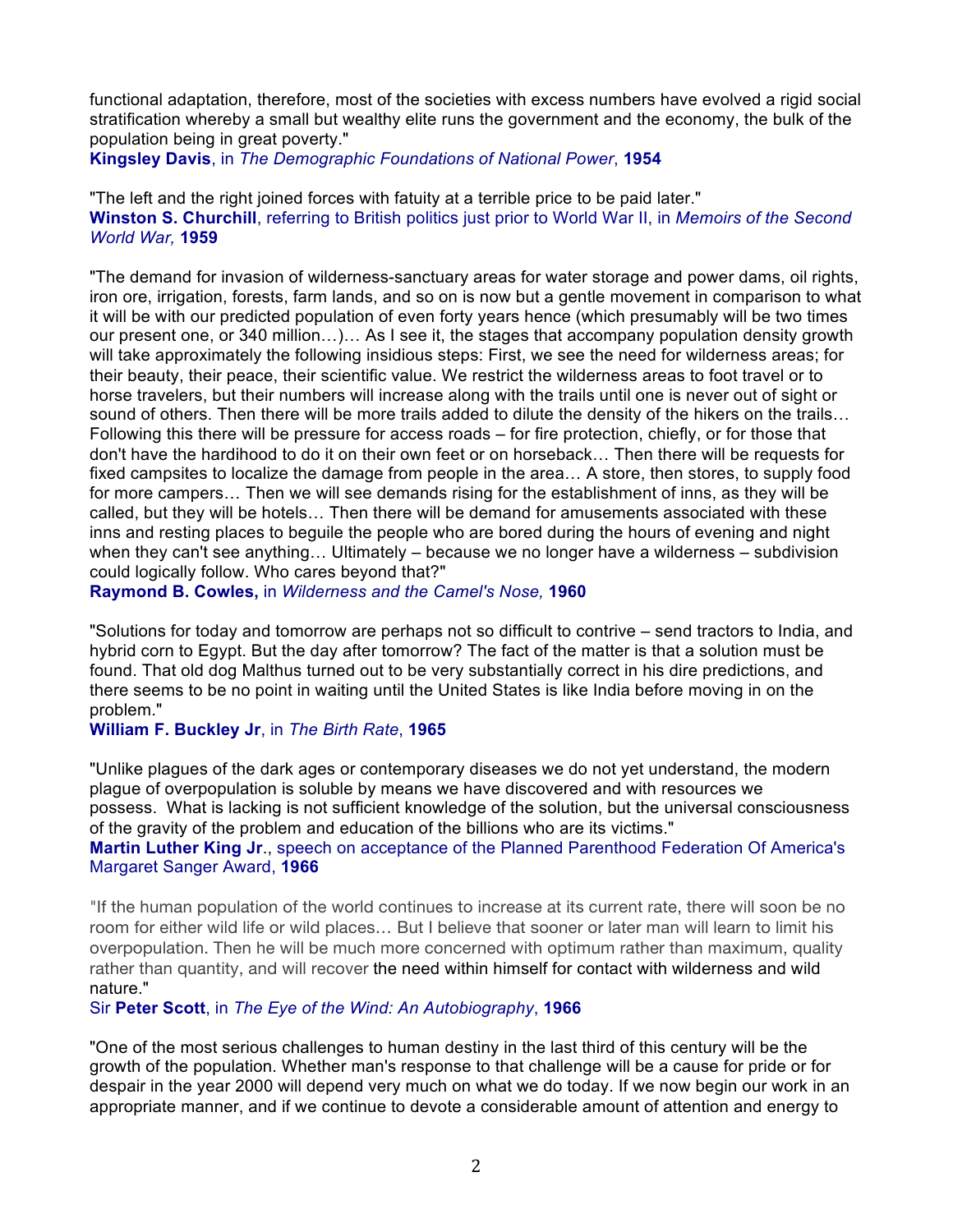this problem, then mankind will be able to surmount this challenge as it has surmounted so many during the long march of civilization."

U.S. President **Richard Nixon,** in his challenge to his Presidential Commission on Population Growth and the American Future, **1969**

1969: "The Sierra Club urges the people of the United States to abandon population growth as a pattern and goal; to commit themselves to limit the total population of the United States in order to achieve balance between population and resources; and to achieve a stable population no later than the year 1990." ... 1970: "[The Sierra Club resolves] that we must find, encourage, and implement at the earliest possible time the necessary policies, attitudes, social standards, and actions that will, by voluntary and humane means consistent with human rights and individual conscience, bring about the stabilization of the population first of the United States and then of the world."... 1978: "All nations of the world, including developed nations, should formulate and participate in programs designed to curb their own population growth; and all developed nations, including the United States, being the countries with impact on the world environment disproportionate to their population sizes, have an obligation both to end their population growth as soon as feasible and to substantially reduce their consumption of this planet's non-renewable resources."

**Sierra Club National Board of Directors,** in formally adopted Sierra Club resolutions, **1969-1978**

"We now know that the fantastic rate of population growth we have witnessed these past 20 years continues with no letup in sight. If this growth rate is not checked now – in this decade – we face a danger that is as defenseless as nuclear war… Unless this problem is recognized and made manageable, starvation, pestilence, and war will solve it for us. As our task force seeks solutions to the problems of resources, environment and population, it becomes apparent to us that the present rate of population growth is related to many of our economic and social ills."

Rep. **George H. W. Bush**, in speech on floor of U.S. House of Representatives, 24 February **1969**

"The green revolution has won a temporary success in man's war against hunger and deprivation; it has given man a breathing space. If fully implemented, the revolution can provide sufficient food for sustenance during the next three decades. But the frightening power of human reproduction must also be curbed; otherwise the success of the green revolution will be ephemeral only. Most people still fail to comprehend the magnitude and menace of the "Population Monster"." **Norman Borlaug**, in *Nobel Lecture: The Green Revolution, Peace and Humanity*, **1970**

"It would be very desirable as a goal in this country to reduce population growth rate to zero." **Lee DuBridge,** in *How to Control Population: Interview with the President's Science Adviser*, **1970**

"Clemenceau's dictum, "War is much too serious a matter to be entrusted to the military," is applicable to the subject of population. The question whether we have a population problem in the United States and, if so, what should be done about it, is much too important to be left to the demographers. Many demographers are among the first to agree. … In Malthusian terms, the claim that the United States has a population problem cannot be supported. Our population is not pressing upon the domestic food supply. We are not threatened with the "positive checks" of famine or pestilence, and the third positive check – war – has a dynamic which, for the United States, is entirely independent of internal population pressures. The question whether this country has a population problem turns on a very different set of factors than those envisioned by Thomas Malthus. Instead it is related to the quality and safety of our physical and social surroundings. We must ask whether our surroundings are significantly threatened by the continuing growth in the number of persons inhabiting this continent. ... Anyone who loves the outdoors and draws refreshment from its beauty, its ozone and the feel of the wind, anyone who knows the thrill of fishing, hiking, hunting, sailing, bird-watching, mountain-climbing or any other form of communion with nature, cannot help but be aware of the diminution of these forms of recreations as one wild area after another becomes overrun and trampled under foot. For Americans who cherish a feeling of involvement with the wide diversity of nature, the thought of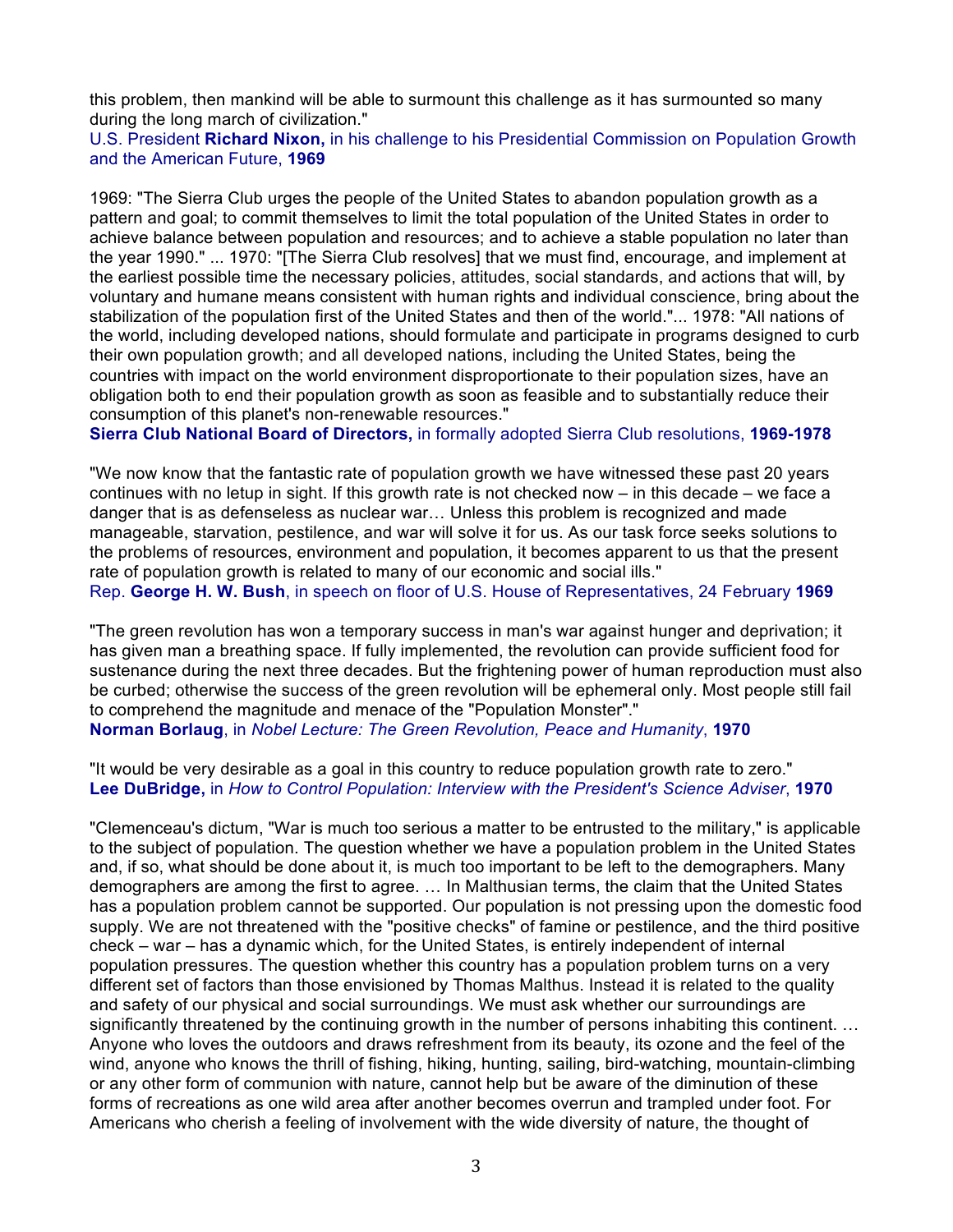millions and millions and millions of more people "adjusting" to an anthill culture, finally out of touch with all but man-made objects, is spine-chilling. … Population and freedom are inextricably intertwined. The larger, the more complex and the more crowded a society is – and the more its resource base is subjected to intensely competing demands – the more numerous and restrictive are the laws and regulations required for its governance."

#### **Rufus E. Miles Jr,** in *Whose Baby is the Population Problem?,* **1970**

"It is a near-universal hope that modern technology, injected into ancient systems of agriculture, manufacturing, mining and transportation, will transform peasant societies into forward-looking states with rapidly rising standards of living. Such transformations, it is believed, will narrow the economic gap between rich and poor countries at ever-higher levels of income for both. … But the scenario of gap-closing, population growth and ever-rising production is an illusion from which the world may now be awaking, for its three elements are mutually insupportable in a finite world with limited resources.

… It is equal madness to assume that the global resource base can long sustain an additional 2 or 3 billion people while the per capita consumption of fuels, minerals and food increases. Today a new relationship prevails between wealth and population. The richer a society aspires to become, the fewer additional people it can support in conditions of freedom and health. And it is a final madness to assume that the global environment – the thin, fragile biosphere – can long endure the kind of development we have talked about for the last twenty-five years. The signs of ecological breakdown are everywhere apparent in our estuaries, rivers, airsheds and wildlife populations." **William E. Moran Jr**, in *Population and Resources: The Coming Collision*, **1970**

"If the UN Conference on the Human Environment, to be held in Stockholm in 1972, faces this issue [human population as 'the basic cause of environmental problems'] squarely, there will be hope for the future. If it does not, then those individuals, agencies and governments that feel strongly on the matter, should become obnoxious in bringing the issue into uninhibited discussion." **John R. Vallentyne,** in *The Environmental Future*, **1972**

#### *From letter of transmittal of report:*

"After two years of concentrated effort, we have concluded that, in the long run, no substantial benefits will result from further growth of the Nation's population, rather that the gradual stabilization of our population would contribute significantly to the Nation's ability to solve its problems. We have looked for, and have not found, any convincing economic argument for continued population growth. The health of our country does not depend on it, nor does the vitality of business nor the welfare of the average person."

#### *Key recommendations of report:*

"Population Stabilization:

Recognizing that our population cannot grow indefinitely, and appreciating the advantages of moving now toward the stabilization of population, the Commission recommends that the nation welcome and plan for a stabilized population.

"Immigration:

The Commission recommends that immigration levels not be increased [above 400,000 per year] and that immigration policy be reviewed periodically to reflect demographic conditions and considerations. To implement this policy, the Commission recommends that Congress require the Bureau of the Census, in coordination with the Immigration and Naturalization Service, to report biennially to the Congress on the impact of immigration on the nation's demographic situation."

#### **John D. Rockefeller III, Chairman & 24 Commission Members** in *Report of the Presidential Commission on Population Growth and the American Future*, **1972**

"That the United States should and probably can achieve a condition of zero population growth at some time in the next hundred years is no longer a matter of much dispute… I will argue here that 210 million now is too many people and [the] 280 million [projected in 1973 for] 2040 is likely to be much too many; that, accordingly, a continued decline in fertility to well below replacement level should be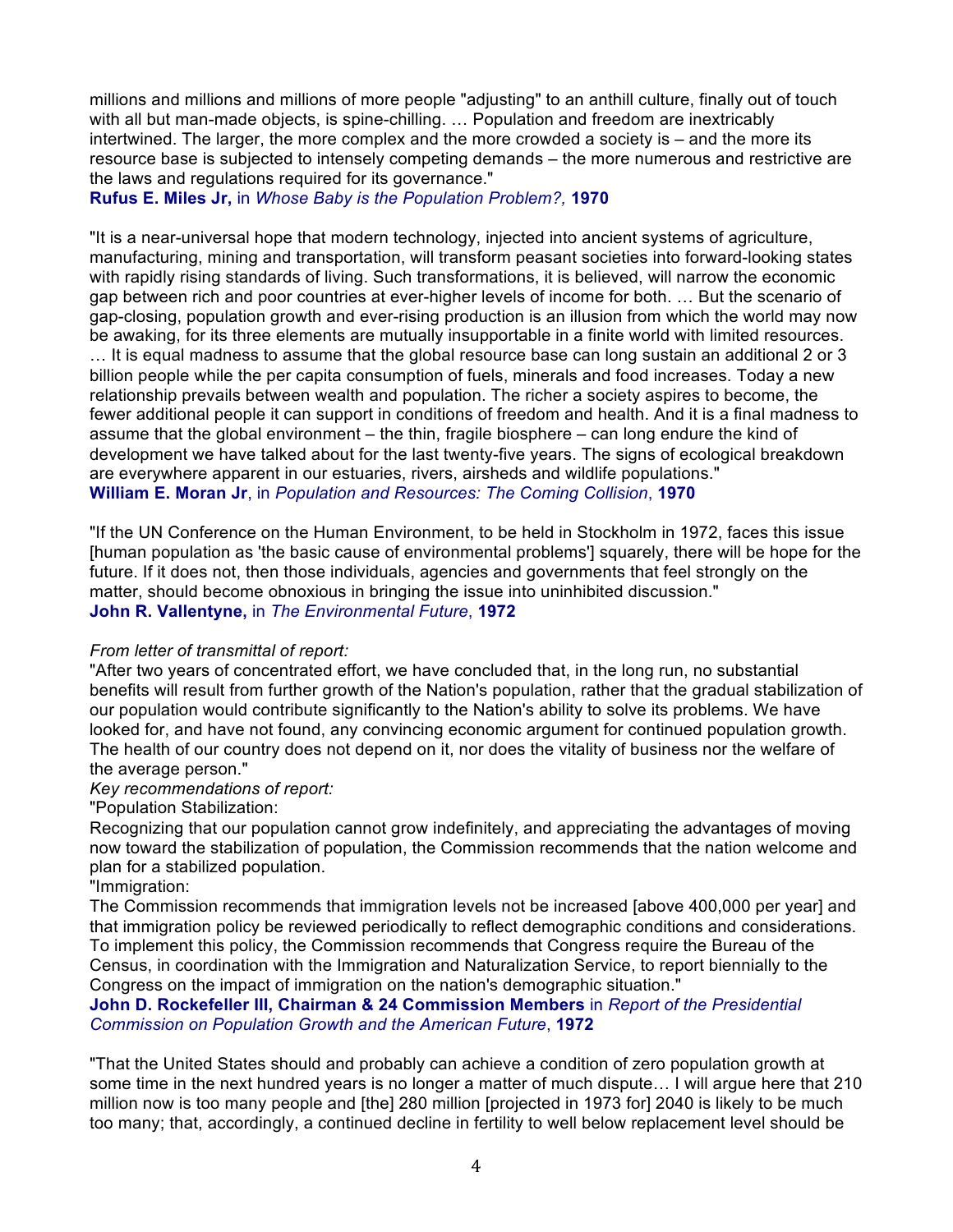encouraged, with the aim of achieving ZPG before the year 2000 and a gradually declining population for some time thereafter; and that redirecting economic growth and technological change (*not* stopping either) is an essential concomitant to but not a substitute for these demographic goals." **John Holdren,** in *Population and the American Dilemma*, **1973**

"Anyone who believes exponential growth can go on forever in a finite world is either a madman or an economist."

**Kenneth E. Boulding,** in testimony before the U.S. House of Representatives on the Energy Reorganization Act, **1973**

"Our country and state have a special obligation to work toward the stabilization of our own population so as to credibly lead other parts of the world towards population stabilization." California Gov. **Ronald Reagan,** in testimony before the U.S. House of Representatives, **1974**

"Continued population growth is now widely recognized as a major component of the social, economic and environmental problems facing mankind. The inevitability of some form of stationary state is gaining wider acceptance… Conspicuous by its absence from the environmental literature, however, is the role international migration plays in the demographic and other problems facing mankind. This omission is due in part to oversight… to complexity of the topic…to fear…[and to] the seamy history of past efforts to limit immigration… It is time for environmentalists to deal with this important question. They will need to acquire knowledge in a field new to them, conquer its difficulties, and deal with controversy as they so often have in the past. Otherwise a whole new set of problems will catch us unaware, and the achievement of material equilibrium will be significantly delayed… The damaging effects of the "brain drain" have long been argued. The term originally applied to the migration of highly skilled persons and students from the war-torn yet developed countries of Europe to North America… In recent times the countries of immigration… have actively sought out the skilled persons of the world as immigrants. The clear purpose has been to stimulate and facilitate perpetual economic growth and development, a purpose only recently challenged as a social good… The international migration of skilled persons has tended to increase the gap between the less and the more developed countries. Its cessation is one step which would lead us toward a more stable and less disparate world. Internally the importation of skilled persons delays the modernization of educational systems in the more developed countries as well as those of the less developed country. For instance, doctors are imported rather than trained. This denies opportunities for upward mobility to native citizens, particularly minorities. In the United States there are more Filipino than black doctors." **John Tanton,** in *International Migration as an Obstacle to Achieving World Stability*, **1976**

"Growth for the sake of growth is the ideology of the cancer cell. … I understand and sympathize with the reasonable needs of a reasonable number of people on a finite continent. All life depends upon other life. But what is happening today, in North America, is not rational use but irrational massacre. Man the Pest, multiplied to the swarming stage, is attacking the remaining forests like a plague of locusts on a field of grain."

**Edward Abbey**, in *The Journey Home: Some Words in Defense of the American West*, **1977**

"Today mankind is locked into stealing ravenously from the future. That is what this book is about. It is not just a book about famine or hunger. Famine in the modern world must be read as one of several symptoms reflecting a deeper malady in the human condition – namely, diachronic competition, a relationship where contemporary well-being is achieved at the expense of our descendants. By our sheer numbers, by the state of our technological development, and by being oblivious to differences between a method that achieved lasting increments of human carrying capacity and one that achieves only temporary supplements, we made satisfaction of today's human aspirations dependent upon massive deprivation for posterity."

**William R. Catton, Jr.,** in *Overshoot: The Ecological Basis of Revolutionary Change,* **1980**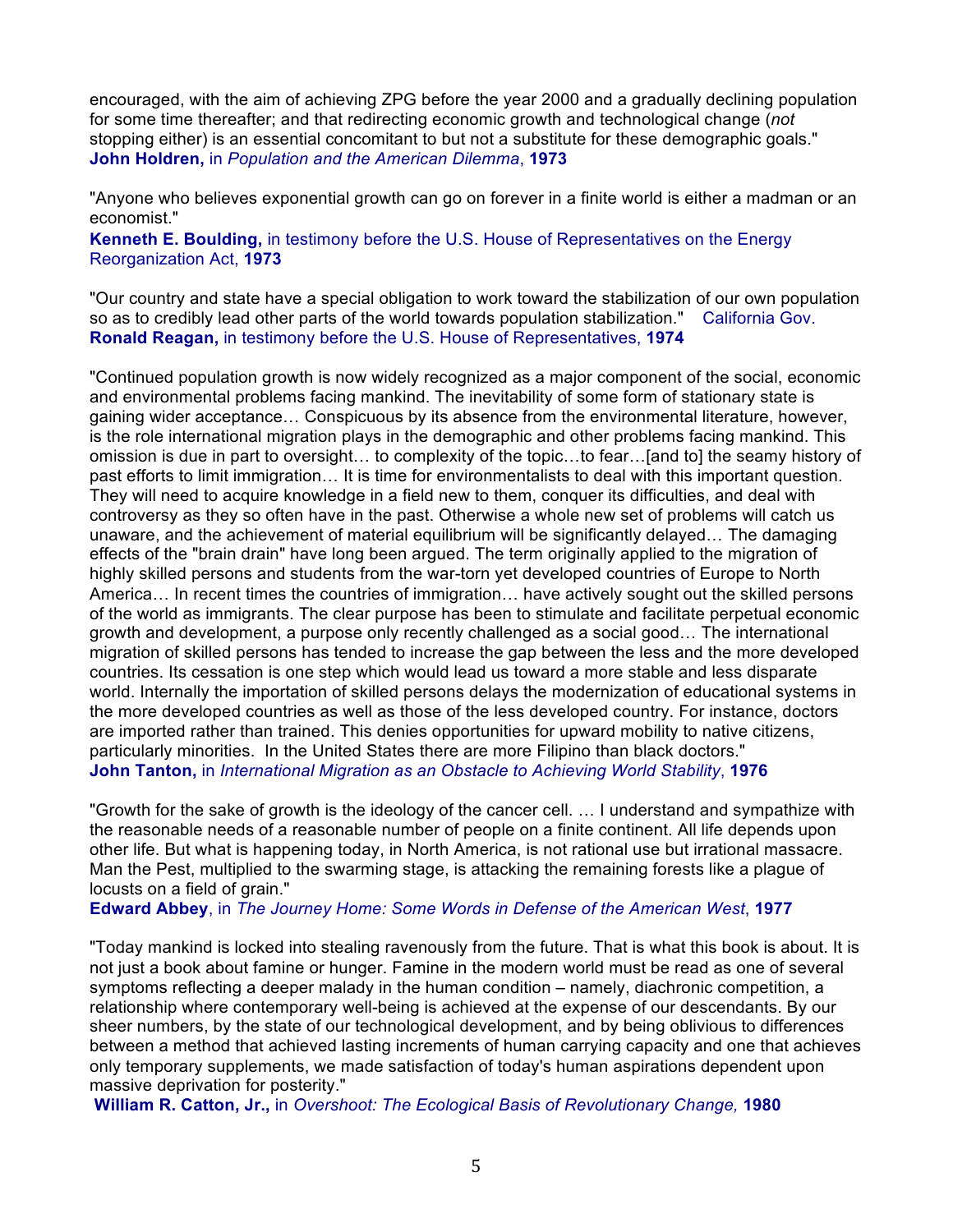"While the level of admissions being discussed by the [Select Commission on Immigration and Refugees] – two and a half to five million for each five-year period -- is too high for any reasonable, long-term population policy for the United States, the general principles are sound. The adjustment of immigration levels in keeping with economic and demographic conditions, and under overall limitations, is clearly the way to go …..The commission has concluded, along with everyone else who has studied the problem, that if the flow of illegals is to be controlled, the "pull" from the United States must be stopped, and that pull is the ease of employment for the illegal after he gets here. (p. xi) …. It is absolutely scandalous that the United States of America, the richest and most powerful nation on earth, Should import so many of its skilled workers from of the poorest parts of the world. (p. 90) …..Two environmental organizations are concerned about migration policy and are worthy of support. One is Zero Population Growth (ZPG), the original population-control organization. ZPG is the leader in the campaign for a sound American population policy, of which a sound immigration policy, of course, would be an essential part … A new organization, the Federation for American Immigration Reform (FAIR) has been formed to deal exclusively with immigration policy. This organization is also based in the population-control movement and is dedicated to developing restrictionist policies that are humane and consistent with modern democratic values." (p. 359)

# **Paul R. Ehrlich, Loy Bilderback & Anne H. Ehrlich**, in *The Golden Door: International Migration, Mexico and the United States*, **1981 update**

"Pressures to immigrate to the United States have to be stopped domestically by American laws and American enforcement of those laws, because in the countries of the developing world the pressure to emigrate will continue to grow as their population explodes. Without action on our part, that pressure may prove to be irresistible… Facing the reality of a harsh and overpopulated world is not easy. The ethics and politics of such a world are still being created. But to "do good," not just "mean well," we have to accept the responsibility of making tough choices, of limiting, and of acknowledging the overwhelming pressures of human population on earth. Because of these pressures because of that reality, we have to control and limit immigration. It is in our own interests, in the interest of our nation and its citizens, and it is in the ultimate interest of the world. Immigration reform is not the death of the American dream, either for Americans or for the potential immigrants who are prospective new Americans. It is the necessary precondition for the preservation of the dream."

Colorado Gov. **Richard D. Lamm & Gary Imhoff,** in *The Immigration Bomb: The Fragmenting of America*, **1985**

**"**We also view nations as ecosystems, i.e. as politically defined subdivisions of the Biosphere. …The use of political boundaries to define ecosystems may seem strange to ecologists and politicians alike; nevertheless we believe it is essential to effective management of the human uses and abuses of natural resources. … [A] strong case can be made for viewing nations as ecosystems in the sense that they are functionally held together by systems of industrial production, transport, communication, agriculture, law, and politics that are inextricably linked to other (nonhuman) systems of nature. … [O]nly governments have the resources to undertake systemic analyses of the flows of energy, materials, and information in large-scale systems."

# **Jack Vallentyne & Andrew Hamilton**, in *Managing Human Uses and Abuses of Aquatic Resources in the Canadian Ecosystem*, **1987**

"[D]emocracy can not survive overpopulation. Human dignity cannot survive it. Convenience and decency cannot survive it. As you put more and more people into the world, the value of life not only declines, it disappears. It doesn't matter if someone dies. The more people there are, the less one individual matters."

**Isaac Asimov**, in interview on *Bill Moyers's World of Ideas*, **1988**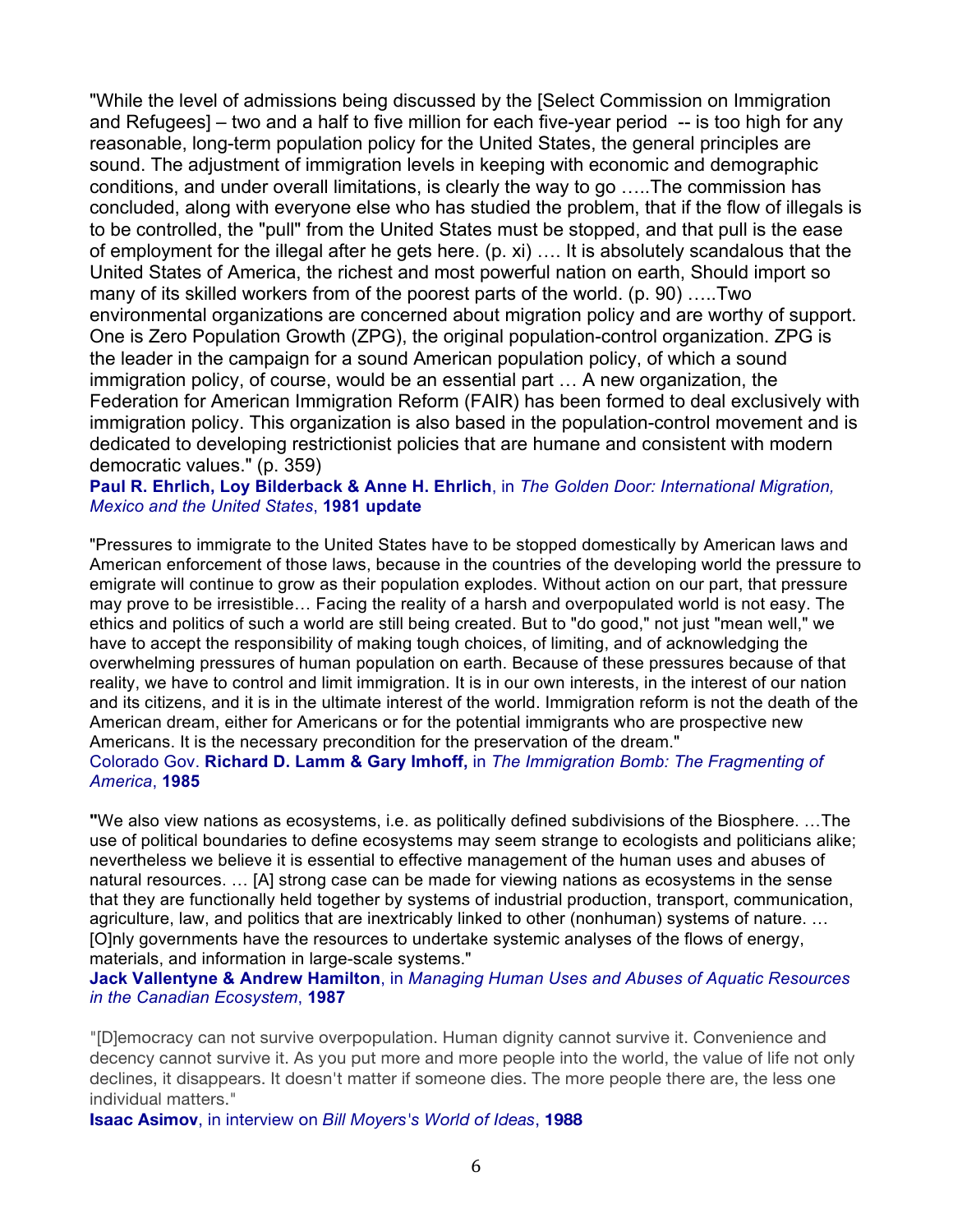"Never globalize a problem if it can possibly be solved locally…We will make no progress with population problems, which are a root cause of both hunger and poverty, until we deglobalize them…We are not faced with a single global population problem but, rather, with about 180 separate national population problems… All population controls must be applied locally. Means must fit local traditions. For one nation to attempt to impose its ethical principles on another is to violate national sovereignty and endanger international peace. The only legitimate demand that nations can make on one another is this: 'Don't try to solve your population problem by exporting your excess people to us.' All nations should take this position and most do."

#### **Garrett Hardin,** in *There is No Global Population Problem*, **1989**

"The Sierra Club has long supported the idea that an end to population growth in the U.S. and each country around the world is essential to environmental protection. In particular, club policy calls for "development by the federal government of a population policy for the United States" and for the U.S. "to end (its) population growth as soon as feasible… Immigration to the U.S. should be no greater than that which will permit achievement of population stabilization in the U.S. This interpretation was confirmed by the Club's Conservation Coordinating Committee this past July… The Sierra Club will lend its voice to the congressional debate on legal immigration issues when appropriate, and then only on the issue of the number of immigrants - not where they come from or their category... Sierra Club statements on immigration will always make the connection between immigration, population increase in the U.S., and the environmental consequences thereof."

# **Sierra Club National Population Committee,** from their report submitted in Spring **1989**

"A large part of the responsibility for solving the human dilemma [of overpopulation] rests on the rich countries, and especially on the United States…The first step, of course, is for the United States to adopt a population policy designed to halt population growth and begin a gradual population decline… We can never have a sane immigration policy until we have a sane population policy... No sensible reason has ever been given for [the U.S.] having more than 135 million people." **Paul & Anne Ehrlich,** in *The Most Overpopulated Nation*, **1992**

**"**The most fundamental principle of ethical behavior, as articulated by society's seats of moral authority, is invariably some version of the Golden Rule: Love thy neighbor as thyself. This precept is deeply ingrained in individuals raised in Judeo-Christian cultures. It underlies our standard codes of neighborliness. Appeals to it can produce collective acts of remarkable generosity. It can be said, without exaggeration, that in Western societies the internalization of the Golden Rule is considered the true hallmark of civilized human beings. … In determining what immigration and refugee policies stand the test of compliance with the Golden Rule, the conclusions reached by religious leaders differ sharply from those reached by the vast majority of the American public. The difference lies, in part, in the classic dichotomy between faith and reason."At issue is the question of how real, how immediate, and how tyrannical are our resource constraints. People of unshakable faith can afford to be rather less concerned about all this, convinced as they are that 'God will provide.' Resource management is definitely simpler for those who believe, literally or figuratively, the lessons of the five loaves of bread and a few fish multiplied to feed a crowd. Most Americans, however, whether church-affiliated or not, rely on their empirical observations that quantities do matter. That is why they choose to have small families. That is why they want to reduce, rather than expand, the incessant flow of refugees and immigrants."These differing understandings of the nature of resource-constraints have produced a coalition of vocal religious leaders who unabashedly use their influence with politicians to plead for more refugee and immigrant admissions; on the other side we see much of the American public experiencing severe job shortages, spiraling budget deficits, a declining standard of living, a sense of cultural unraveling - and suffering from a prolonged case of 'compassion fatigue' - resisting the official policy of increased immigration admissions."

**Gerda Bikales**, in *The Golden Rule in the Age of the Global Village*, **1992**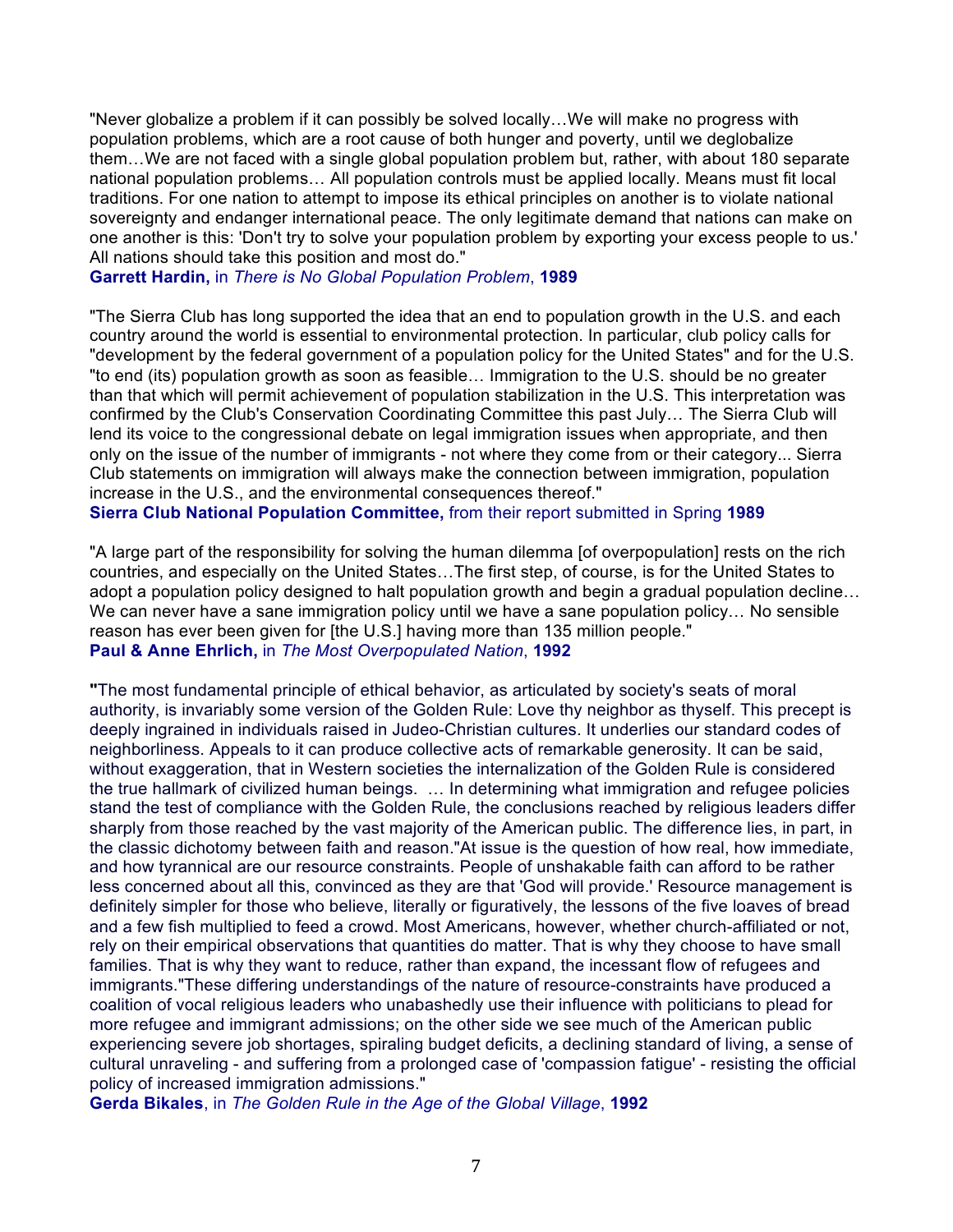**"**The Earth is the Lord's, and people of faith must ensure that it is properly cared for -- including curbing humankind's overpopulating ways, according to a powerful consensus that has emerged among America's religious leaders. Officials from virtually every major faith and denomination in the country have been proclaiming in high-profile ways that protection and restoration of the natural environment is a top-priority spiritual mandate. Especially visible the last two years has been the new Joint Appeal By Religion And Science For The Environment. It has issued major statements that include population concerns and even the signatures of Catholic and Baptist representatives. "But an informal survey by *The Social Contract* discovered that despite the proclamations, the protection of natural resources within U.S. boundaries is not a top-priority action within religious leadership circles.

"While sampling policies within the seven major U.S. religious groupings, *The Social Contract* failed to find a single denomination willing to preserve American ecosystems if it means tackling U.S. population growth. True, large numbers of religious organizations and offices with paid staff have arisen to take some very specific actions that go far beyond merely avoiding styrofoam cups at church coffee hours. The rising tide of green religious groups forcefully advocates reducing per capita impact through the kinds of strict regulations and consumption cuts necessary if any industrial nation is to achieve sustainable, high environmental quality."However, while many churches acknowledge population growth as a critical factor in the world's environment, few churches even have statements that specifically note population as a factor in the welfare of the United States. Religious green leaders concentrate on reducing per capita impact while standing mute as the number of U.S. "capitas" soars. One begins to wonder if the strategy is to stop world population growth and world environmental degradation without any individual countries having to take action within their own borders. … If the factors of immigration, fertility and consumption are allowed to continue to independently float without any accountability to their ecological impact, pronouncements about the spiritual mandate to protect and restore the natural environment are little more than moral posturing." **Roy Beck,** in *Religions and the Environment: Commitment High Until U.S. Population Issues Raised,* **1992**

"The raging monster upon the land is population growth. In its presence, sustainability is but a fragile, theoretical concept. To say, as many do, that the difficulties of nations are not due to people but to poor ideology or land-use management is sophistic." **Edward O. Wilson**, in *The Diversity of Life, 1992*

"Thus, conservation biologists have an obligation to provide leadership in addressing the human population problem and developing solutions. We must overcome ignorance, religious fervor, economic and political momentum, and bullying… We encourage two avenues of pursuit for conservation biologists. First, we should seek more interactions with our colleagues in demography, sociology, epidemiology, and other relevant fields… Second, and vastly more important than continued study of the problem, is strong and unmistakable advocacy of human population control by conservation scientists. The greatest need is for general education of the populace in all countries. Most people simply do not understand even the rudiments of the problem or its implications, and certainly not its magnitude."

# **Gary K. Meffe, Anne H. Ehrlich & David Ehrenfeld,** in *Human Population Control: The Missing Agenda*, **1993**

"Our lack of understanding and inability to predict mandate a much more cautious approach to resource exploitation than is the norm. Here are some suggestions for management… Rely on scientists to recognize problems but not to remedy them… Distrust claims of sustainability. Because past resource exploitation has seldom been sustainable, any new plan that involves claims of sustainability should be suspect… The work of the Brundtland Commission suffers from continual references to sustainability that is to be achieved in an unspecified way. Recently some of the world's leading ecologists have claimed that the key to a sustainable biosphere is research on a long list of standard research topics in ecology [*Sustainable Biosphere Initiative*, ESA, 1991]. Such a claim that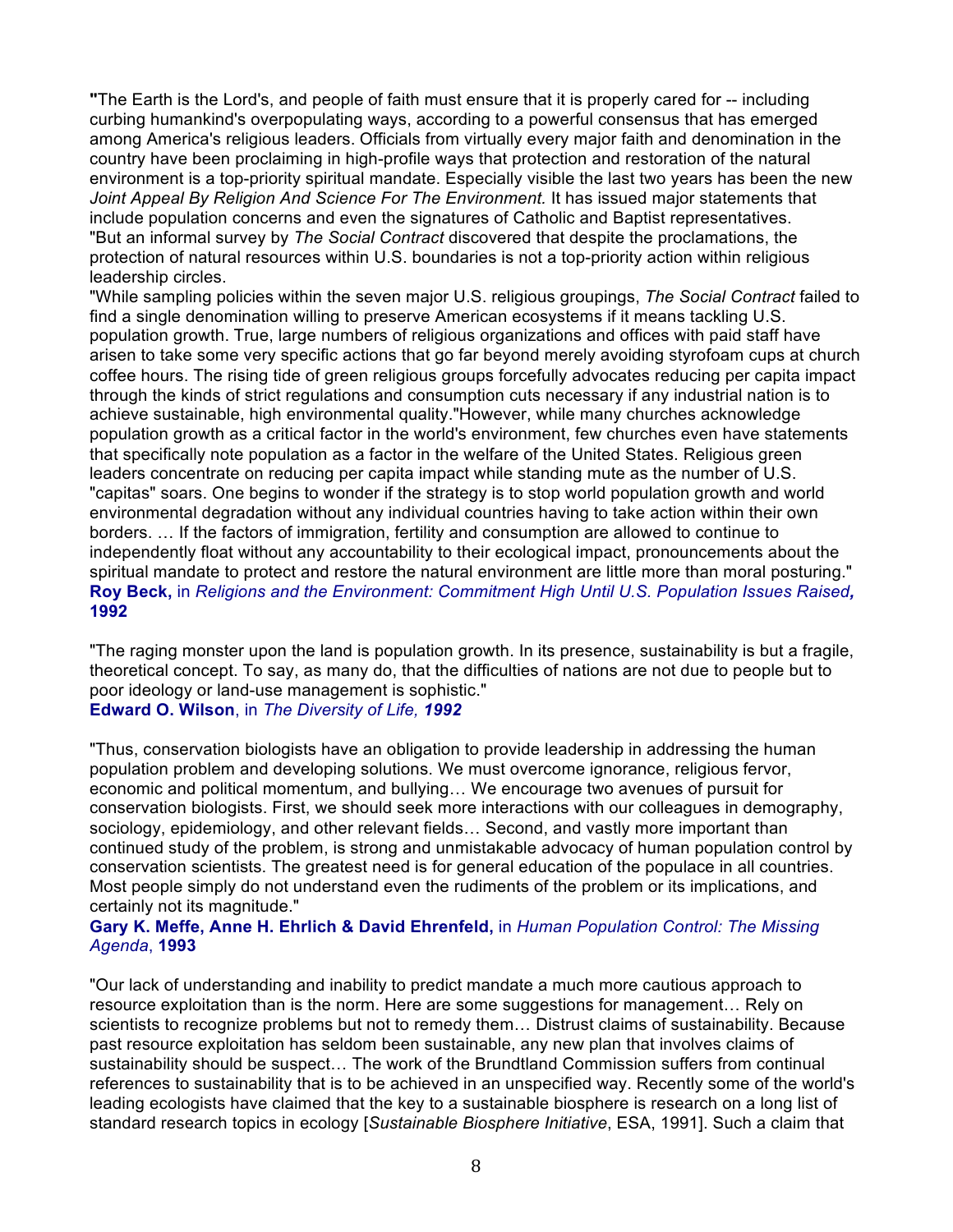basic research will (in an unspecified way) lead to sustainable use of resources in the face of a growing human population may lead to a false complacency: instead of addressing the problems of population growth and excessive use of resources, we avoid such difficult issues by spending money on basic ecological research."

**Donald Ludwig, Ray Hilborn & Carl Walters,** in *Uncertainty, Resource Exploitation, and Conservation: Lessons from History,* **1993**

"There will be those who say, "Oh, it is our duty to receive as many as possible of these people and to share our prosperity with them, as we have so long been doing." But suppose there are limits to our capacity to absorb. Suppose the effect of such a policy is to create, in the end, conditions within this country no better than those of the places the mass of immigrants have left: the same poverty, the same distress. What we shall then have accomplished is not to have appreciably improved conditions in the Third World (for even the maximum numbers we could conceivably take would be only a drop from the bucket of the planet's overpopulation) but to make this country itself a part of the Third World (as certain parts of it already are), thus depriving the planet of one of the few great regions that might have continued, as it now does, to be helpful to the remainder of the world by its relatively high standard of civilization, by its quality as example, by its ability to shed insight on the problems of the others and to help them find their answers to their own problems."

**George F. Kennan,** in *Around The Cragged Hill: A Personal And Political Philosophy,* **1994**

"Many children face a prospect of a world which has been devastated of its forest cover and lost many of its species. Would it not be worthwhile to reinforce that enormous investment in the future, that grand gesture of hope in the future by chipping in just a little bit more, that one penny per day for family planning facilities? To insure that our children inherit a world worth living in. A world where population growth has been slowed to zero, with equity and fairness for all citizens on this planet, and where our environments are safeguarded and restored. … When I think of all those things, I become ready to do battle with the problems. I say to myself, I live at a time when entire segments of the planetary ecosystem are facing terminal threat, we might lose all tropical forests within our lifetimes, the deserts might double and we could lose millions of species. This is a problem or a challenge that has never existed before, and I live at a time when we can still turn those appalling problems into magnificent opportunities. We can still save the planet. We still have time. The forests are half-gone, but the glass is still half full. This is a chance that no other generation has ever had and a problem that no other generation in the future will be able to face up to. Aren't we members of a privileged generation to be living right in the 1990s, to face up to a challenge of this size? And if we measure up to this challenge, and measure up to it worthily, won't we all feel ten feet tall? This is a marvelous time to be alive."

**Norman Myers**, in *Population and the Environment*, **1994**

"With a few notable exceptions (e.g. Ehrlichs, Hardin, Pimentel, Fearnside, Odum), most professional ecologists have paid little attention, at least as evidenced by their scholarly publications, to the limits to growth of the human population or to the concept of human carrying capacity… The Sustainable Biosphere Initiative, which sets a research agenda for ecology for the next decade, says very little about the role of ecologists in the study of human populations… The phenomena of human population growth and its impacts are all too apparent; is the ecological community willing to ignore the most pressing social and scientific issue of all time?… [W]e feel the SBI is remiss in not explicitly calling for ecologists to study human population growth and the question of human carrying capacity.

*Accordingly, we call on the* ESA [Ecological Society of America] *to reconvene the Research Agenda Committee that originally drafted the SBI report and to charge the committee to develop research recommendations aimed at improving our understanding of the ecological factors determining human carrying capacity and influencing human population growth and distribution*." [No action was taken on this proposal].

**H. Ronald Pulliam & Nick M. Haddad,** in *Human Population Growth and the Carrying Capacity Concept*, **1994**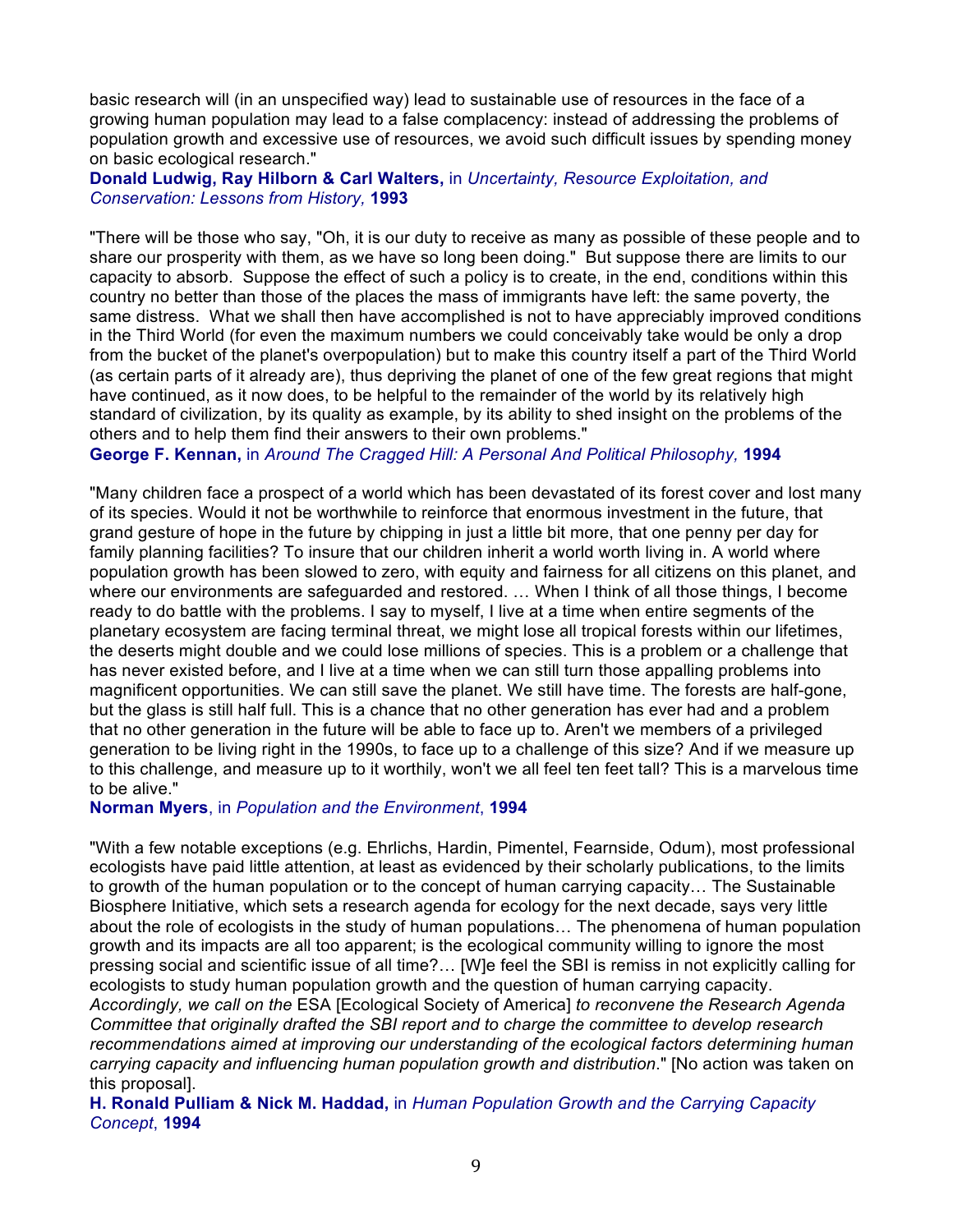"It is the first component of the Holdren equation that should be the focus of policy: population. If population is stabilized, policies directed toward unit impact can slowly and modestly improve environmental conditions with[out] the threat of neutralization by a rising tide of units. Economic growth in impoverished nations can be promoted without fear of harming the environment. Indeed, as conditions improve in these countries, experience shows that fertility rates decline. Nor will it be necessary to ask American and Europeans to reduce their standard of living; to reduce the economic incentives for technological innovation would greatly inhibit the technological progress necessary to buy time in order to avoid Malthusian consequences while population is being stabilized. What is suggested is a fundamental reordering of priorities. Existing policy in the United States directs 2% of the GNP toward essentially vain efforts to reduce unit impact. The bulk of those resources must be shifted toward stabilizing population… Private environmental groups must recognize their common cause with population groups, and unite to forge policies that recognize the critical link between population and the environment. Their task, even when they are united, will be daunting. There is resistance worldwide to family planning… Environmental groups in particular must recognize the futility of promoting Nimbyism or circle-game policies, and direct their resources and energies to stabilizing population as the most effective long-term environmental policy." **Robert M. Hardaway,** in *Population, Law and the Environment*, **1994**

"RESOLUTION ON WORLD POPULATION. The Public Affairs Committee submitted a draft resolution on the need for limiting the size of the human population. The resolution would be sent to the upcoming Cairo conference on world population, and would be distributed to the members of the Congress and the media. The following resolution, extensively revised by the Executive Committee, was unanimously approved:

"The human population of the Earth, currently at 5.6 billion, is increasing rapidly. Attempting to provide an ever-increasing number of people with a reasonable standard of living is certain to fail and to result in degradation of the Earth's renewable and non-renewable resources. Thus, improving the equality of human life while maintaining and improving environmental quality requires that major efforts be made to slow and eventually stop the growth of the human population and to achieve a sustainable balance between human demands and the capability of the environment to support these demands." **Ecological Society of America**, in *Bulletin of the ESA*, December **1994**

"Within the next half-century, it will be essential for the human species to have fully operational a flexibly designed, broadly equitable and internationally coordinated set of initiatives focused on reducing the *then-*current world population by at least 80%. Given that even with the best of intentions it will take considerable time and exceptional diplomatic skill to develop and implement such an undertaking, perhaps on the order of 25 to 50 years, it is important that the process of consensus building – local, national and global – begin now."

# **J. Kenneth Smail,** in *Confronting the 21st Century's Hidden Crisis: Reducing Human Numbers by 80%,* **1995**

"Given recent budgetary problems, it may be difficult to convince Californians that the drain on public services is not the principal issue in determining how much immigration we can afford. In the long run, however, the impact on population growth will be the most lasting legacy of our current immigration policies. Largely as a result of immigration, the United States now has the fastest-growing population in the developed world, while immigration-driven population growth in California rivals that of some Third World countries. Population growth comes at a great cost that cannot always be measured in dollars and cents. First we must realize that the human race is a part of the natural ecosystem of the Earth, not a privileged super-species than can transcend the laws of nature… A commitment to our own future does not mean ignoring the problems of the rest of the world. Many developing countries are caught in a population explosion, and the United States should make family-planning assistance the first priority in foreign aid… Our [own] national policy goal should be to avoid adding to the annual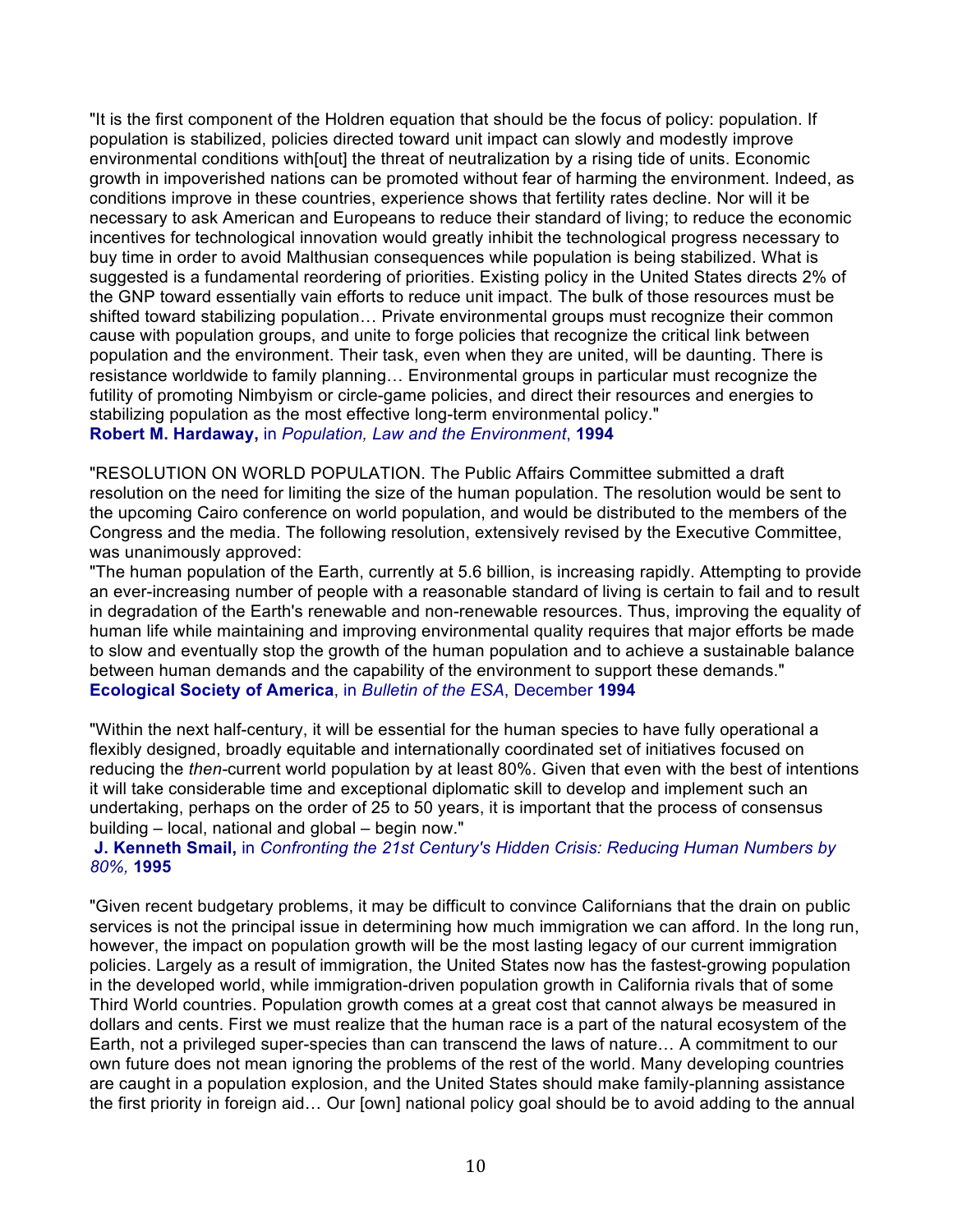load of pollution and environmental damage, and then to reduce it. That can happen only if we lower our fertility rate and our immigration level."

**Lindsey Grant & Leon F. Bouvier,** in *The Issue is Overpopulation*, **1995**

"Deportation is crucial. Credibility in immigration policy can be summed up in one sentence: those who should get in, get in; those who should be kept out, are kept out; and those who should not be here will be required to leave. The top priorities for detention and removal, of course, are criminal aliens. But for the system to be credible, people actually have to be deported at the end of the process."

# Rep. **Barbara Jordan,** Chair, U.S. Commission on Immigration Reform, in testimony before the U.S. House of Representatives, **1995**

"Enforcement of Immigration Limits: An effectively regulated immigration policy establishes limits on the number of immigrants that are consistent with the goals of the various categories under which immigrants enter. Moreover, these limits must be enforceable and enforced. We underscore our commitment to curtailing illegal immigration as embodied in our 1994 recommendations. …

"Enforcement of Sponsor Responsibility: A properly regulated immigration policy will hold sponsors accountable for keeping immigrants from becoming burdens on the American taxpayer and enforce that accountability through legally binding obligations. …

"Protection of U.S. Workers. A properly regulated system will also provide protection to American workers against unfair competition arising from immigrant categories that are designed to enhance U.S. economic strength. A higher level of job protection should be made available to the most vulnerable in our society.

# "RECOMMENDATIONS

The Commission supports a tripartite immigration policy that permits the entry of nuclear family members, professional and skilled workers, and refugees and other humanitarian admissions. In addition, the Commission urges Congress to take steps to address the continued aftereffects of the 1986 Immigration Reform and Control Act [IRCA] that provided legal status to formerly illegal aliens. "The Commission proposes a core immigration admissions level of 550,000 per year, to be divided as follows: Nuclear family immigration 400,000; Skill-based immigration 100,000; Refugee resettlement 50,000.

"The Commission further recommends that Congress authorize 150,000 visas annually for the admission of the spouses and minor children of legal permanent residents who have been awaiting entry until such time as this backlog is eliminated. The Commission recommends that admission levels be authorized by Congress for a specified time period (e.g., three to five years) in order to ensure regular periodic review and, if needed, change by Congress. These recommendations represent fundamental reform of U.S. immigration policy."

**Rep. Barbara Jordan, chairman**, *in* Legal Immigration: Setting Priorities. Report from the U.S. Commission on Immigration Reform, **1995**

**"[A fable:] One needn't worry about population growth in the United States because it's still nowhere near as densely populated as the Netherlands. (Malcolm Forbes, 1989).** The idea that the number of people per square mile is a key determinant of population pressure is as widespread and persistent as it is wrong – Paul and physicist John Holdren…long ago named it the 'Netherlands fallacy.' … The fascination with how many people can be crowded into how much land is common to many brownlash writings. In *Eco-Scam*, Ronald Bailey repeats the tired Netherlands fallacy and quotes [Nicholas] Eberstadt to the effect that "There is absolutely no content to the notion of overpopulation." In *Apocalypse Not*, Ben Bolch and Harold Lyons point out correctly that if the 1990 world population were placed in Texas, less than half of 1 percent of Earth's land surface, "each person would have an area equal to the floor space of a typical U.S. home." They also say: "Anyone who has looked out an airplane window while traveling across the country knows how empty the United States really is."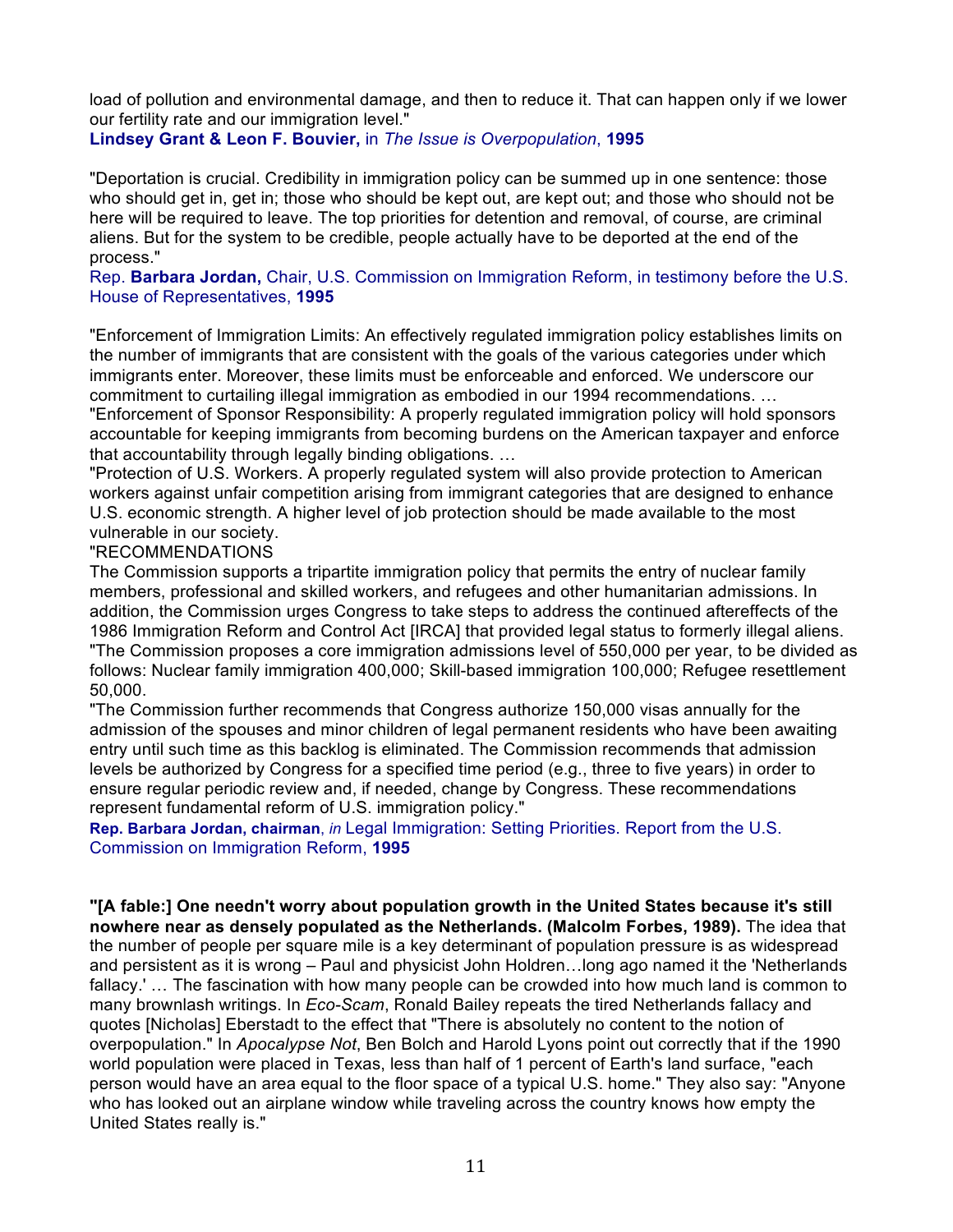"Our response is perfectly straightforward. First, the key issue in judging overpopulation is not how many people can fit in any given space but whether the population's requirements for food, water, other resources, and ecosystem services can be met on a sustainable basis. Most of the "empty" land in the United States either grows the food essential to the well-being of Americans and much of the world (as in Iowa) or supplies us with forestry products (northern Maine), or, lacking water, good soil, and a suitable climate (as in much of Nevada), it is land that cannot directly contribute much to the support of civilization. The key point here is that the Netherlands…(and Singapore, Hong Kong, São Paulo, Mexico City, Tokyo, London, and New York) *can be crowded with people only because the rest of the world is not.* The Netherlands, for example, imports large amounts of food and extracts from other parts of the world much of the energy and virtually all the materials it requires. It uses an estimated seventeen times more land for food and energy than exists within its borders." **Paul R. Ehrlich & Anne H. Ehrlich**, in *Betrayal of Science and Reason: How Anti-Environmental Rhetoric Threatens Our Future*, **1996**

"The greatest danger to humanity is, without doubt, the tremendous increase in human population together with depletion of resources to fulfill human needs and desires. President Nixon was aware of this more than 25 years ago when he appointed the Commission on Population growth and the American Future, and again in 1974 when he directed a study of the implications of worldwide population growth on U.S. security. Dr. Mumford makes a telling argument as to the reasons these two reports were never implemented."

**Edgar Wayburn**, in a commentary on Stephen Mumford's *The Life and Death of NSSM 200*, **1996**

"The current discussion on "biodiversity" would be more fruitful if it were framed in terms of the everincreasing takeover of total living space by one species, rather than in terms of the number of different species that can remain viable in the ever-shrinking total habitat left over for them as the human niche expands."

#### **Herman E. Daly,** *in Beyond Growth*, **1996**

"[H]uman impact on the environment is a function of both population and consumption patterns. It is possible for more people to have a smaller impact but only if -- through changes in lifestyle or technological progress -- each person uses fewer resources and produces less waste. Even if technological progress reduces the rate at which the United States uses resources and generates waste on a per capita basis, population growth will make the objective of sustainable development more difficult. …

"There is nothing inherently wrong with a population -- even a large one -- meeting its material needs by consuming resources and creating wastes. Problems arise when the numbers of people and the scale, composition, and pattern of their consumption and waste generation combine to have negative effects on the environment, the economy, and society. …

"Managing population growth, resources, and wastes is essential to ensuring that the total impact of these factors is within the bounds of sustainability. Stabilizing the population without changing consumption and waste production patterns would not be enough, but it would make an immensely challenging task more manageable. In the United States, each is necessary; neither alone is sufficient. …

"Sustainable development explicitly recognizes the obligation of the current generation to future generations. Taking this obligation seriously means examining the difficult issues and hearing divergent views to make informed decisions about what best serves the interests of America. As recognized at the International Conference on Population and Development in Cairo in 1994, all nations have responsibility for managing population growth. The United States must provide leadership by setting an example. …

"Finally, while the Council encourages realization of its goals and recommendations throughout America, it wants to make clear that it seeks to move toward voluntary population stabilization at the national level, recognizing that the population of any state or region will ebb and flow according to the choices of individuals and families about where to live and work. …"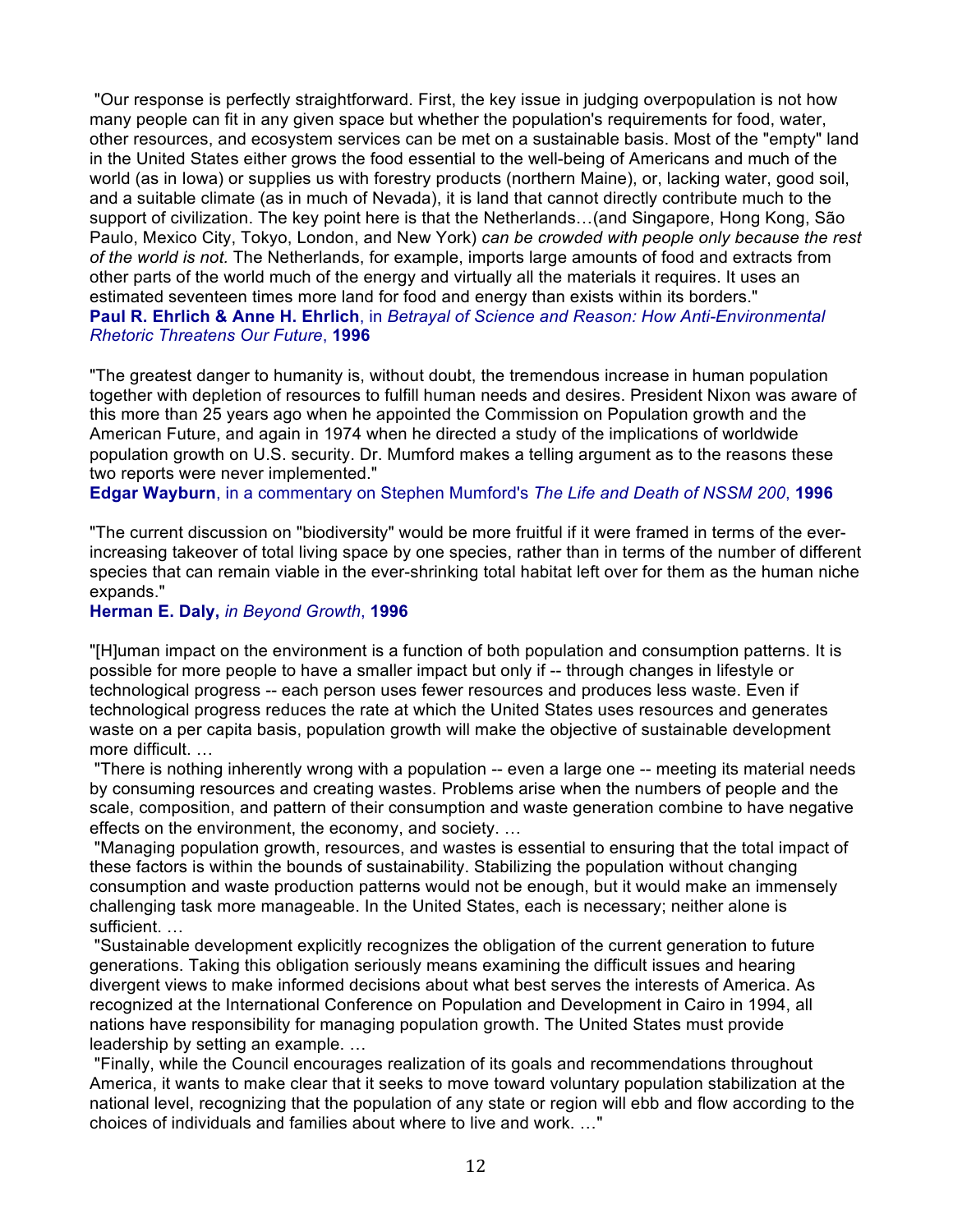#### **Ray Anderson and Jonathan Lash, Co-chairmen**, in *Sustainable America: A New Consensus for the Prosperity, Opportunity and a Healthy Environment for the Future. Report of the President's Council on Sustainable Development.* **1996**

"If there were one message I could imprint on the American mind, it would be this: Perpetual physical growth is impossible on a finite planet…. the question inescapably becomes not should human growth stop, but when? How should it stop? By conscious efforts to limit fertility, or by rising mortality?…The distinguishing characteristic of this century is that growth has reached the point at which this choice has become an immediate issue."

**Lindsey Grant,** in Juggernaut: Growth on a Finite Planet, **1996**

"Recent surveys show that Americans are less concerned about population than they were 25 years ago, and they are not connecting environmental degradation to population growth. News coverage is a significant variable affecting public opinion, and how reporters frame a problem frequently signals what is causing the problem. Using a random sample of 150 stories about urban sprawl, endangered species and water shortages, Part I of this study shows that only about one story in 10 framed population growth as a source of the problem. Further, only one story in the entire sample mentioned population stability among the realm of possible solutions. Part II presents the results of interviews with 25 journalists whose stories on local environmental problems omitted the causal role of population growth. It shows that journalists are aware of the controversial nature of the population issue, and prefer to avoid it if possible. Most interviewees said that a national phenomenon like population growth was beyond the scope of what they could write as local reporters." **T. Michael Maher***,* in *How and Why Journalists Avoid the Population-Environment Connection,* **1997**

"But there had to be something other than journalistic disinterest that accounts for the dramatic change in American interest in the population issue during the past 25 years. I suggest it was two things: the Green Revolution and Roe vs. Wade, both arriving on the American scene almost exactly at the beginning of the 25-year period. In 1970, the Nobel Peace Prize committee, in conferring the award on Norman Borlaug as the Father of the Green Revolution said the revolution

1) "made it possible to abolish hunger . . . in a few years"

2) "contributed to a solution . . . of the population explosion"

3) "in short we do not any longer have to be pessimistic about the economic future of the developing countries" (Weinraub, 1970).

Not one scientist attempted to correct the stupidity of those statements. Interestingly the announcement was probably programed specifically to deflate interest in the population issue. … The second major event 25 years ago was the Roe vs. Wade Supreme Court decision on abortion, followed two years later by the National Council of Catholic Bishop's Pastoral Plan for Pro-Life Activities (1975) which was designed to develop support among the Protestant groups (e.g., the birth of Jerry Falwell's Moral Majority). Can anyone remember pro-life activity prior to 1975? As the abortion debate took on a life of its own, the population issue, dying because of the Green Revolution publicity, faded from the press. Thus, while Maher has successfully demonstrated the role of the journalist in keeping the population issue buried, its role must also be shared by the agricultural scientists who have failed to speak out as well as those who have used the right-to-life issue to obscure the bigger population picture."

**William C. Paddock**, in *Addendum on Journalists' Noncoverage of Population*, **1998**

"In many environmental and population circles, the traditional thinking dictates that the problem in developing countries is overpopulation, while in the developed world the bulk of the problem is overconsumption. This oversimplification, that the U.S. has mainly a consumption problem, purveys easy, feel-good answers to many environmentally conscious individuals and organizations. Such feelgood answers are dangerous because they lead to incomplete actions by masking the enduring effects of population growth… [M]ost third world consumption levels are between 0.5 and 5 percent of ours. This vast difference is not because these people recycle, use little plastic or don't drive a turbo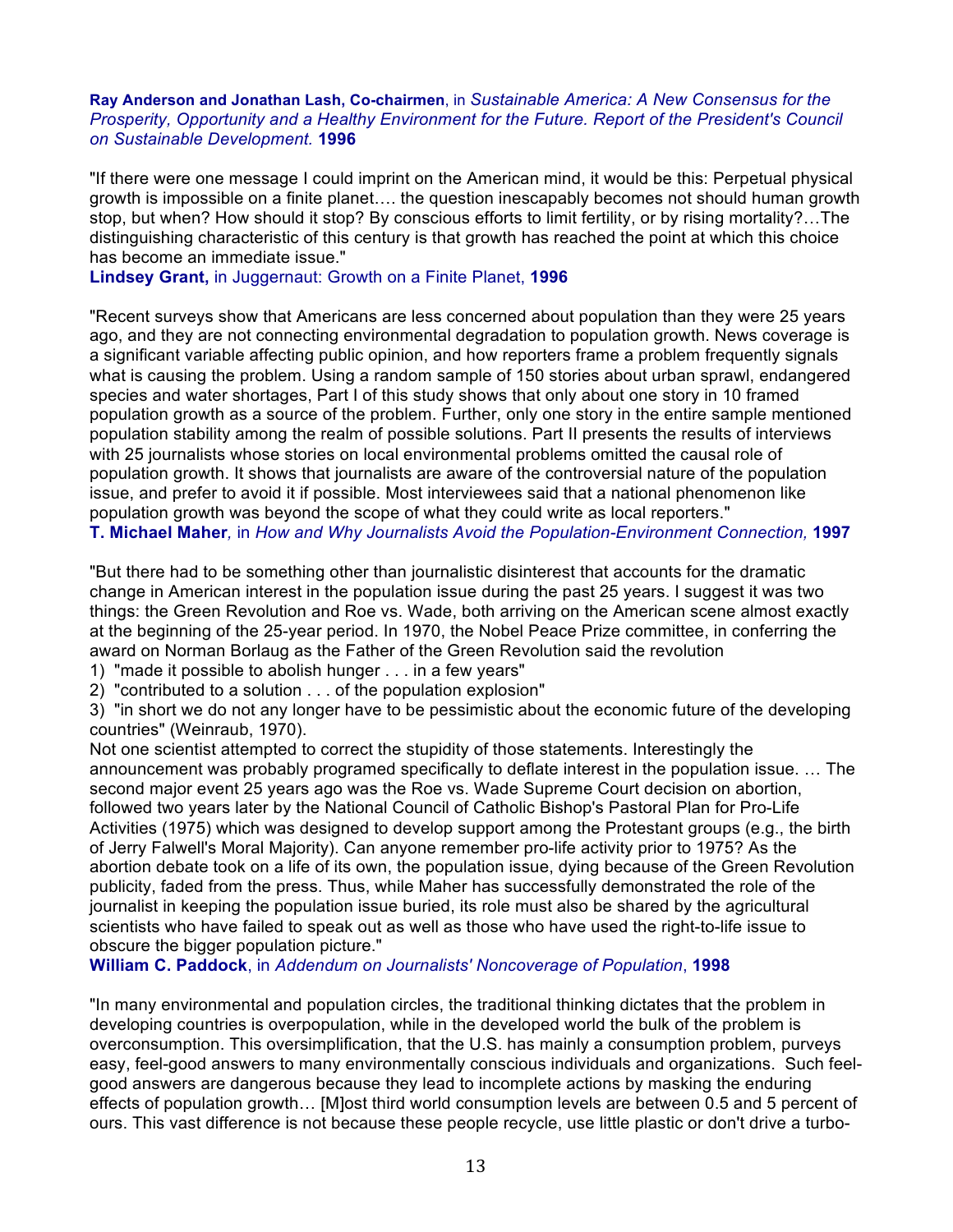charged car – it is because they have no car, no central heat, no refrigerator, and maybe no house at all! It is this lack of the most basic items, items which most of us believe every human should be able to have, which make up most of the consumption difference between the haves and the have nots…Reasonable levels of consumption are not morally wrong, in fact most of us believe that they are desirable. We need to allow all of the world's citizens a reasonable lifestyle while at the same time heading toward sustainability."

**Michael G. Hanauer,** in *Overpopulation and Overconsumption: Where Should We Focus?,* **1998**

"[W]hy would major environmental organizations, who work for population stabilization all over the world, refuse to embrace this agenda at home? It is because in the last several years the leaders of organizations like the Sierra Club have been subjected to the fuming hyperbole of pro-immigration's professional activists. They have been subjected to cant of the kind that makes politically correct folks quiver, then crumble, and finally acquiesce in the taking of unprincipled positions. The United States will have half a billion people by the middle of the next century and nothing could be worse for the environment than to have our own country and other economically vigorous, but high consumption, Western nations become even more populated. One ominous consequence, should we not be able to stop this growth, is the continued decrease of farmland acreage in high-immigration nations like the United States, Canada and Australia — countries which are the only remaining net exporters of food. Poor people who can't feed their own children are less likely to agonize about saving the forests and protecting the butterflies."

**Diana Hull,** in *Cry, the Overcrowded Country: a Post-Earth Day Requiem*, **1999**

"How many people can the Earth support if we want to cease degrading the environment and move to a sustainable solar energy system?…The best estimate is that Earth can support about 1 to 2 billion people with an American standard of living, good health, nutrition, prosperity, personal dignity and freedom. This estimate suggests an optimal U.S. population of 100 to 200 million. To achieve this goal, humans must first stabilize their population and then gradually reduce their numbers to achieve a sustainable society in terms of both economics and environmental resources." **David Pimentel,** in *How Many Americans Can the Earth Support*, **1999**

"North Americans who recognize the connection between growth in human numbers and biosphere damage often think that reduction of environmental degradation depends on curbing population growth on other continents. Yet the rapidly increasing populations of Canada and the United States constitute a serious hazard to the global environment. The per-capita consumption of natural resources by individual North Americans, who draw on land and energy resources from the rest of the world, is several times that of individuals in poorer countries (Wackernagel & Rees 1997). To halt ecosystem simplification worldwide, population growth in North America has to be stopped. It is unreasonable to expect other parts of the world to arrest population growth when policies of federal governments in North America accept (United States) or specifically encourage (Canada) exponential growth in human numbers."

#### **Peter Salonius,** in *Population Growth in the United States and Canada: A Role for Scientists,* **1999**

"Continued population growth in the United States, particularly on the scale envisioned by the [U.S. Census Bureau's] medium and high projections, has enormous implications. Coupled with the technologies and resource consumption patterns that underlie the U.S. standard of living, population growth in America produces an environmental impact unparalleled by any other country at this time. Continued population growth also has the potential to overwhelm efficiency and productivity gains, negating technology-based efforts to reduce U.S. environmental impact. Population growth also challenges industry's best efforts to provide new, higher quality jobs for all Americans and to improve real wages for American workers – which have been stagnant for 22 years. It similarly adds to the nation's needs to reduce poverty, improve education, and provide health care for all Americans… [Our first recommendation is] Stabilize U.S. population as early as possible in the next century..."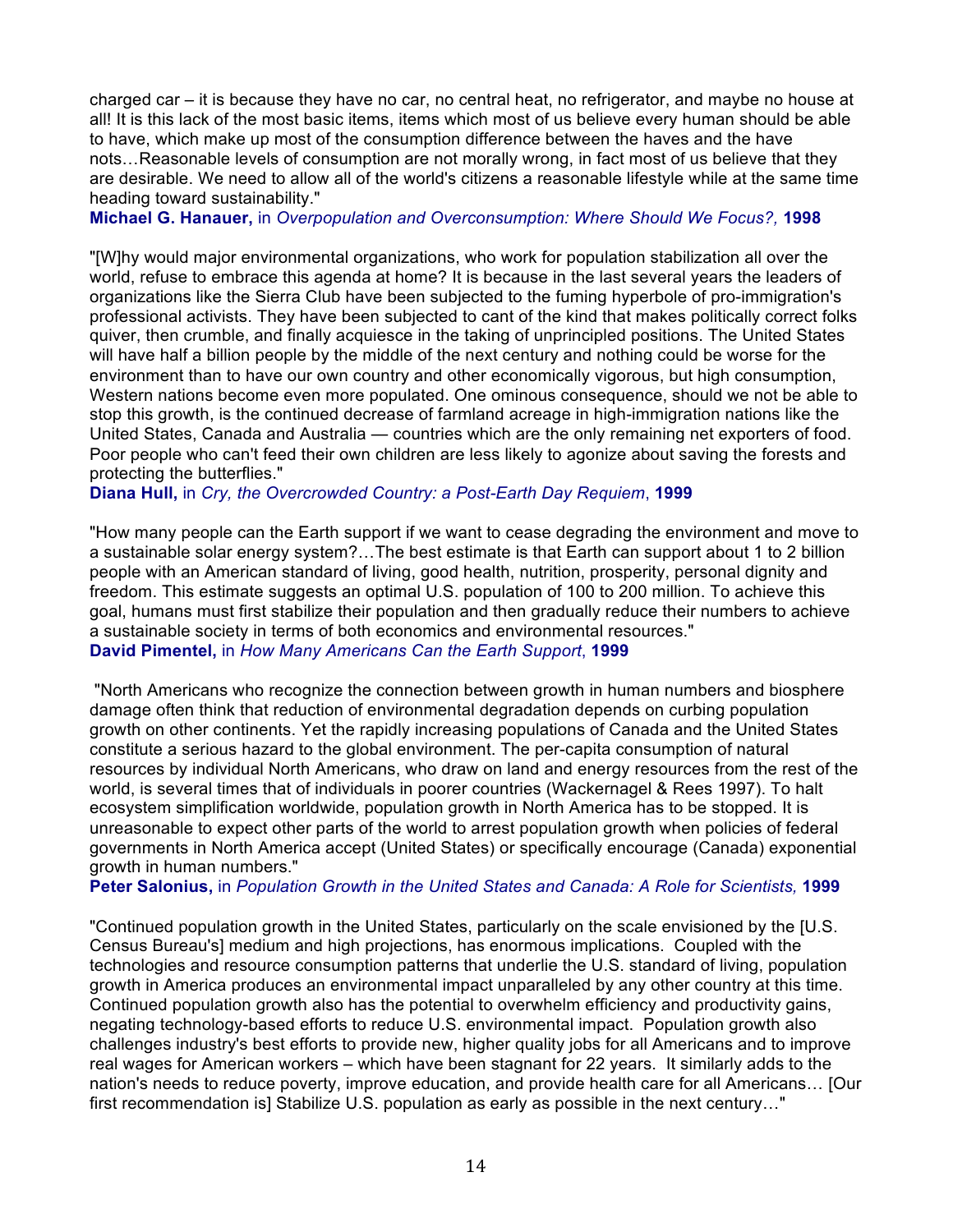#### **Ray C. Anderson & Jonathan Lash, Co-Chairs, & 24 Council Members** in *Towards a Sustainable America: Advancing Prosperity, Opportunity, and a Healthy Environment for the 21st Century (Final Report of the President's Council on Sustainable Development)*, **1999**

"The years surrounding 1970 marked the coming of age of the modern environmental movement. As that movement enters its fourth decade, perhaps the most striking change is the virtual abandonment by national environmental groups of U.S. population stabilization as an actively pursued goal. How did the American environmental movement change so radically? Answering that question will be a challenging assignment for historians. The authors are not historians. We have spent most of our lives as a journalist and an environmental scientist, respectively. But to the historians who eventually take up the task, we have many suggestions of where to look… Around 1970, U.S. population and environmental issues were widely and publicly linked. In environmental "teach-ins" across America, college students of the time heard repetitious proclamations on the necessity of stopping U.S. population growth in order to reach environmental goals… Organizers of the first Earth Day in 1970 note that U.S. population growth was a central theme… Environmental advocates envisioned making the transition to U.S. stabilization within a generation – by the time the college activists of that period had children of their own in college… The retreat from stabilization advocacy by environmental groups in the 1990s directly contradicted the conclusion of the President's Council on Sustainable Development in 1996. Established by President Clinton to follow through on the UN Conference on Environment and Development in Rio de Janeiro (the "Earth Summit"), the council acknowledged the integral relationship between a stable population and sustainable development, observing that "clearly, human impact on the environment is a function of both population and consumption patterns" and declaring the need to "move toward stabilization of the U.S. population… Historians need to explain how an environmental issue as fundamental as U.S. population growth could have moved from center-stage within the American environemental movement to virtual obscurity in just twenty years."

#### **Roy Beck & Leon Kolankiewicz,** in *The Environmental Movement's Retreat from Advocating U.S. Population Stabilization (1970-1998): A First Draft of History*, **2000**

"Every workday in her cluttered office 10 stories above Koreatown, Danielle Elliott looks squarely into the eyes of the beast most of us are loath to acknowledge. … We avert our eyes. The monster is hard to look at because it is us--the 3.8 million of us who throng Los Angeles, the 35 million of us who populate California, the 52 million of us who will be trying to live in this state 25 years from now. … Elliott is executive director of Californians for Population Stabilization (CAPS), which, alone among environmental organizations, focuses on the state's fundamental dilemma, the sheer number of us living here. … From U.S. Census Bureau and state population statistics, CAPS estimates that immigration and births to immigrant women accounted for 80% of the state's population increase of almost 5 million during the past decade. … CAPS proposes limiting the number of immigrants to that of emigrants. It would restrict immigrant family reunification to spouses and minor children and eliminate automatic citizenship for children born here to undocumented residents. It calls for a national employment-eligibility verification system, higher penalties for employers of unpapered aliens and stepped-up INS enforcement. … 'We're not concerned about who is coming here, but simply the number,' says CAPS activist Ric Oberlink. 'It is not a matter of condemning those people who have come here, but of looking at resources and asking how many people this land can support with what kind of lifestyle.' "

**James Ricci**, in *Tuning In to the Cacophony of California's Population Crunch*, **2000**

''The world is burning and all I hear from them [The Sierra Club] is the music of violins. … Overpopulation is perhaps the biggest problem facing us, and immigration is part of the problem. It has to be addressed.''

**David Brower**, quoted in *The San Francisco Chronicle* , May 20, **2000**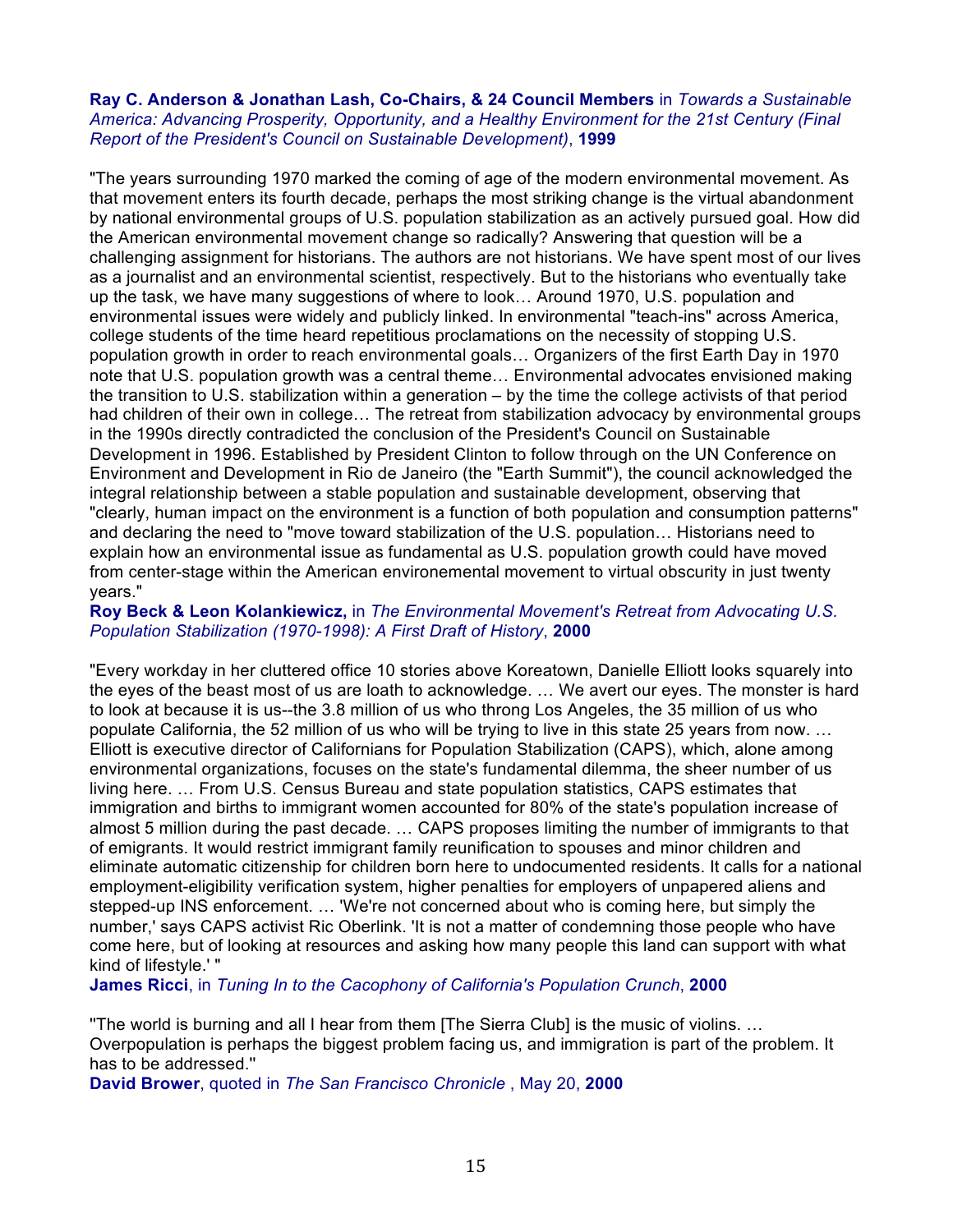"How will Los Angeles, California, and the nation look with three times more people? Our representatives and our senators appear content to let Mother Nature impose limits at far higher costs than an explicit population social policy would impose. Those grown to adulthood since the first Earth Day have been taught that it is "undemocratic" or, worse, "racist," to link immigration to population growth. They cannot hear that identifying causality is not assigning "blame." They have falsely learned we have always had high levels of immigration-which even if true wouldn't make a present-day environmental case for its continuation. Young environmentalists have also been instructed that all environmental ills are due to high individual consumption. True, individual consumption patterns magnify or diminish the effects of a given population base -- but sheer numbers take up space, form households, bear children, and go to beaches and national parks.

"The young should be taught that the only way to free up resources for the third-world nations is for the world's largest consumer and polluter to stop population growth AND reduce individual consumption. Countries that fuel our population growth are acting against everyone's long-term interests. But so is a U.S. that doesn't help fund overseas social development and family planning programs. Politicians might note that 80 percent of those surveyed by Rand, including 70 percent of self-identified "conservatives" supported U.S. funding of family planning programs overseas. Global population stabilization requires that each country get its own demographic house in order. In 1970 we might have become a role model. Instead, we are now holding up the rear." **Meredith Burke**, in *People Are The Problem*, **2000**

"We have to address the population issue. The United Nations, with the U.S. supporting it, took the position in Cairo in 1994 that every country was responsible for stabilizing its own population. It can be done. But in this country, it's phony to say 'I'm for the environment but not for limiting immigration.' "

# Earth Day Founder **Sen. Gaylord Nelson,** in interview with *Milwaukee Journal Sentinel*, **2001**

"In Germany…the state authority cannot override decisions made at the local level. … The protection of local autonomy is only one way in which the citizens of the city of Freiburg show their expertise in conducting democracy. … Local, democratic power is the most fundamental and necessary requirement of sustainability. … Otto-Zimmerman says, 'Globalists don't mind where they live, where they buy things, where those things come from. Borders, to them just cause confusion, trouble, inefficiency. They are mentally torn down. But people who care about a certain place, they have real relations with it and with each other. And what we're learning now is that we really can have the best of both; internationalist populations that can see beyond local borders, and really care about what happens in other countries, but that also take care of their own homes, their Heim.' " **David Suzuki & Holly Dressel**, in *Good News for a Change: Hope for a Troubled Planet*, **2002**

"While it has long been suspected that public and elite opinion differ on the issue of immigration, a new poll provides the most compelling evidence yet that there is an

enormous gap between the American people and "opinion leaders" on the issue. … This [report] is based on the findings of a recent national poll conducted by the Chicago Council on Foreign Relations in May through July of this year. … The polling of the public was based on 2,800 telephone interviews from across the nation. The council also surveyed nearly 400 opinion leaders, including members of Congress, the administration, and leaders of church groups, business executives, union leaders, journalists, academics, and leaders of major interest groups. … The results of the survey indicate that the gap between the opinions of the American people on immigration and those of their leaders is enormous.

- The poll found that 60 percent of the public regards the present level of immigration to be a "critical threat to the vital interests of the United States," compared to only 14 percent of the nation's leadership – a 46 percentage point gap.
- The poll results indicate that there is no other foreign policy-related issue on which the American people and their leaders disagreed more profoundly than immigration. Even on such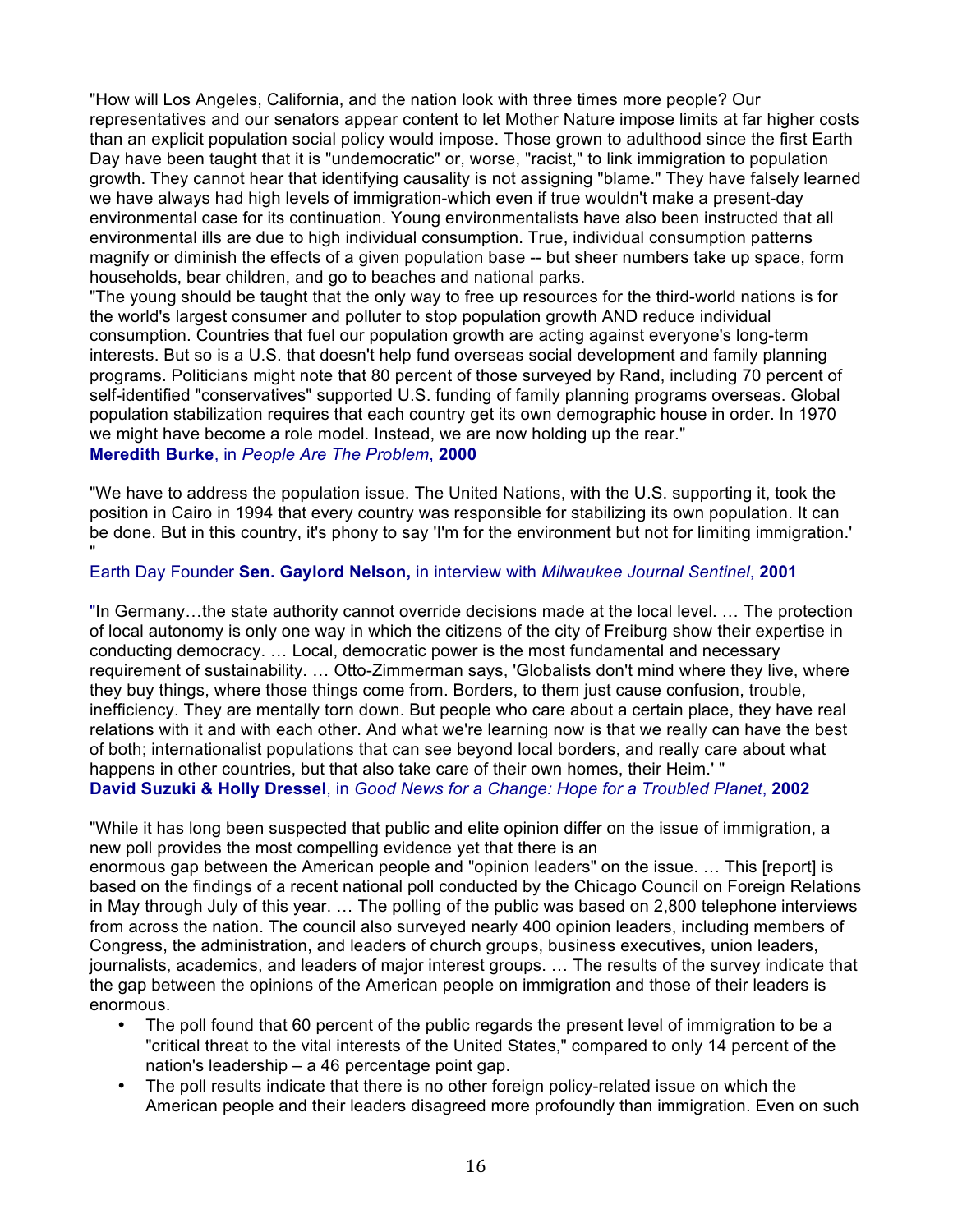divisive issues as globalization or strengthening the United Nations, the public and the elite are much closer together than they are on immigration.

- When asked a specific question about whether legal immigration should be reduced, kept the same, or increased, 55 percent of the public said it should be reduced, and 27 percent said it should remain the same. In contrast, only 18 percent of opinion leaders said it should be reduced and 60 percent said it should remain the same. There was no other issue-specific question on which the public and elites differed more widely.
- The enormous difference between elite and public opinion can also be seen on the issue of illegal immigration. The survey found that 70 percent of the public said that reducing illegal immigration should be a "very important" foreign-policy goal of the United States, compared to only 22 percent of elites."

# **Roy Beck & Steven A. Camarota**, in *Elite vs. Public Opinion: An Examination of Divergent Views on Immigration*, **2002**

"We need to find a civil way to talk about immigration to the United States, its effects on the environment, and its relationship to other serious demographic issues facing the country and the world. This invited commentary is intended to further that conversation, in the wake of the recent infighting at the Sierra Club over immigration policy, which has been extensively covered by the United States media. … American women on average want to have about two children, and they do, even if they get there by a circuitous and uncomfortable route… As a practical matter, this leaves immigration as the only major policy lever for changing the rate of United States population growth. That is why the Sierra Cub fight, and the way some of its key combatants chose to frame the issue as an ethnic or racial one, is particularly unfortunate. Playing the race card virtually ensures the end to intelligent debate on immigration (or any other) policy. Without the capacity to discuss American immigration trends and policy safely, it is essentially impossible to discuss American population growth. This is a tragic impasse. Whether you take a national or global perspective, U.S. population policy is a debate we cannot afford to avoid indefinitely, as demographers, environmental scientists, conservationists, or policy-makers. …

"In 1998, some Sierra members placed a resolution on the annual ballot to reverse that decision [to take a "neutral" stand on immigration] and have Club advocate immigration limitations. The issue split many prominent ecologists who otherwise agree on most conservation issues -- for instance, Edward 0. Wilson of Harvard endorsed the immigration limits proposal, while Paul and Anne Ehrlich (the latter was a Sierra Club board member at the time) of Stanford opposed it. After political maneuvers by the leadership which left a sour taste in the mouths of many members, the resolution was defeated, 60- 40%. … A few years later, Sierra Club members who supported taking a position on immigration policy tried a different strategy. In the board elections of 2002 and 2003, they campaigned for and elected several board members who supported their position. … The Sierra Club leadership pulled out all the stops (and the race card) to defeat that effort [to develop a SC position on immigration]. The executive director and president gave many interviews, contending that the candidates (and some of the current board members) were supported by or related to racist organizations. For example, in articles in the New York Times and Los Angeles Times, Sierra Club President Carl Pope was quoted using the words "xenophobia," "racists," "racism," and "Nazi" in referring to the support for three of Sierra Club board candidates. … These scorched earth tactics proved effective. … The five boardendorsed candidates won overwhelmingly… It is unwise to either avoid or stifle scientific and public debate about U.S. population policy. To accomplish that, we have to learn how to discuss immigration without descending into name-calling."

**Frederick A.B. Meyerson**, in *Immigration, Population Policy and the Sierra Club*, **2004**

"The American future is shaped by many complex forces. One of the most powerful – immigration – is, on balance, now taking America where it doesn't want to go – toward porous borders and uncontrolled entry, endless population growth, imported-worker competition with American labor, social fragmentation. To understand how we have moved onto a road to a more troubled future we need to turn to our history. This is so because our predicament finds us as a nation confused and misguided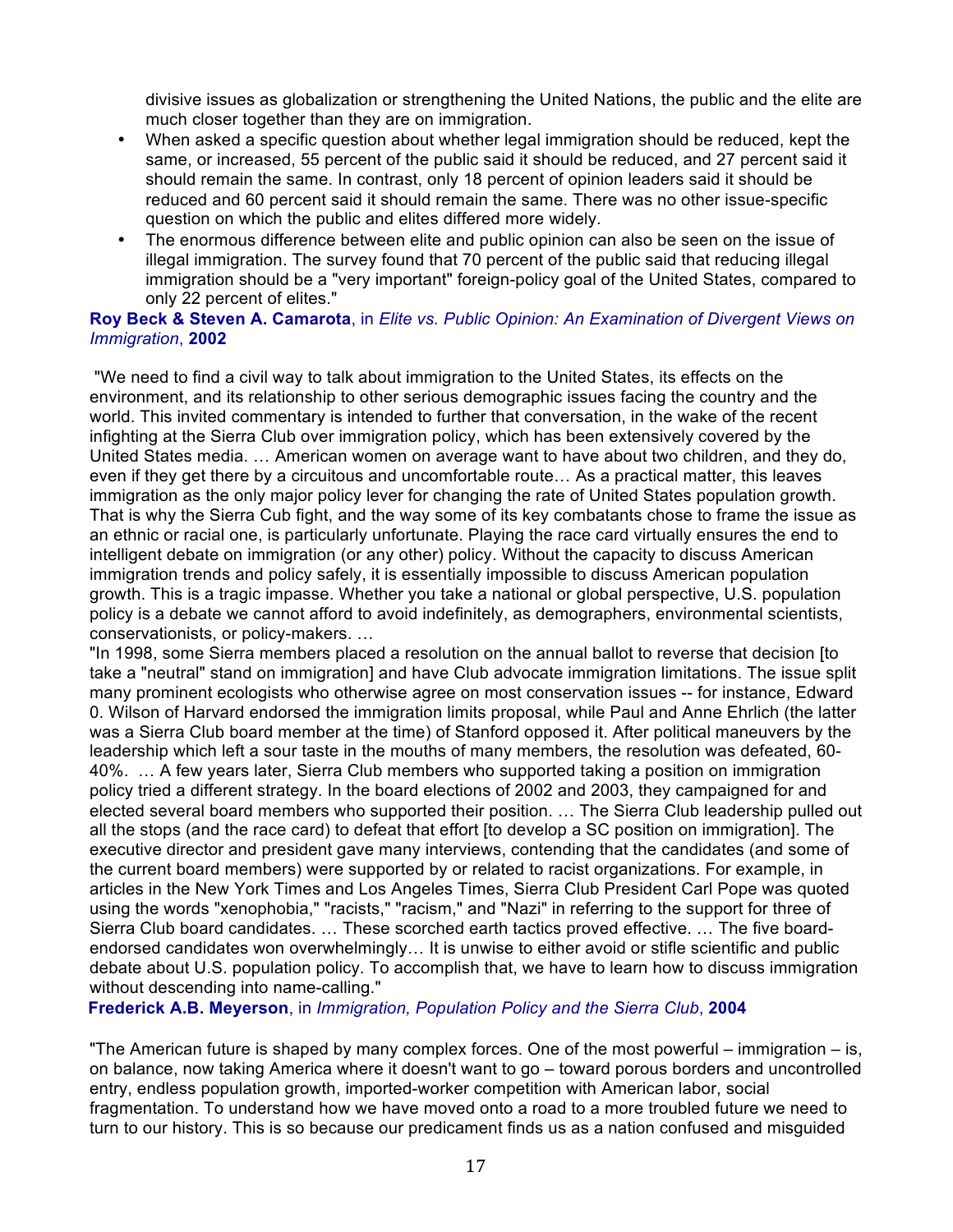by our historical memories and myths, which tell us a flawed and misleading story, that immigration has always taken us where we *wanted* to go." **Otis L. Graham, Jr.,** in *Unguarded Gates: A History of America's Immigration Crisis,* **2004**

"Global interest in the relationship between population growth on the one hand, and resource availability and environmental degradation on the other, thrives across academic disciplines and geographic locations. International and domestic environmental organizations have consistently placed population growth high on their list of issues of concern. In Israel, however, the populationenvironment discourse has taken on unique characteristics, relegating the topic to academic insignificance or accepting population growth as prima facie, a problem not to be directly addressed. In this article, I discuss the historical and modern discourse surrounding the environmental implications of population growth within the Israeli environmental community of academics, policy makers, and activists. I suggest that, while there are compelling reasons that population growth in Israel (and the Palestinian territories) should be a prominent topic for environmental research and discourse, it is rarely observed in public discussion, environmental campaigns, or in the academic literature. … For the foreseeable future, especially as long as the Israeli-Palestinian conflict is unresolved, it is unlikely that population growth will receive a prominent place on the Israeli environmental agenda. … Nonetheless, it would be wise to put population-environmental dynamics high on the academic and public agenda in Israel, if only to stimulate civil discourse about the environmental implications of population growth, the potential trade-offs in quality of life, and to enable us to prepare accordingly for the environmental future. Effective environmental policies should address the driving forces of environmental change, in addition to their impacts. By not investigating complex population-environment interactions, we miss the opportunity for understanding the sources of environmental problems while continuing to concentrate on addressing symptoms of environmental degradation."

# **Daniel E. Orenstein**, in *Population Growth and Environmental Impact: Ideology and Academic Discourse in Israel*, **2004**

"Twenty years earlier I had been among the young turks pressing the older more established members for a more aggressive [Sierra] Club. Now [President Phil] Berry's vanguard was pushing our boundaries to include a meaningful expression of the next generation's concerns. In 1970 the board passed resolutions confirming the importance as a national issue of sustainable living conditions and urging that the United States work actively toward zero population growth here and abroad."(p.129) … "The program for the Fourth World Congress on National Parks, held in Caracas, Venezuela, in February 1992, addressed the place of protected areas in the world, discrepancies between the wealthy north and the poverty-stricken Southern Hemisphere, extraction of resources, the need for international environmental efforts, and the role of sustainable development. … My efforts at this congress, I realize in retrospect, focused on pointing out what was missing from its program: the congress largely failed to address threats to endangered protected areas or the dangers of proliferating human population. Concerning the latter, I offered an "intervention" to Adrian Phillips, chair of the recommendations committee, asking that the congress advise world governments to educate their people on the dangers of rampant population growth, and noting that human numbers already exceeded the earth's carrying capacity for sustaining a quality environment. Addressing the plenary session on the Caracas Declaration, which would summarize the conference's deliberations and aims, I outlined the dangers posed by overpopulation to protected areas in particular and to human life in general. I asked that the declaration contain a statement calling on governments to institute education and stabilization measures addressing overpopulation. Such language was approved by the plenary session, but I never saw it in the final declaration." (p.295) **Edgar Wayburn**, in *Your Land and Mine: Evolution of a Conservationist*, **2004**

"For many years our Federal government has failed to stop illegal immigration, with the deplorable result that there are now an estimated 10-15 million illegal immigrants living here permanently, in violation of our laws. … Proponents of mass immigration, who welcome immigration without limits,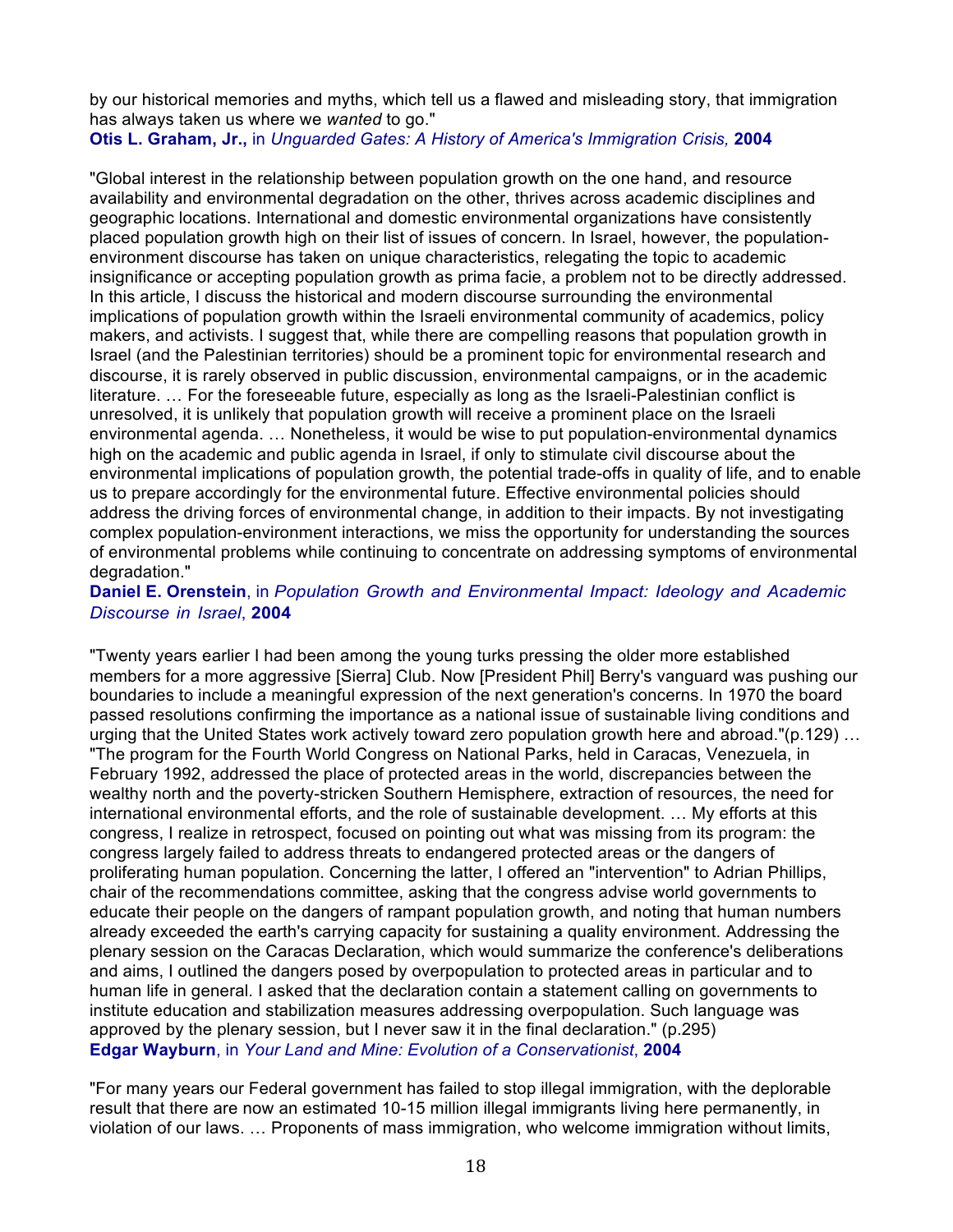whether legal or illegal, have attempted (fairly successfully until now) to set the terms of the debate about what to do with the many millions of illegal immigrants who have settled here. They have done so by maintaining that there are only two possible options: either mass deportation or citizenship.

"Since it is unrealistic to think that 10-15 million immigrants could somehow be apprehended and deported in mass, the proponents of mass immigration maintain that the only other option possible is to put them on a path toward citizenship. That would amount to a mass amnesty, pure and simple. Such an amnesty would create a large and immediate increase in the size of our already vastly overpopulated country by an estimated 18 to 30 million, because the amnestied illegals would be able to bring here their immediate family members currently living abroad. …

"If the flow of new illegal immigrants were halted, and the illegal population now here were pressured to depart voluntarily without government intervention, we believe that within several years at most their number would be reduced to near zero. That goal could be accomplished by putting into effect policies that would make it practically impossible for an illegal alien to reside here for any appreciable length of time without being apprehended, coupled with severe penalties for illegal presence when apprehended. We need a comprehensive federal program that would make it virtually impossible for an illegal immigrant to remain here undetected. The heart of the program would be to require government authorities or private sector officials to confirm legal status whenever anyone:

- Attempts to open a bank account, purchase bank instruments or securities, or transfer money abroad.
- Applies for a driver's or pilot's license, or any other commercial or occupational license.
- Seeks to enroll in college or post-secondary training for oneself or one?s children.
- Seeks medical care at a hospital.
- Applies for a marriage license, birth certificate or other vital document.
- Applies for a social security number.
- Applies for a job.
- Attempts to buy, sell or rent real estate.
- Applies for a credit card charge account or any other form of credit.
- Seeks to purchase, rent or register a vehicle, aircraft, firearm, explosives, or controlled hazardous materials. …"

#### **Donald Mann**, in *A False Choice: Citizenship or Mass Deportation***, 2006**

"Can an ecologist challenge the economic doctrine of global economic growth without limit and win? … The whole history of technological civilization has been to disengage from nature, to worship money, to covet land as a commodity, to ravage forests, to drain wetlands, and to send wastes downwind and downstream for as long as you can get away with it. … It is a dangerous fantasy to see yourself as separate from nature. It is ecological madness, pure and simple. …The three primary evils of technological civilization based on demotechnic reasoning are: money, the clock, and forms of advertising and propaganda based on deception. … People everywhere have tried to reduce the human impacts of the growth of technology and population without fundamentally changing their ways…. What made these [major environmental] tragedies particularly disgusting was that most people were unaware of what was going on in their own back yards…. Growth is still subsidized on the false belief that further growth will bring wealth and happiness to most people. In fact, the reverse is more likely to be true. Further growth will only increase the power and wealth of those who make money from the bonanza. … [M]ost large organizations that control human behavior have misconstrued, ignored or bypassed the most fundamental discoveries that have been made in biology, ecology, and evolution. … Most religions encourage war by providing spiritual support for the fighters and consolation for the bereaved. Religions that encourage belief in a personal after-life invite ecological disaster by separating people from their surroundings."

**Jack Vallentyne**, in *Tragedy in Mouse Utopia: An Ecological Commentary on Human Utopia*, **2006**

"Mass immigration, whether through established or extra-legal channels, has by default become the nation's de facto population policy. Net immigration plus births to immigrants account for about 2.1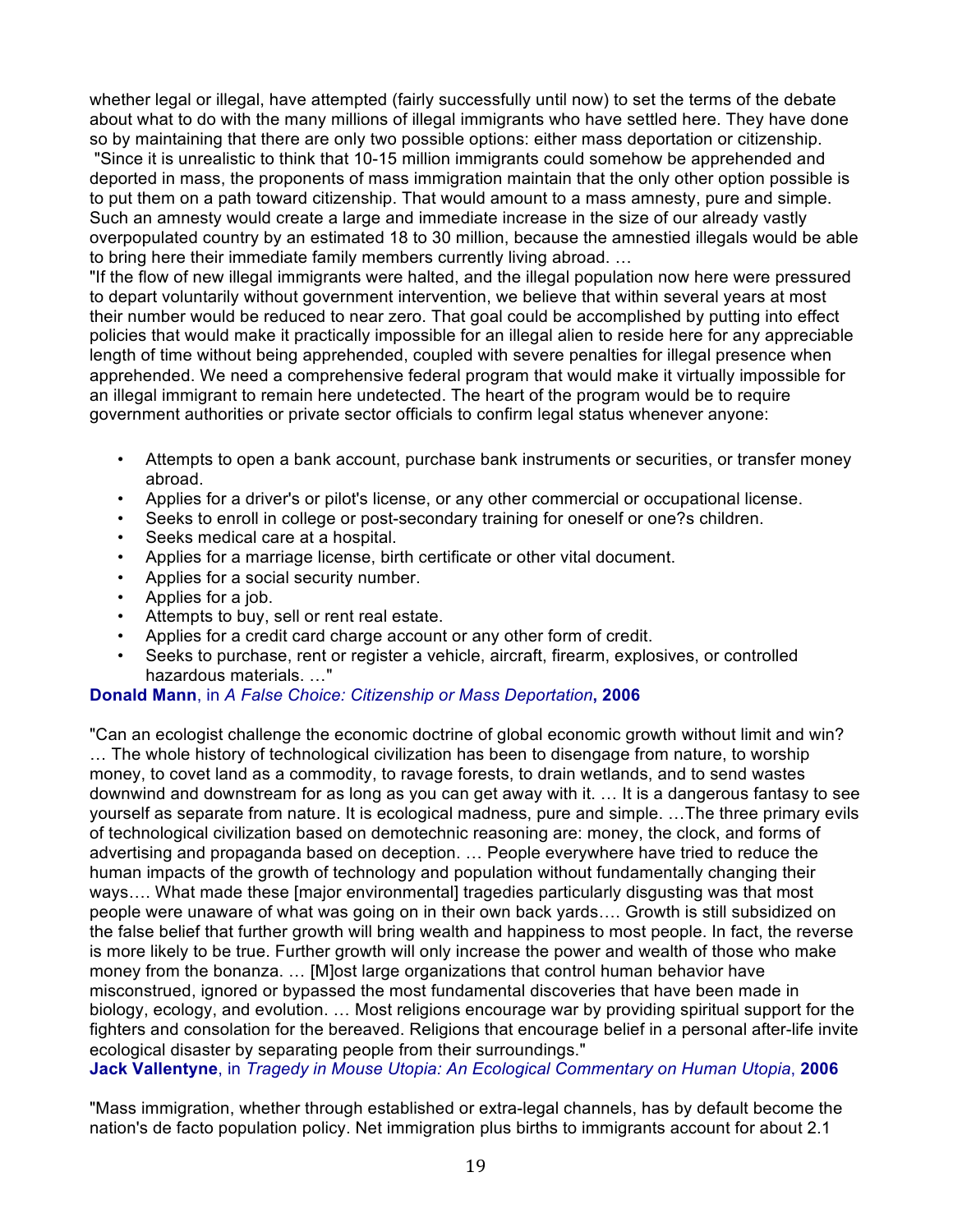million new residents, more than 60 percent of America's population growth of over 3 million each year. While Washington debates the immigrants' skills, status and provenance, their environmental impact is the same: they and their children become part of the population base that intensifies the nation's depletion of resources and environmental stress."

**David Simcox,** in *Toward Negative Population Growth: Cutting Legal Immigration by Four-Fifths,* **2006**

"In October 2006, the U.S. population surpassed 300 million. In times past, reaching such a demographic milestone might have been a cause for celebration. In the twenty-first century, it is not. Population growth is the ever expanding denominator that gives each person a shrinking share of the resource pie. It contributes to water shortages, cropland conversion to non-farm uses, traffic congestion, more garbage, overfishing, crowding in national parks, a growing dependence on imported oil, and other conditions that diminish the quality of our daily lives… Given the negative effects of continuing population growth on our daily lives, it may be time to establish a national population policy, one that would lead toward population stabilization sooner rather than later. As noted earlier, almost all other industrial countries now have stable or declining populations. Perhaps it's time for us to stabilize the U.S. population as well, so that we never have to ask whether 400 million Americans is a cause for celebration."

# **Lester R. Brown,** in *U.S. Population Past 300 Million, Heading For 400 Million: No Cause For Celebration,* **2006**

"There are many population growth addicts, some hardly aware they have become addicted. Others are so badly addicted *they have entered what psychologists would call a state of tolerance.* That is, *they have reached a state where increasingly larger doses (of population growth) are necessary to produce desired effects.* Let's consider some of America's population growth addicts and the state of their addictions… Builders and developers… Farmers… Food processors… Hospitality industry employers… Information technology (IT) employers… Media owners and executives… Middle-class Americans… [N]ot all of America's population growth addicts are bad people. Many – perhaps most – are simply people who haven't thought about what their addiction is doing to America's future – in many cases, the futures of their own children, grandchildren, and further descendants… Perhaps thoughts cross their minds occasionally about wages and working conditions, about the underground economy, about subsidized health care permitting them to pay lower wage rates, and about deteriorating schools whose problems are multiplied by multitudes of students who speak little English. But they probably do not think about the total range of problems created by increasing population."

**Edward C. Hartman,** in *The Population Fix: Breaking America's Addiction to Population Growth*, **2006**

"Restrictive immigration policy based on environmental degradation is ethically justified. It is not the alleged or real environmental damage to host countries that is at issue, but the activities undertaken in the name of globalization, specifically the mobility of labor that requires ethical explanation: and as we have seen many of those actions are directly responsible for the disintegration of places, which is a clear violation of the right to a healthful environment. Those who would restrict immigration solely on the worry that local environments will be over-stressed …should consider the broader concerns and put into practice the procedural imperative of the late Rene Dubos to "Think Globally, Act Locally," thereby honoring the basic rights of immigrants by helping to dismantle the global network of exploitation, one of the great moral obscenities of our time." **Robert L. Chapman**, in *Confessions of a Malthusian Restrictionist*, **2006**

"Knowing that the importation of foreign labor is unpopular with the public, Congress has often enacted legislation of this nature for the tech industry in "stealth" mode. This year seems to be no exception, with radical changes to laws on high-tech work visas being hidden in a 300-page Senate bill that is supposed to be about illegal immigration... The bill would create a new F-4 visa category that would lead to an essentially automatic green card for any foreign student who earns a graduate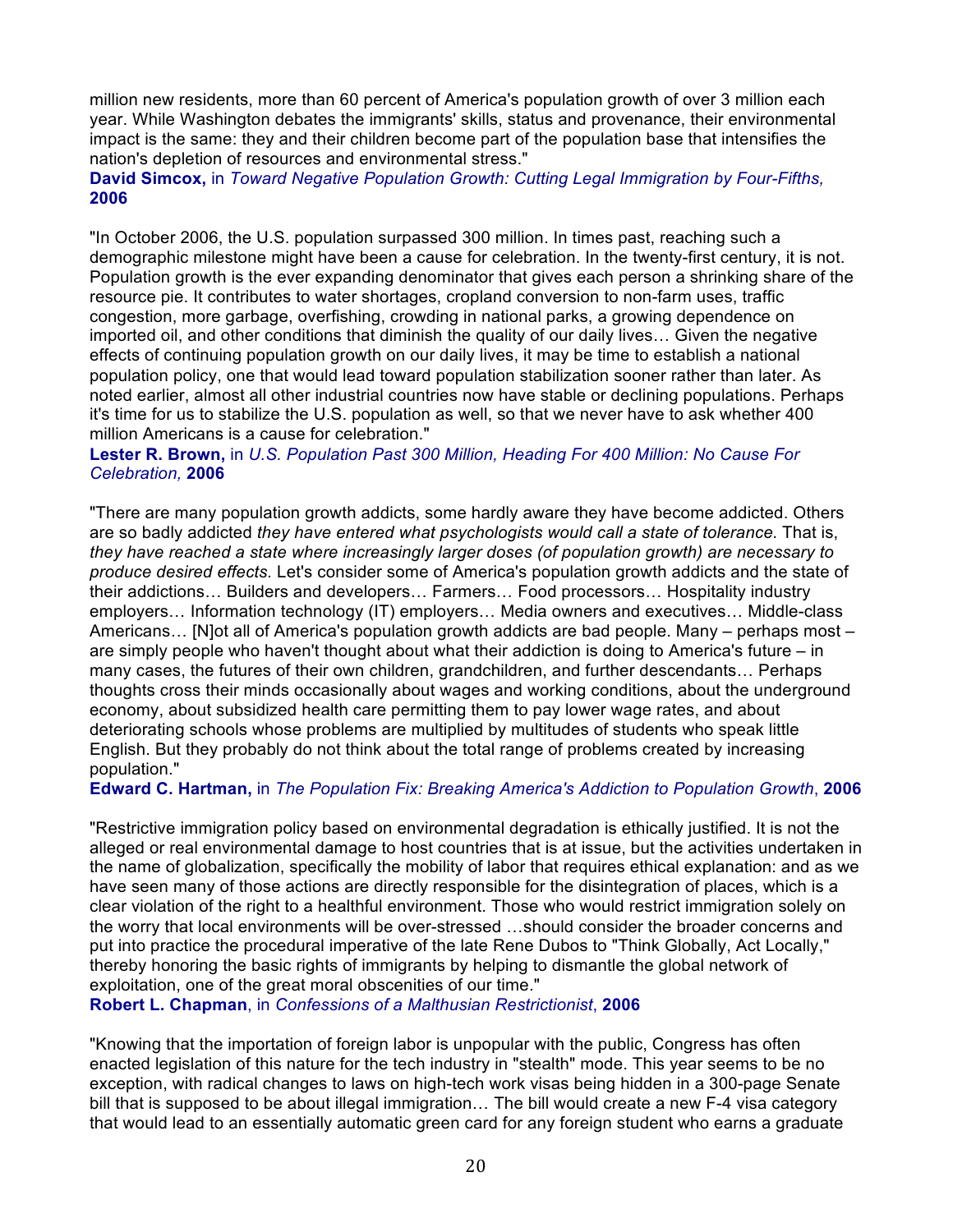degree in engineering or the physical sciences at a U.S. university… The "free green card" proposals are aimed at giving foreign students incentives to come to the United States for graduate study and to stay here after completing their studies… [T]hese proposals arise in response to the longtime claim by Intel and other large technology companies that an insufficient number of U.S. students pursue graduate studies in tech fields… The "free green card" proposals also comprise a response to the academic lobby, as U.S. universities have seen their foreign applicant pools for graduate programs shrink in recent years… This is causing academics to panic, since their lucrative federal research funding depends on having the "bodies" to work in the labs… It is crucial to understand that F-4 and other recent proposals to give "free" green cards to foreign Master's and PhD graduates at U.S. universities stem from a long-held plan of an agency of the federal government, the National Science Foundation (NSF). Incredibly, the NSF has explicitly advocated bringing in large numbers of foreign students in order to undercut American PhD salary levels. This was set forth in a 1989 policy paper by Peter House, Director of the Policy and Research Analysis Division of the NSF… [O]utstanding Individuals should be welcomed to the United States, but existing programs are quite sufficient to handle this group… Instead of making it easier for foreign tech graduates to be hired in U.S. industry, Congress should make it more difficult… Congress should reduce, rather than expand, the total yearly number of employment-based green cards. Congress should also warn the NSF that further undermining of American engineers and scientists may jeopardize the NSF's funding." **Norman Matloff,** in *Best? Brightest? A Green Card Giveaway for Foreign Grads Would Be Unwarranted,* **2006**

"The Senate passed legislation last week that Sen. Edward Kennedy (D-Mass.) hailed as "the most far-reaching immigration reform in our history." You might think that the first question anyone would ask is how much it would actually increase or decrease legal immigration. But no. After the Senate approved the bill by 62 to 36, you could not find the answer in the news columns of the *Post*, the *New York Times* or the *Wall Street Journal*. Yet the estimates do exist and are fairly startling. By rough projections, the Senate bill would double the legal immigration that would occur during the next two decades from about 20 million (under present law) to about 40 million.

 "One job of journalism is to inform the public about what our political leaders are doing. In this case, we failed. The Senate bill's sponsors didn't publicize its full impact on legal immigration, and we didn't fill the void. It's safe to say that few Americans know what the bill would do because no one has told them. Indeed, I suspect that many senators who voted for the legislation don't have a clue as to the potential overall increase in immigration.

 "Democracy doesn't work well without good information. Here is a classic case. It is interesting to contrast these immigration projections with a recent survey done by the Pew Research Center. The poll asked whether the present level of legal immigration should be changed. The response: 40 percent favored a decrease, 37 percent would hold it steady and 17 percent wanted an increase. There seems to be scant support for a doubling. If the large immigration projections had been in the news, would the Senate have done what it did? Possibly, though I doubt it."

**Robert J. Samuelson**, in *What You Don't Know About the Immigration Bill*, **2006**

"For many years now, our nation has debated the merits of race preferences ("affirmative action"). This debate has been conducted in our legislatures, our courts, our schools, our communities and at the ballot box. Now, our nation is engaged in a debate about immigration. This debate is wide ranging and many people honorably and strenuously disagree over what course America should take. However, immigration and race preferences cannot be considered in isolation. Under existing laws and policies, the majority of immigrants coming to America will automatically be eligible for race preferences and privileges not provided to the great majority of Americans. This is unfair!

 "As voters in California, Washington and Michigan made clear in their overwhelming support of ballot measures banning government mandated racial preferences … the American people strongly oppose the idea that our government should treat us differently based on race, ethnicity, sex or national origin. They understand that while preferences were aimed at giving a helping hand to those who had historically suffered discrimination, in practice they have served above all to compound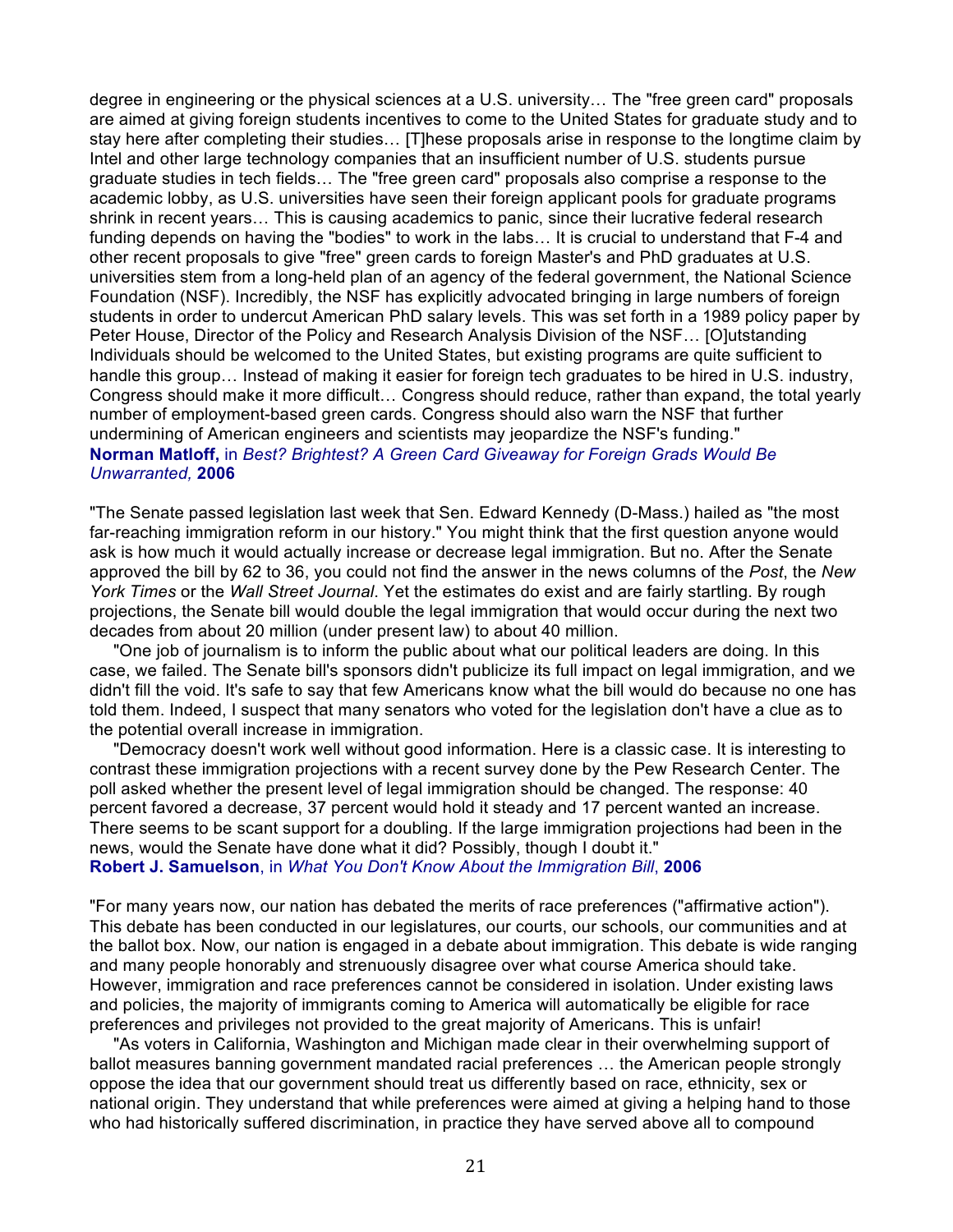injustice, needlessly breeding resentment by systematically privileging some Americans over others. … It is essential that any new immigration legislation not perpetuate – indeed not exacerbate – these injustices. Any new legislation should include carefully drafted provisions to ensure that the new immigrants and their children not be afforded any special privileges that put existing Americans, including minority Americans who have suffered actual discrimination in the past, at a disadvantage." **Ward Connerly & 24 cosigners,** in *Immigration Reform Must Address Racial Preferences*, June 8, **2007**

"Al Gore's Academy Award winning slide show demonstrating the current and ongoing threat to the Earth's ecosystem from global warming argues the case that manmade pollution is the cause of impending global disaster. Gore presents his alarming data as an "inconvenient truth". And, if indeed, as the majority of scientists agree, global warming is the cataclysmic consequence of human consumptive activity, why does Gore's documentary devote so little attention to the most obvious and prominent truth of all, that the prolific growth in human population is the ultimate root cause of all the ecological horrors he exposes and predicts.

"As with so many Cassandras of ecological doom, Gore hardly mentions human population growth, even though it is the fundamental factor in the equation of ecological disaster. Rather, he prescribes the usual remedies of individual life style sacrifices like driving less, using less energy and water living smaller. While this prescription is a prudent and responsible one for humans to swallow, it will not provide the ultimate global cure if human population growth is not reversed. …

"When it comes to human population, most of the ecological community along with most governments continue to pursue policies of accommodation rather than remediation. There are dozens of organizations dedicated to savings animals, or forests, or rivers, or oceans, or birds, bats, and barnowls, but only a handful that attack the root cause of the threat to all of these pet preservations human population. Government planners, meanwhile, strategize as to how they can force more people onto mass transit, or build freeways on top of freeways, squeeze more housing onto less land, and convert seawater into drinking water."

**Randy Alcorn**, in *The Real Inconvenient Truth*, **2007**

"The American people would like to trust their government to do what it promises, but there is no evidence that it could, even if it were desirable, which it is not, to implement a Z Visa program [for] more than 12 million people. Moreover, getting what you got is what happens when you do what you did. This bill [S.1348] is 1986 redux -- all of the talk and none of the action. McCain-Kennedy is a handwritten invitation to millions more people to come to America illegally. … So how do we solve immigration? Just how we got here, one bite at a time.

"The first bite starts with controlling of and protecting our borders. The government's first responsibility is to protect its people. We have the capability to protect the border, what we are lacking is the political will to do so. As a matter of national survival it must be done. We already know that if millions of people are crossing the border illegally that among them are gang members, violent criminals and drug dealers, but you can be certain that there are also, as ABC News reported earlier this week, those who intend to inflict massive destruction upon the American people. So what we should do with the millions who are here now? Deport them? The answer is to do nothing. Let me explain. "Protecting the border has a very desirable secondary effect in addition to the national security aspect. It sends a clear message to the immigrant populations who lack legal status that the American immigration system may no longer be a joke. That something has changed and the government is demonstrating that it may be serious about law and order and protecting the border. Amnesty, on the other hand, sends a clear message that we think our own law is merely a set of suggestions that need not be followed. … After the border is protected -- and that may take some time -- the next step is to implement a verification system equivalent in accuracy, speed and security [to that of] a credit or debit card. This system would use biometrics to ensure the person being hired is who they say they are and the employer can know with confidence that all of their employees have verifiable legal status. … Why is this so important to us? It is because the survival of our great nation of immigrants depends upon respect for the rule of law. Most immigrants do understand this because most come from countries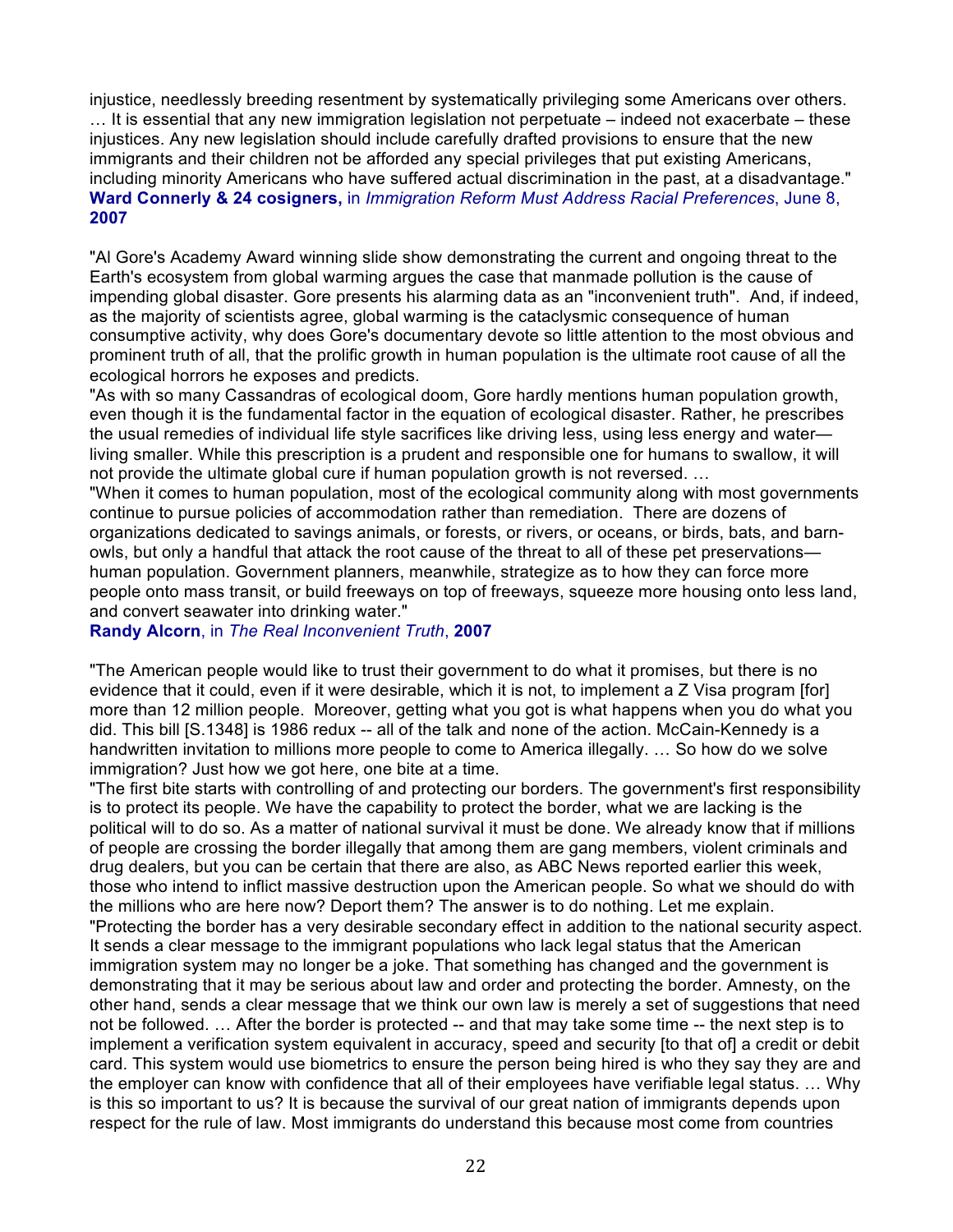where the rule of law is arbitrary and is not meted out justly. Americans instinctively know this and that is what the fight on talk radio has been all about."

**Rick Tyler** (Press Secretary to Newt Gingrish), in *Mis-Immigration*, **2007**

"TIP NO. 6: Note to them [Congressional offices] that Ted Kennedy has already pushed SEVEN amnesties into law. None was followed by a reduction in illegal immigration. Why should anybody believe this one will be?

"1. In 1986, Ted Kennedy's blanket amnesty for 2.7 million illegal aliens promised a lot more enforcement but did not set any requirments for actual reductions in illegal immigration. The illegal flow continued.

2. In 1994, Ted Kennedy's Section 245(i) Amnesty gave legal residence and jobs to 578,000 illegal aliens. It was a temporary rolling amnesty primarily for extended family members of immigrants who instead of waiting in line, come on to the country illegally. The illegal flow continued.

3. In 1997, Ted Kennedy's extension of the Section 245(i) rolling amnesty was followed by an increasing flow of illegal immigration.

4. In 1997, Ted Kennedy also won an amnesty for close to one million illegal aliens from Central America. Illegal immigration sped up some more.

5. In 1998, Ted Kennedy won an amnesty for 125,000 illegal aliens from Haiti. The illegal flow continued.

6. In 2000, Ted Kennedy got the so-called Late Amnesty, legalizing another 400,000 illegal aliens who claimed that they missed out on Kennedy's 1986 amnesty. Illegal immigration continued unimpeded. 7. In 2000, Ted Kennedy also won the LIFE Act Amnesty for an estimated 900,000 illegal aliens. It was another reinstatement of the rolling Section 245(i) amnesty, an estimated 900,000 illegal aliens. Illegal immigration accelerated.

"Now, Ted Kennedy is saying that this amnesty is necessary if we are ever to stop the flow of illegal aliens. Why would any of these Senators believe him when he says this amnesty bill will end illegal immigration with a track record like his?"

**Roy Beck**, *Talking Points on How to Push Back Against the Cloture* Deal [on Senate Bill 1348]*,* e-mail sent in the early a.m. of June 15, **2007**

**"**It's not the immigrants – it's us. What's different about immigration today as opposed to a century ago is not the characteristics of the newcomers but the characteristics of our society. … [T]he changes that define modern America – in our society, economy, government, and technology, for example – are so fundamental that our past success in dealing with immigration is simply no longer relevant. … The most important long-term measure of success in immigration is assimilation. The American model of immigration has been based on turning immigrants and their descendants fully into Americans. … "Our modern society is different in two major ways that relate to assimilation, one practical, the other political. The first, practical difference is that modern technology now enables newcomers to retain ties to their homelands, even to the extent of living in both countries simultaneously; thus, becoming 'deeply rooted here,' in Brandeis's words, is simply less likely to happen. This leads to what scholars call transnationalism – living in such a way as not to be rooted in one nation, but rather living across two or more nations. … Second, and perhaps more important, is the political change. Elites in all modern societies, including ours, come to devalue their own nation and culture and thus recoil from the idea that newcomers should even be required to adopt 'our language, manners and customs,' let alone 'be brought into complete harmony with our ideals and aspirations' – assuming we can even agree, in this contentious age, on what those ideals and aspirations are. This loss of confidence expresses itself in an ideology of multiculturalism, which rejects the idea of bonds tying together all members of a society."

**Mark Krikorian**, in *The New Case Against Immigration, Both Legal and Illegal*, **2007**

"One of the major obstacles now to decent wages and upward social mobility for blacks at the low end of the economic stratum is the size of the illegal immigrant community, willing to toil for less and tolerate substandard working and living conditions. … The impact of illegal immigration on the black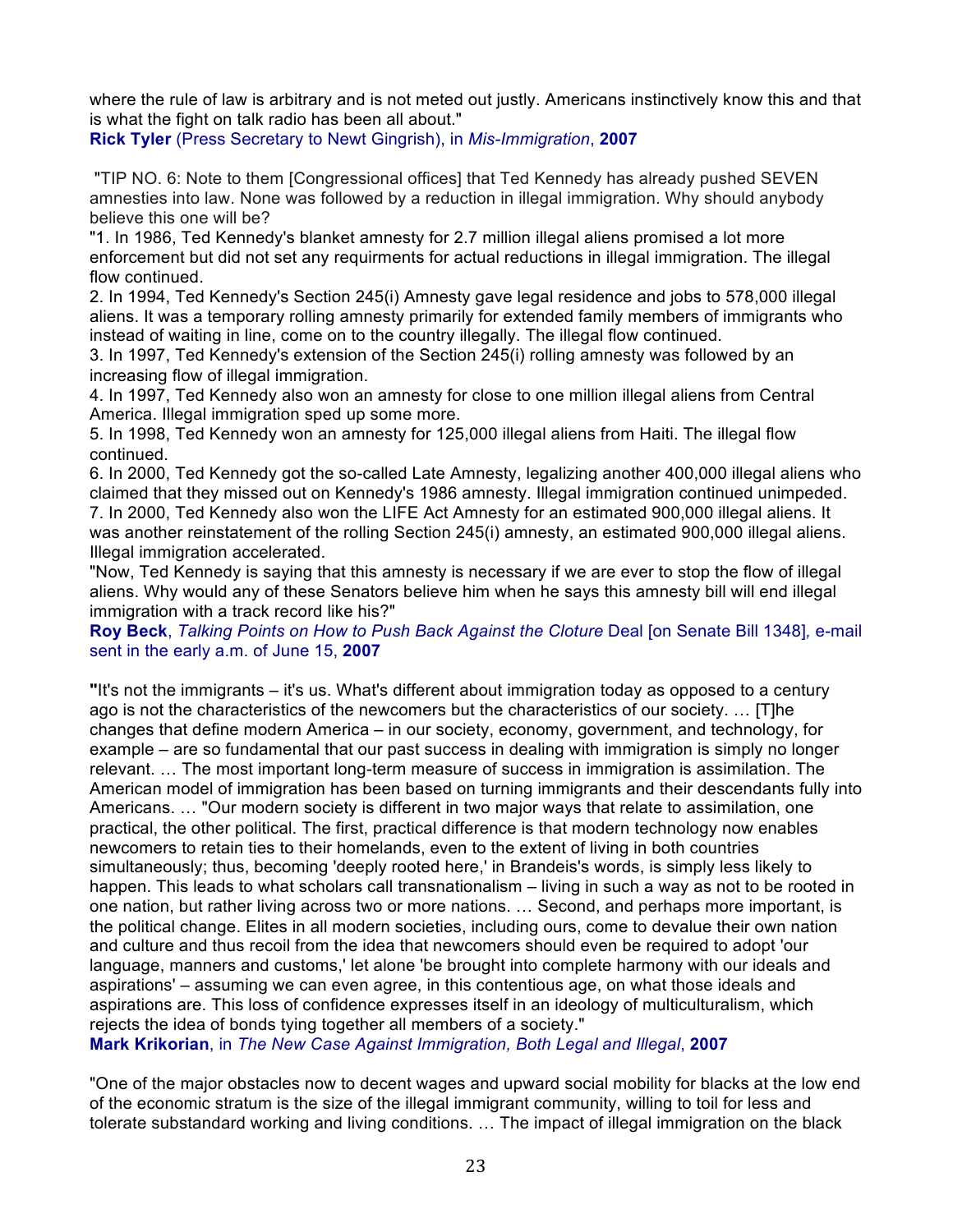community is a topic rarely articulated. Dr. Stephen Steinlight, a senior policy analyst at the Center for Immigration Studies in Washisngton D.C., recently addressed this neglected topic as part of a wideranging one on immigration issues… To illustrate that point, Steinlight noted that last year after a raid at a Crider Inc. facility in Stillmore, Georgia – which found that 75 percent of the Latino workers were illegal aliens – the poultry plant had to hire Americans for the jobs. These jobs were easily filled, predominantly by African-Americans. As a consequence of hiring Americans, hourly pay increased, and the company started offering free transportation to work, as well as providing a dormitory and shower facilities."

**Diana Hull**, in *Unchecked Immigration Leaves Blacks Burdened***, 2007**

"Madam President, I wanted to say a few words because for me, this is a very sad day. … Having said that, when you deal with one word, which is ``comprehensive,'' which means all encompassing, you have to deal with a system that is huge. A visa system by the millions, a broken border, interior enforcement, employer sanctions, all of those things you need to do to fix a system that has existed are broken. … People never have understood the complexities of the bill. … There may be some decision made that comprehensive, all-inclusive is too much to tackle in one bill, that perhaps we should do parts of this bill [one] at a time. … I guess my observation of the evening is: Is comprehensive too much? … So it is a dark day for me and a dark evening because a lot of work went into this."

Sen. **Diane Feinstein,** in speech on floor of U.S. Senate following defeat of comprehensive immigration expansion bill, S.1348, June 7, **2007**

"The flourishing of human life and cultures is compatible with a substantial decrease of the human population. The flourishing of non-human life requires such a decrease." **Arne Naess,** in *The Ecology of Wisdom*, **2008**

"The challenge for Canada is to stop this crazy notion that we've got to keep the economy growing by adding more people. Canadians are having less than 2 children per couple so to keep the economy climbing, we bring more and more people from low consuming countries and convert them to high consumers. This is nuts."

**David Suzuki,** in email to Peter Salonius, 21 October **2008**

"The debate about U.S. immigration policy is a difficult and often emotional one. In recent years, a new component has been added. Shifting focus away from a debate based on the merits of various policy options, some of those advocating higher levels of immigration and amnesty for illegal aliens have resorted to attacking and impugning the motives of their opponents.

"The largest and most prominent immigration reform group to come under attack is the Federation for American Immigration Reform (FAIR). The basis for the attacks against FAIR is a report by the Southern Poverty Law Center (SPLC) that designates FAIR as a "hate group." This single report serves as the cornerstone of a relentless assault by the mass immigration and amnesty lobby against FAIR and other organizations that promote immigration reductions and enforcement of our immigration laws.

"With more than 250,000 members and activists nationwide, FAIR fights for immigration policies that serve national interests, not special interests. We believe that immigration reform must enhance national security, improve the economy, protect jobs, preserve our environment, and respect the rule of law. In its 30 years of operation, FAIR has earned a reputation for reliability and integrity in all aspects of immigration policy, and we are proud of our long history of achievement in this very emotional debate. … Even the highest levels of government recognize and rely on FAIR's work. Members of the Democratic and Republican leadership, as well as committee and subcommittee chairmen have invited members of FAIR to testify on the issue of immigration on nearly 100 occasions. The expertise of departments in our organization has been repeatedly tapped by congressional offices of both parties.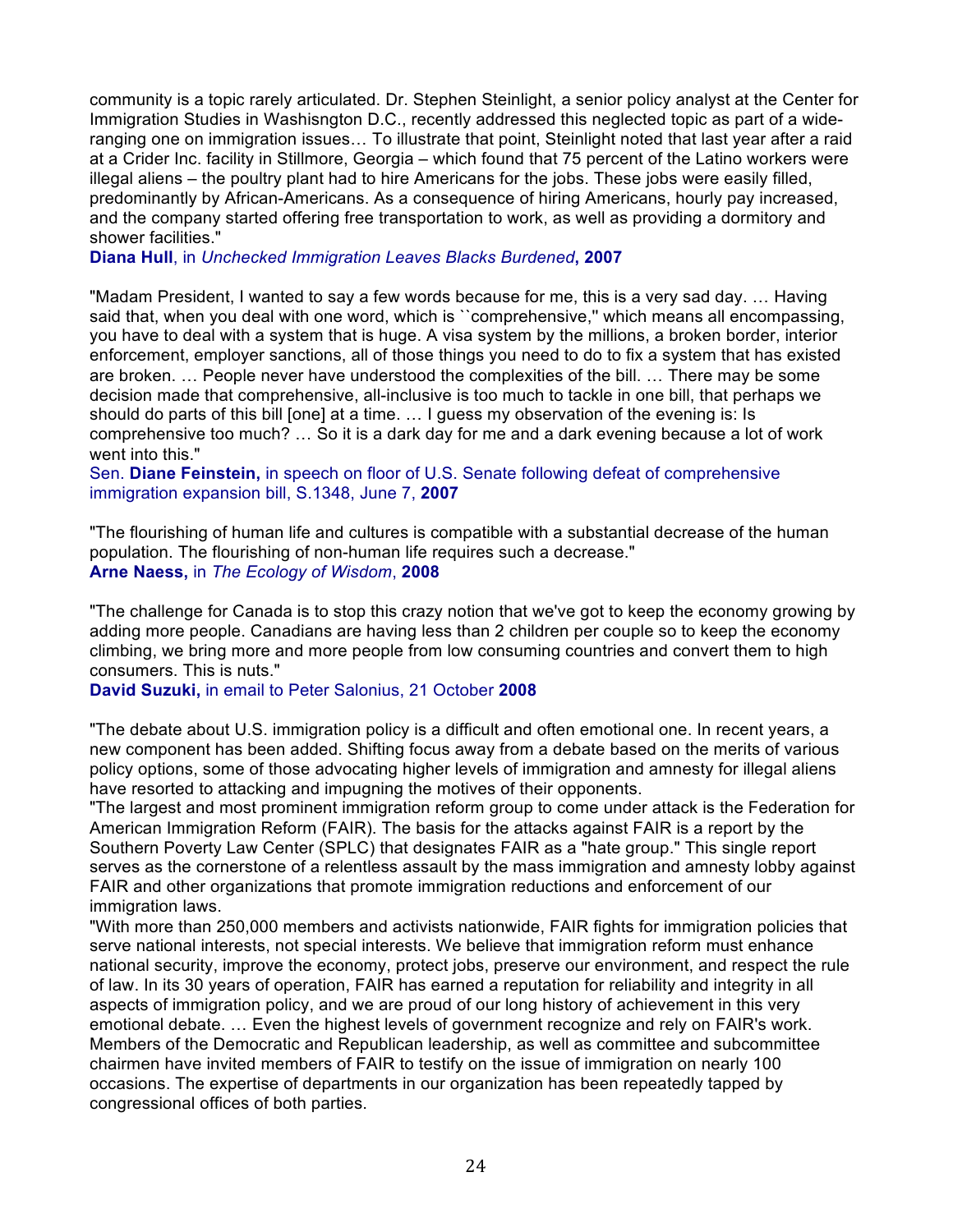"FAIR's 30-year record speaks for itself. That record is incontrovertible: FAIR's views and advocacy on immigration matters are motivated by legitimate concerns about the impact of mass immigration on the United States and nothing else. FAIR represents mainstream views that are shared by the majority of Americans. The attacks against FAIR's reputation are politically motivated. The SPLC…has a long and well-documented history of using baseless claims to raise money. FAIR has long impeded the open borders and amnesty lobby from being able to achieve its political goals. Having repeatedly failed to convince the American public that higher levels of immigration and amnesty for illegal aliens will be beneficial to the nation, they have turned to the time-tested tactic of smearing their opponents."

#### **Federation for American Immigration Reform**, in *A Guide to Understanding the Tactics of the Southern Poverty Law Center in the Immigration Debate,* **2009**

"Those who fail to see that population growth and climate change are two sides of the same coin are either ignorant or hiding from the truth. These two huge environmental problems are inseparable and to discuss one while ignoring the other is irrational."

**James Lovelock**, in his statement on becoming a patron of The Optimum Population Trust, **2009**

"Population stabilisation should become a priority for sustainable development." Former UN Secretary General **Kofi Anan** in his recommendations presented at the Global Humanitarian Forum, **2009**

"It is the function of the Christian church to make a moral judgment about economic and social matters whenever the fundamental rights of the person demand it. However, after examining all of the evidence and listening to the voice of the American people, I believe the Christian church, both here and abroad, has made a serious misjudgment, supporting a policy that has a long list of attendant evils. The Christian church currently favors an immigration policy that assists those who violate our laws rather than enter the legal process that leads to legal immigration. The Christian church, in some quarters, actually recommends to its ministers and priests that they break the law by helping illegals who break the law. The church's position disappoints those who play by the rules, placing legal immigrants and businesses that respect our laws at a great disadvantage. … The Christian leadership of this country, not really comprehending the wide-ranging problems connected with illegal immigration, has blessed violating the sovereignty of this nation, depressing the wages of American workers, encouraging the growth of the most violent gangs in America, driving up black unemployment and draining the best and brightest of the Third World, leaving it helpless." Father **Patrick J. Bascio**, in *On the Immorality of Illegal Immigration*, **2009**

"We can't just sit around waiting for the global solution. There is a lot that can be done at a household level, at a community level, at a regional level." **Elinor Ostrom,** in an interview with The Escotet Foundation, **2010**

"My attention was called recently to a Department of State position paper that said simply that "The U.S. does not endorse population 'stabilization' or 'control.' The 'ideal' family size should be determined by the desires of couples, not governments." That is not just a major retrograde step; it is a particularly bad policy in the current and prospective state of the economy. The questions arise: how did the government get there? And what should be done about it?

"In the 1970s, our government had a fleeting vision of the dangers of continuing growth on a finite planet. That vision was lost in the welter of competing goals and voices. Now, amid high unemployment and widespread disillusionment with government, our political leaders must veer sharply, acknowledge the validity of that discontent, and offer policies on population, immigration and trade that recognize growth as part of the problem, not the solution. If they don't, some would-be leader will move in on them."

**Lindsey Grant**, in *The Great Silence: U.S. Population Policy*, **2010**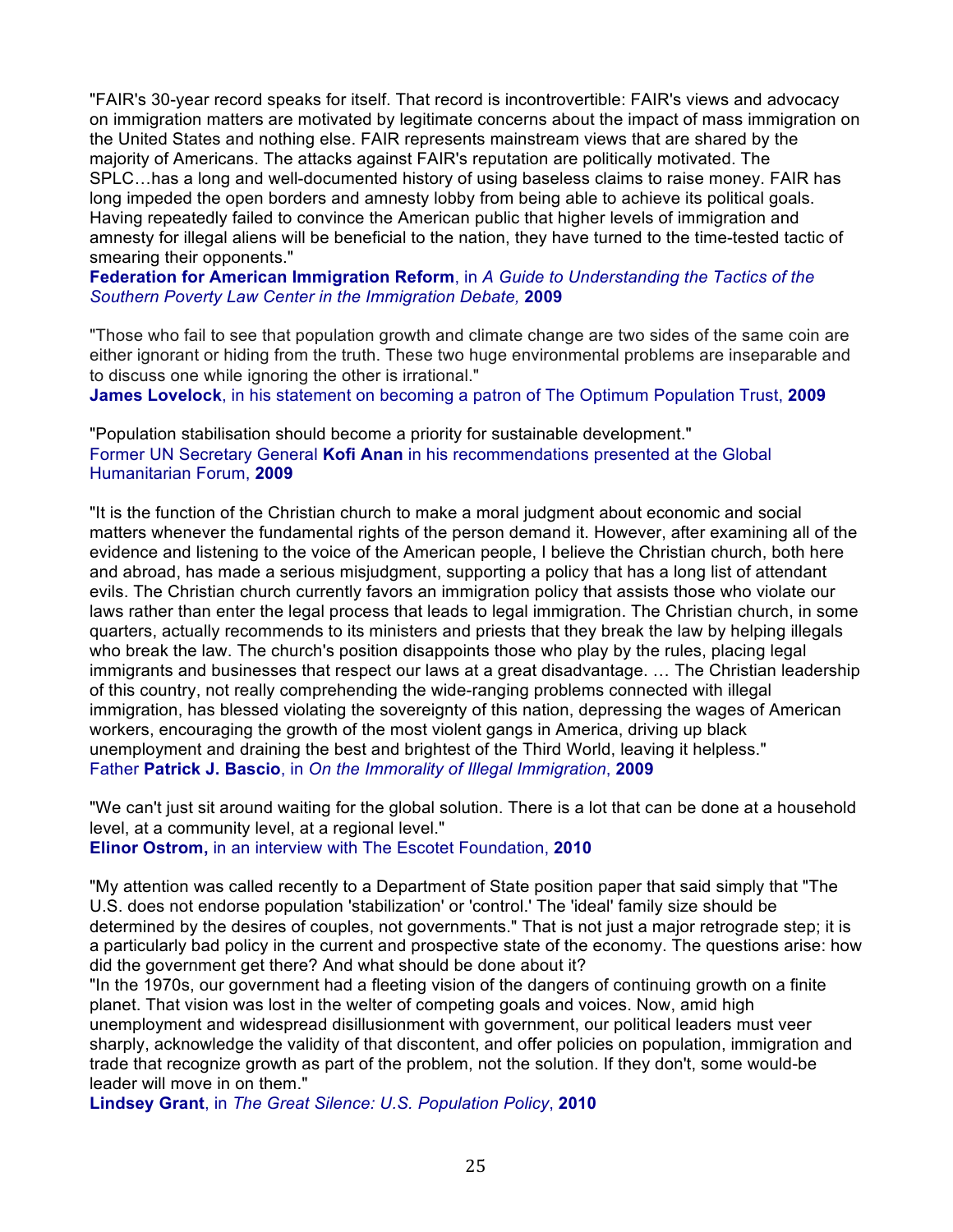"Amnesty is no answer to the problems caused by years of mass, unchecked illegal immigration. The solution lies in developing the fortitude to enforce the laws we have passed. Any blanket or partial amnesty would be patently unfair to the many who have played by the rules of the legal immigration process and have entered legally or have been denied admission. An amnesty would be prohibitively costly and poses a threat to national security. …

"An enforced ban on hiring illegal immigrants would cause many to leave the country voluntarily—an approach known as attrition through enforcement. Mandatory usage of the successful E-Verify program and penalties for businesses who knowingly hire illegal employees would help unemployed American workers, and discourage new illegal immigration. Our nation must also tackle the other component of illegal immigration—those who enter our country legally for a specific time period, but then do not leave upon the expiration of their tourist, work or student visas. The government must develop procedures to guarantee that those who arrive with our permission depart when that authorization expires.

"Finally, we need to advocate for and fund family planning here and abroad. While the hard work of individuals and organizations has led to significantly lowered birthrates in many parts of the world, there remains a great, unmet need for family planning services. President Obama has his eye on an amnesty, but the best legacy he could leave for future generations is a sustainable America. Creating a sustainable country has multiple components, but a sound immigration and population policy is one essential piece. Encouraging those who are living and working here illegally to return to their home countries and discouraging further illegal immigration must be at the top of the agenda." **Maria Fotopoulos,** in *No Home for Amnesty in a Sustainable America***, 2010**

"The Pew Hispanic Center study found that 340,000 of the 4.3 million babies born in the U.S. in 2008 were children of illegal immigrants, and that of the 5.1 million children of undocumented immigrants, 4 million were born inside the U.S. The emerging debate is over the first clause of the 14th Amendment that says "All persons born in the United States" are citizens of the United States. Inevitably, however, the debates degenerate into personal opinions about whether it is good or bad policy to automatically award U.S. citizenship to anyone who is born in the U.S. Proponents claim that it rightfully and humanely offers the benefits and economic advantages of U.S. citizenship to the child of a parent anywhere in the world who manages to break into the U.S. and have a child.

Opponents claim that such a policy is unfair to the teeming millions patiently seeking legal entry, and encourages law breaking and illegal immigration on a massive scale, unconscionably leading to thousands of agonizing deaths in the deserts of Arizona and California.

"But the real question is: What does the Constitution actually say about birthright citizenship? The pundits who claim such a constitutional right often conveniently ignore the second clause of the 14th Amendment which clearly modifies the first by limiting birth citizenship to those whose parents are already "subject to the jurisdiction of the U.S." … There may be excellent public policy reasons, both humane and economic, why U.S. citizenship should be either granted to, or foisted upon (as the case may be), innocent foreign nationals and tourists who visit the U.S., either legally or illegally. But the U.S. Constitution is not one of them."

**Robert Hardaway**, in *Citizen by Birth? Check the Constitution*, **2010**

"Terry Anderson, who called himself the Prisoner of South Central (Los Angeles) died earlier today, and the silence is already deafening. For more than a decade, Terry had broadcast his loud and angry Sunday night radio show from Los Angeles under the motto of: "Articulating The Popular Rage"… When blue-collar Black Americans across the nation began to lose control of their neighborhoods, their occupations, their schools and their livelihoods because of immigration during the 1990s, Terry - above all others -- refused to be silent. For more than 15 years, nobody has been a more outspoken champion of the cause of Black Americans against the unfair competition of immigration.

"Terry's anger at what immigration had done to the historic Black neighborhoods of South Central L.A. pushed him onto stages across California and eventually across America. Usually proudly wearing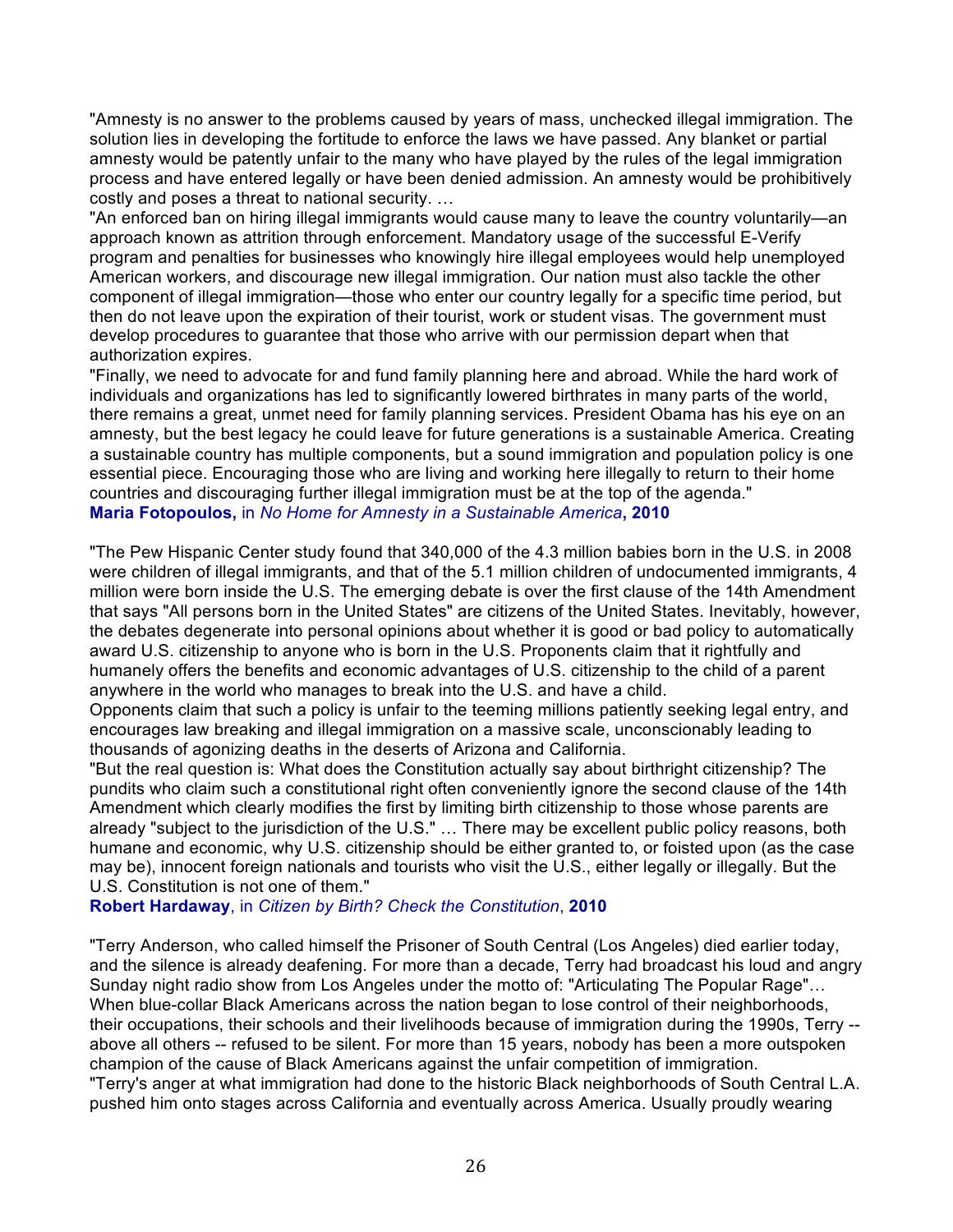overalls and doing nothing to disguise his small business and auto mechanic livelihood, Terry became one of the most popular orators in the movement to protect U.S. workers from illegal immigration. "Sadly, few of the traditional civil rights leaders -- Black or White -- have said a word in defense of Black Americans when it comes to immigration. Most of them have decided that the pain inflicted disproportionately on Black Americans is acceptable because immigration provides the leaders with other benefits. That is what made Terry's work so important and so courageous -- and so unique. "Terry loved America, even when parts of America (including, sadly, some people who agree with the need to reduce immigration) still didn't see Black Americans as equally deserving and equally important parts of our national community. Terry always made those of us White Americans in the movement feel that he believed we cared as much about the Black victims in his Black neighborhood as we cared about White victims. And because of that, I sense that he created a lot more real and heart-felt concern throughout the movement for the disproportionate victimization of Black Americans by our nation's immigration policies.

"Those of us who continue to live can honor Terry and all the other fallen patriots of the immigrationreduction movement by refusing to allow the status quo immigration policies to exist indefinitely. … If Terry couldn't live to see the victory, let's hope that at least those of us who knew Terry and were inspired by him will live to see it -- and without having to set any longevity records!"

# **Roy Beck, in** *Terry Anderson, Radio Host Champion of Black Americans Against Unfair Immigrant Competition,* July 8*,* **2010**

"With every passing day it is increasingly clear that the allure of birthright citizenship has picked up steam during the past four decades, becoming a runaway train, a human locomotive fueled by Latin America's entrenched misery that has come barreling across the Rio Grande to demographically explode in major American population centers and—with human densities in urbanized regions reaching critical mass—fans out into the heartland.

"The policy has created a self-sustaining dynamic on a fundamental level; encouraging immigrants to cross the border illegally and then rewarding them when they have a child here by making said baby an instant-citizen and therefore accorded all the rights and privileges afforded Americans; including welfare payments. Perhaps even more potent is their right, once they turn 18, to petition for their immigrant family members to stay in the United States. Thus these babies are far more than euphemistic anchors: they are quite literally paychecks and a membership card into the network of social services offered in America. This powerful dynamic is now pervasive across the nation, resulting in chaotic scenes as American citizens demand enforcement of immigration laws while immigrants and their advocacy networks decry any effort to deport those here illegally.

"To insist that one has an fundamental human entitlement to violate the sovereign boundaries of a nation, to then take up residence and claim the right to remain there in violation of its laws and then to insist that any effort to prevent this is a 'violation of human rights' is, to the contrary, a violation of the inalienable right of a people to govern themselves through a system that is predicated on their consent. It also ferments a fundamental disrespect for the law that ultimately corrodes the rationale for enforcing virtually any other law, as it embraces the tenuous position that some laws are more valid than others and, in the case of illegal immigration, allows those breaking the law to set the terms and conditions for its enforcement. Demands for birthright citizenship by illegal immigrants are a brazenly unilateral claim that undercuts the very basis of the mutual consent that has long been the foundation of the American republic."

**Mark Cromer**, in *American Jackpot: The Remaking of America by Birthright Citizenship*, **2010**

"The United States is at a critical point in its fight with (and over) illegal aliens. We are besieged by the aliens themselves and their governments who try to make the case that the U.S. owes their citizens the right to come, unimpeded, to this country. And those who violate our laws are supported, comforted, and encouraged by their co-ethnics, their sympathizers, and our very own government. "In the spring of 2009 NAFBPO presented a series of editorials on the need for vigorous control of illegal immigration and how various U.S. administrations have failed to meet that need. Those arguments may be found on our website so we will not go over them again here except to say that the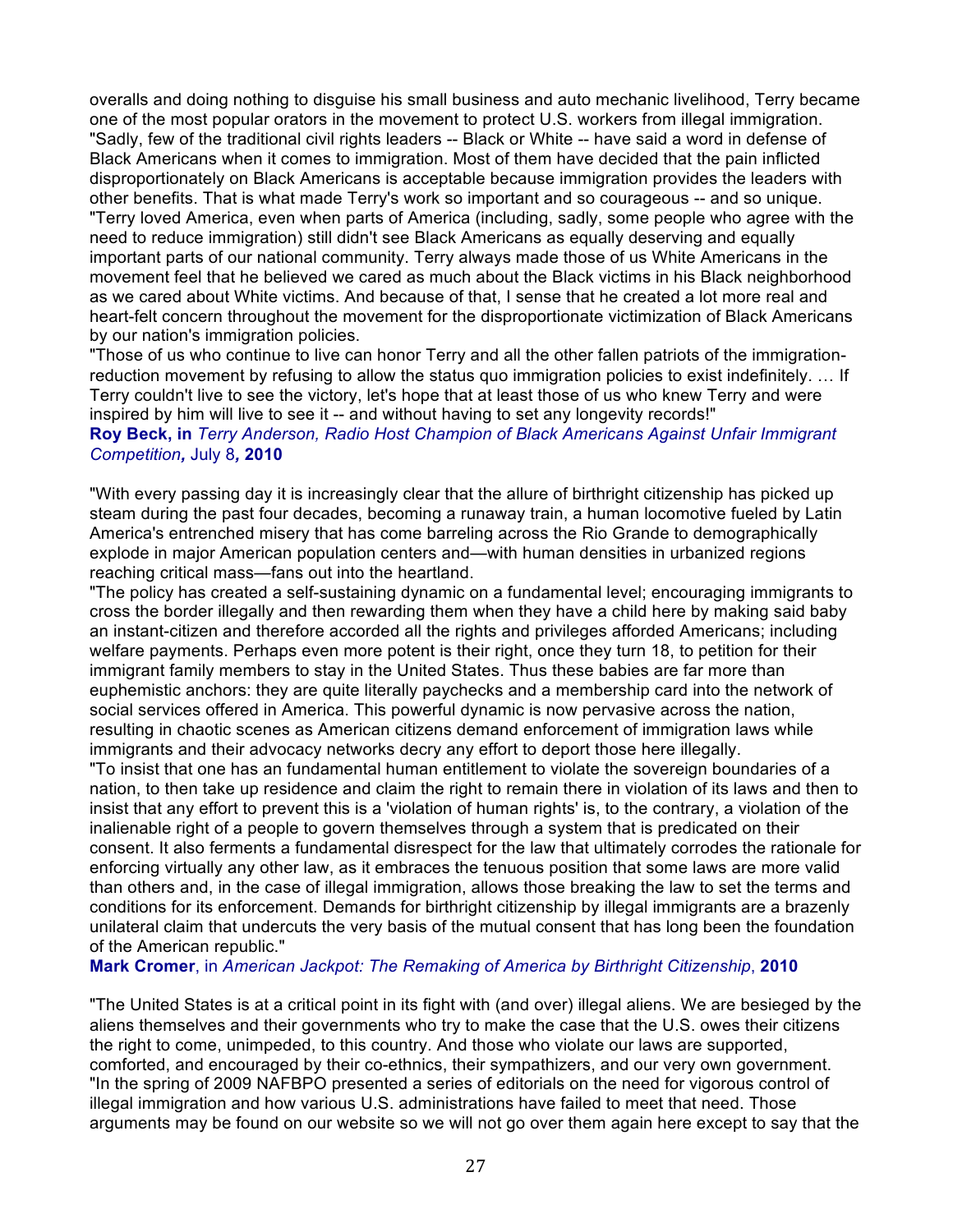situation is critical, the national well-being and security are imperiled, and our leaders are betraying us by failing to address this problem. Instead, they call for Comprehensive Immigration Reform, a code phrase for amnesty for illegal aliens. Their version of "comprehensive" reform is, at its heart, a corrupt bargain, an acceptance and blessing of illegal behavior in return for money. As currently proposed, so-called "Comprehensive Immigration Reform" will not "reform" anything; it will simply institutionalize the problem by starting it all over again.

"In this document NAFBPO has set out nine steps that we believe are required to achieve real immigration reform. Necessarily, our presentation is heavily weighted toward enforcement. That is so because without enforcement nothing else matters. Those charged with resolving this sad situation must realize, must realize, that simply reinforcing the border will solve nothing. If there is not multifaceted, aggressive interior enforcement the border will never be secure.

"In Steps 8 and 9 (Legislation, and Other Matters) we have made significant suggestions for change to legal immigration and citizenship laws and to current practices and policies. We recognize that they will certainly ignite controversy if considered by the people, Congress, and regulators. However, we do not restrict our suggestions to what is easy, but to what is necessary."

# **National Association of Former Border Patrol Officers**, in *A Proposal for Comprehensive Immigration Enforcement and Reform*, **2010**

"In 1970, as America celebrated the first Earth Day, the population in California was under 20 million. Since then it has grown steadily and inexorably, and today it has doubled to over 39 million. The California Department of Finance projects that it will exceed 54 million by 2040… With the increase in the human population has come an inevitable decline in other species. Land used for housing, roads, businesses, schools and other forms of human activity has displaced land in its natural state. California has already lost 99 percent of its native grasslands, 80 percent of its coastal wetlands, and 94 percent of its interior wetlands.

"The state has some of the most varied wildlife habitat on earth, boasting more endemic species than any other state, but rapid population growth imperils this extraordinary biodiversity. At least 73 plants and animals are extinct in California and 134 species are threatened or endangered. The noble coastal redwood is the state tree, but logging has felled 96 percent of the original old-growth redwoods. The state animal, the California grizzly bear, appears on the state flag, but it is extinct in California.

"Population growth aggravates virtually every environmental problem in the state, and threatens to erase the gains made through conservation measures and technological advances. Carbon dioxide emissions per capita in California have fallen by 30 percent since 1975, but the state's total emissions have increased by 25 per cent as the soaring population has overwhelmed conservation efforts. California has been the number one agricultural state for more than fifty years and produces over half the nation's fruit, nuts, and vegetables, but water shortages and population pressures threaten agricultural production as development now consumes an average of about 50,000 acres of farmland per year. One of every six acres developed in California since the Gold Rush was paved over between 1990 and 2004 according to American Farmland Trust, which notes, "The underlying causes of farmland loss in California are rapid population growth and the inefficient use of land". **Ric Oberlink,** in *Sustainable California: The Unmentionable Problem of Population Growth*, **2010**

"Mass immigration is increasing America's Ecological Footprint (EF), pushing our country deeper into ecological deficit. Approaching 310 million, U.S. population currently exceeds the carrying capacity of our land and resource base. Nevertheless, high immigration levels exacerbate these trends by pushing our population to ever more precarious heights, preventing U.S. population stabilization, forcing annual growth rates to more than three million net new residents, and driving our numbers to a projected 440 million by 2050. …

"In essence, if we American "Bigfeet" do not opt for a different demographic path than the one we are treading now, Ecological Footprint analysis indicates unequivocally that we will continue plodding ever deeper into the forbidden zone of Ecological Overshoot, trampling our prospects for a sustainable future. Incidentally, we would also be trampling the survival prospects for many hundreds of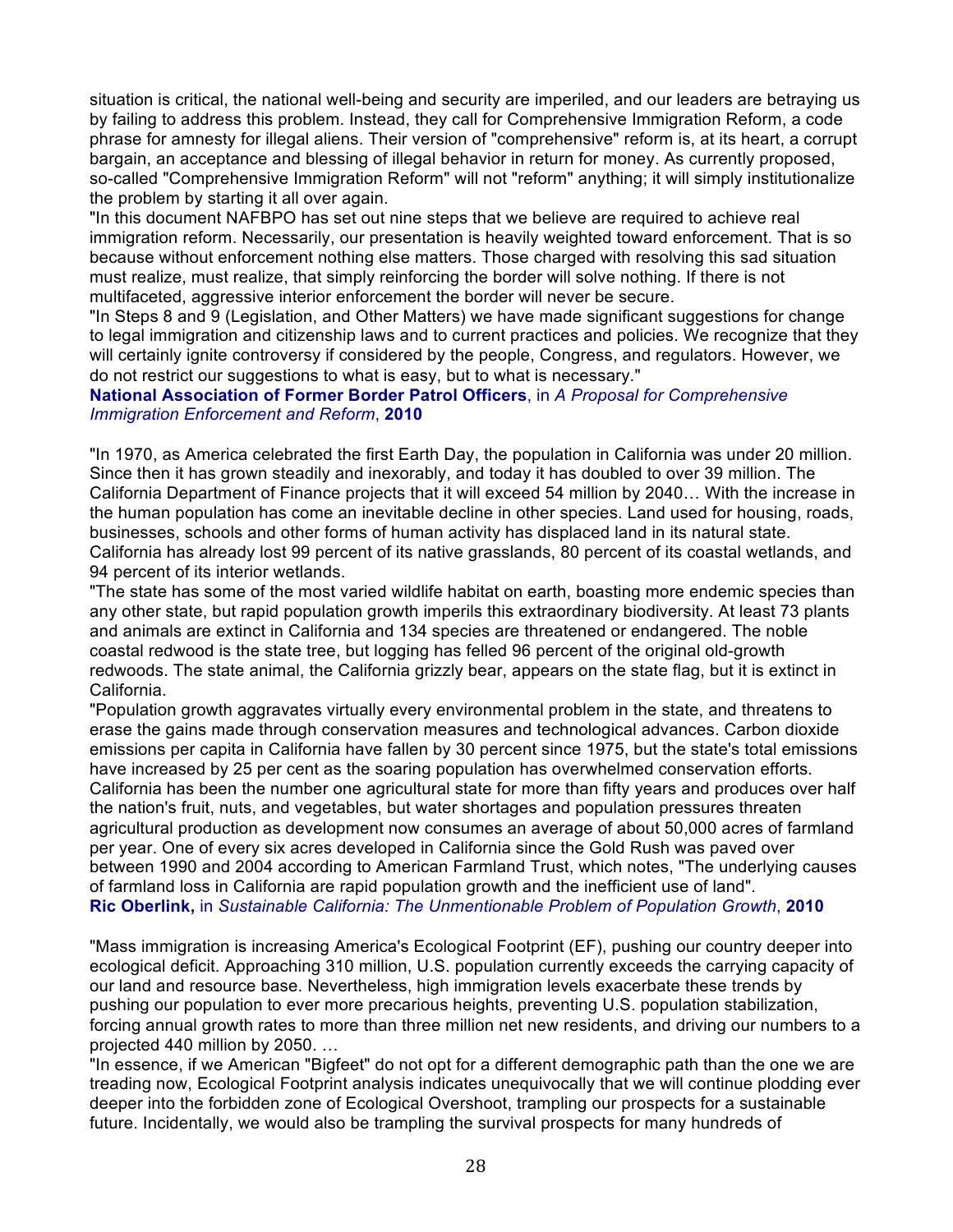endangered species with which we share our country. These birds, mammals, fish, amphibians, reptiles, butterflies, mussels, and other taxa are menaced with extinction by our aggressive exploitation of nearly every ecological niche, nook, and cranny.

"For Americans concerned about the natural environment and resources in the one portion of the planet over which we have the particular obligation and ability to be good stewards, EF analysis reaches the stark conclusion that our country is already well into ecological overshoot… If American environmentalists truly care about the environmental sustainability of their own country, and the world of which it is a part (and over which America exercises disproportionate influence), it behooves them to admit overpopulation and act accordingly. And what would acting accordingly consist of? Actively supporting U.S. population stabilization and reduced immigration levels to the U.S. as an urgent national imperative, on a par with ongoing and emerging efforts promoting energy and resource conservation and efficiency, green technologies, vegetarianism, recycling/reuse, preventing pollution, reducing waste, and protecting species, habitats, and ecosystems."

**Leon Kolankiewicz**, in *From Big to Bigger How Mass Immigration and Population Growth Have Exacerbated America's Ecological Footprint*, **2010**

"Global population growth, and the problems associated with it, deserve more publicity and acknowledgement than they usually get. But so does population growth in the United States, a topic that many living in the United States need to better understand if for no other reason that we sometimes assume overpopulation is solely a problem of developing nations. … There are many pragmatic concerns with population growth, such as, that as domestic population expands, the U.S. exports fewer crops to help feed the world while we import more crops, meaning we increasingly compete with the world's poor nations for food. And there is the issue of the impacts of high U.S. population growth on the world's environment, despite seeming efforts by some, including the U.S. Census Bureau, to depict our population growth as non-existent or inconsequential. What it boils down to is a stark fact about which almost every American is unaware: The United States is the world's third-most populated nation, behind only China and India."

**Kathleene Parker,** in *The Day of Seven Billion and the World's Most Overpopulated Nation,* **2011**

"The US has the fastest growing population of any industrialized country – mostly due to immigration (though immigration rates have declined in the last couple of years, probably due to the economic crisis). Already a hot-button issue, immigration could become even more of one as the economy contracts. But further waves of immigrants are possible if Mexico's economy fails due to declining revenues from oil production.

"Further declines in the US economy will shift public opinion toward wanting to restrict immigration and population growth. Every survey since the 1940s has shown that a majority of Americans favors reducing immigration, yet during that time legal immigration as quadrupled (it doubled during Bush I and again under Bush II). Much of the support for liberalizing immigration policy has come from the Democratic party (in its calculus, more immigrants means more Democrats), as well as from the construction industry (more immigrants equal more housing starts), the food industry (which depends on low-paid seasonal farm workers), and the US Chamber of Commerce (immigrants reduce labor costs).

"Sadly, the debate has failed to take account of one key question: What is the population level the US can sustain? By most accounts, the country is already overdrawing its resources, so that future generations will have restricted access to freshwater, fertile soil, and useful minerals. Adding more people through immigration simply steals further from our grandchildren. Gains in the efficiency with which resources are used may help temporarily, but population growth erases those gains over the long run."

**Richard Heinberg**, in *The End of Growth: Adapting to Our New Economic Reality*, **2011**

'The Sierra Club was once an honorable organization, and not that long ago either. A few decades ago, it was truly bipartisan, as befitted a group trying to protect wilderness. Conservatives were not shunned as members, but were welcomed as part of the team. One example was life-long Republican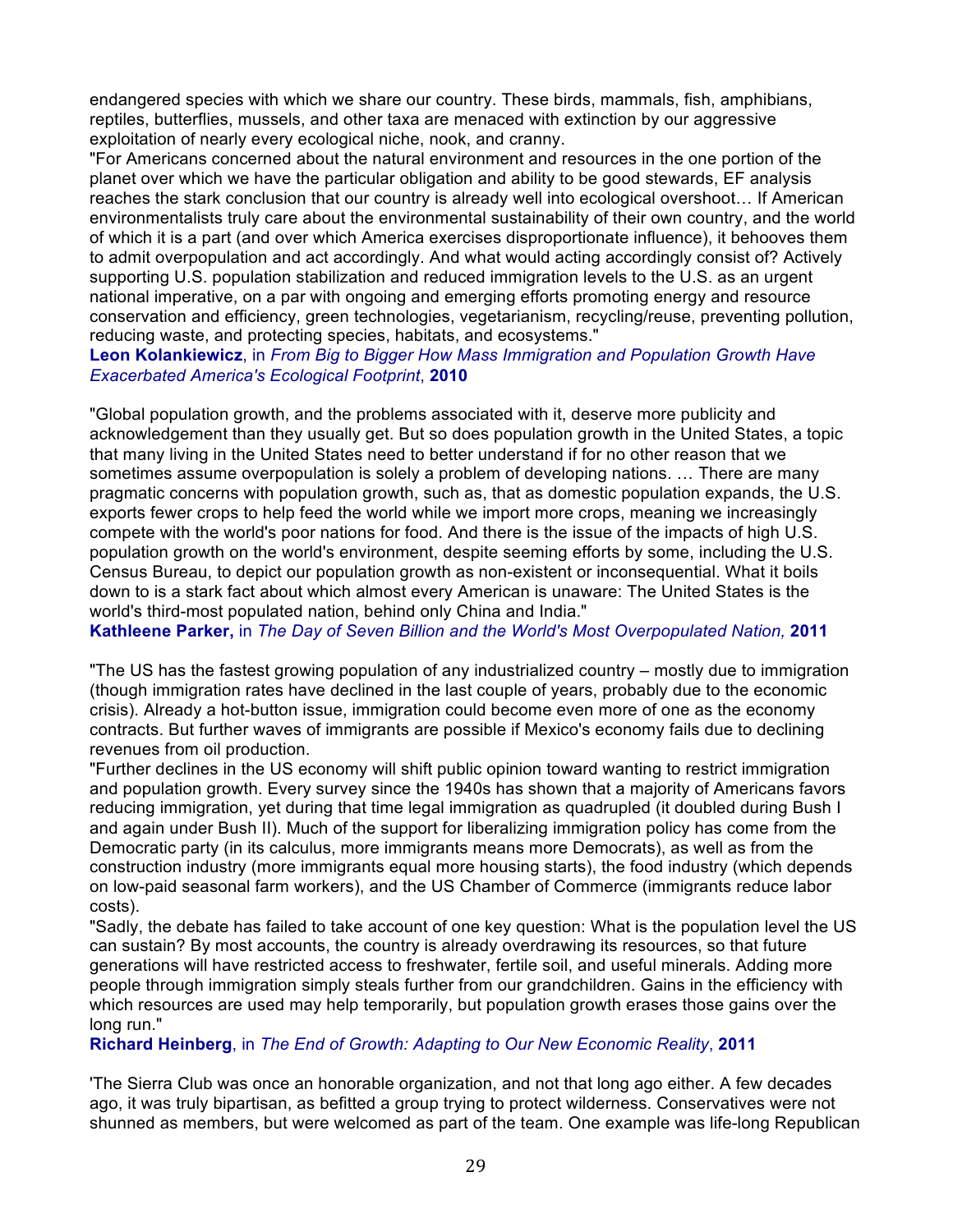Dr. Edgar Wayburn, who helped save more than 100,000 acres of scenic wild places during his 103 year lifetime. He was a five-term president of the Sierra Club during the 1960s. But it's inconceivable that a member of the GOP could be elected to that post in today's organization, which has been fundamentally corrupted by left-wing political influence and millions of dollars with ideological strings attached. …

"The impetus for the loss of integrity was simple greed. In the 1990s, the Club came across a deeppocketed donor with an interest in the environment, one David Gelbaum, a Wall Street investor who had made hundreds of millions of dollars. He was willing to be a generous funder to the Sierra Club, but with one stipulation. As he was quoted in a Los Angeles Times article ("The Man behind the Land," 10/27/04), "I did tell [Sierra Club Executive Director] Carl Pope in 1994 or 1995 that if they ever came out anti-immigration, they would never get a dollar from me."

"But with big money beckoning in return for the disavowal of the clear connection of environmental harm with excessive immigration and population growth, Sierra leadership folded like a cheap lawn chair. … And the Club was very well rewarded indeed by the generous David Gelbaum; the organization received over 100 million dollars in a couple donations over the years 2000 and 2001. In any normal circumstance, such a transaction would be considered a bribe and roundly condemned. But the Club leadership kept the source of the new riches secret, until the 2004 LA Times article revealed Gelbaum as the sugar daddy. …

"Of course, any honest and educated environmentalist understands that human overpopulation is a great danger to sustainable natural systems. If you care about preserving wilderness, protecting species, and having enough water, then piling in another hundred million people every few decades into the high-consuming United States is not the way to go."

**Brenda Walker,** in *The Sierra Club's Profitable Descent into Leftism,* **2011**

"Who would not feel flattered to be called 'the most influential unknown man in America' by Linda Chavez on the front page of The New York Times ('The Anti-immigrant Crusader,' April 17)? The truth is that my role in pushing one of the stickiest issues of our time into public debate was far more modest than your article implies. Regarding my penchant for working with all sides of the political, ethnic, philosophic, economic, racial, religious and other spectra, that is how one forms a coalition that has political meaning and power. Forming a coalition from people who agree on all issues simply does not work. If this makes for rougher seas than one can stomach, then as Hamlet advised Ophelia, 'Get thee to a nunnery.' "

**John Tanton,** a letter in *The New York Times*, April 26, **2011**

"The sooner we stabilise our numbers, the sooner we stop running up the 'down' escalator. Stop population increase – stop the escalator - and we have some chance of reaching the top - that is to say a decent life for all. To do that requires several things. First and foremost it needs a much wider understanding of the problem and that will not happen while the absurd taboo on discussing it retains such a powerful grip on the minds of so many worthy and intelligent people. Then it needs a change in our culture so that while everyone retains the right to have as many children as they like, they understand that having large families means compounding the problems their children and everyone else's children will face in the future.

 "It needs action by Governments. In my view all countries should develop a population policy – some 70 countries already have them in one form or another – and give it priority. The essential common factor is to make family planning and other reproductive health services freely available to every one and empower and encourage them to use it – though of course without any kind of coercion.

 "According to the Global Footprint Network there are already over a hundred countries whose combination of numbers and affluence have already pushed them *past* the sustainable level. They include almost all developed countries. The UK is one of the worst. There the aim should be to reduce over time both the consumption of natural resources per person and the number of people while, needless to say, using the best technology to help maintain living standards. It is tragic that the only current population policies in developed countries are, perversely, attempting to increase their birth-rate in order to look after the growing number of old people. The notion of ever more old people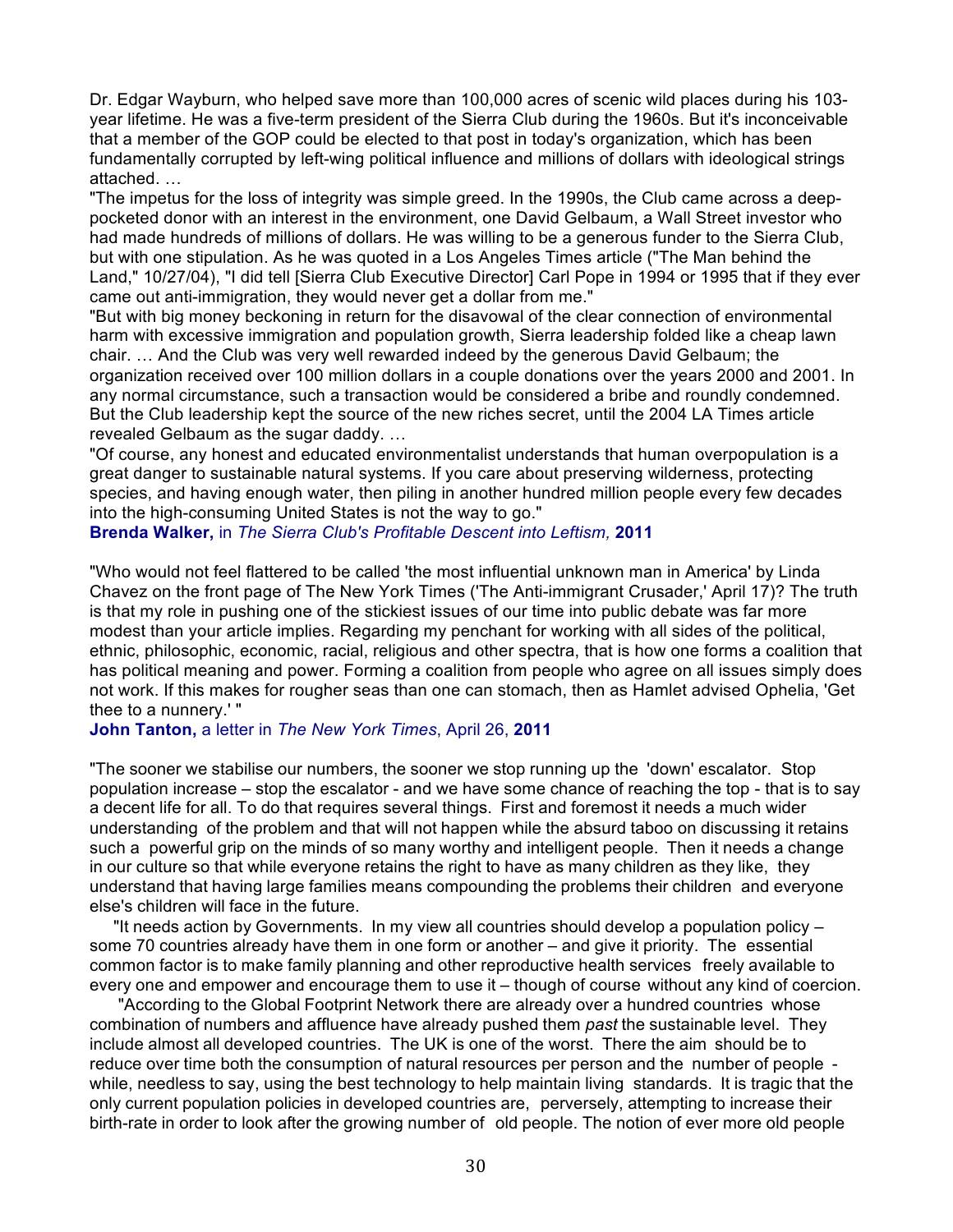needing ever more young people, who will in turn grow old and need even more young people and so on ad infinitum is an obvious ecological Ponzi scheme." Sir **David Attenborough**, in *RSA's President's Lecture: Planet and Population*, **2011**

"[W]e, as members of professional scientific societies, call on the AFS [American Fisheries Society], religious leaders, scientists, economists, journalists, and politicians, working in concert with fisheries and other natural resources professionals, to support a markedly reduced ecological footprint for much of North America by advocating and deliberately moving towards zero then negative population growth and economic growth, first in the U.S. and then throughout the North American continent." **Karin E. Limburg, Robert M. Hughes, Donald C. Jackson & Brian Czech,** in *Human Population Increase, Economic Growth, and Fish Conservation: Collision Course or Savvy Stewardship?*, **2011**

"The central assertion of this book is both simple and startling: *Economic growth as we have known it is over and done with.* The "growth" we are talking about consists of the expansion of the overall size of the economy (with more people being served and more money changing hands) and of the quantities of energy and material goods flowing through it. The economic crisis that began in 2007- 2008 was both foreseeable and inevitable, and it marks a *permanent, fundamental* break from past decades – a period during which most economists adopted the unrealistic view that perpetual economic growth is necessary and also possible to achieve… [T]here are three primary factors that stand firmly in the way of further economic growth: the *depletion* of important resources including fossil fuels and minerals; the proliferation of *negative environmental impacts* arising from both the extraction and use of resources…; *financial disruptions* due to the inability of our existing monetary, banking, and investment systems to adjust to both resource scarcity and soaring environmental costs – and their inability (in the context of a shrinking economy) to service the enormous piles of government and private debt that have been generated over the past couple of decades."

"The US has the fastest growing population of any industrialized country – mostly due to immigration (though immigration rates have declined in the last couple of years, probably due to the economic crisis). Already a hot-button issue, immigration could become even more of one as the economy contracts. But further waves of immigrants are possible if Mexico's economy fails due to declining revenues from oil production.

"Further declines in the US economy will shift public opinion toward wanting to restrict immigration and population growth. Every survey since the 1940s has shown that a majority of Americans favors reducing immigration, yet during that time legal immigration as quadrupled (it doubled during Bush I and again under Bush II). Much of the support for liberalizing immigration policy has come from the Democratic party (in its calculus, more immigrants means more Democrats), as well as from the construction industry (more immigrants equal more housing starts), the food industry (which depends on low-paid seasonal farm workers), and the US Chamber of Commerce (immigrants reduce labor costs).

"Sadly, the debate has failed to take account of one key question: What is the population level the US can sustain? By most accounts, the country is already overdrawing its resources, so that future generations will have restricted access to freshwater, fertile soil, and useful minerals. Adding more people through immigration simply steals further from our grandchildren. Gains in the efficiency with which resources are used may help temporarily, but population growth erases those gains over the long run."

# **Richard Heinberg,** in *The End of Growth: Adapting to Our New Economic Reality,* **2011**

"The human population is in overshoot and indications are that it is heading for a crash… By not making population control an integral part of an overall development strategy, Canada is contributing to global population growth and conflict. By driving population growth at home with a policy of mass immigration based on false economic arguments, Canada is destroying its own environment and longterm agricultural capacity as well as turning low consumers and greenhouse gas producers to high consumers and emitters… Canada should seek to stabilize, then reduce its own population. Given our low birthrate, this could easily be achieved by drastically reducing immigration levels."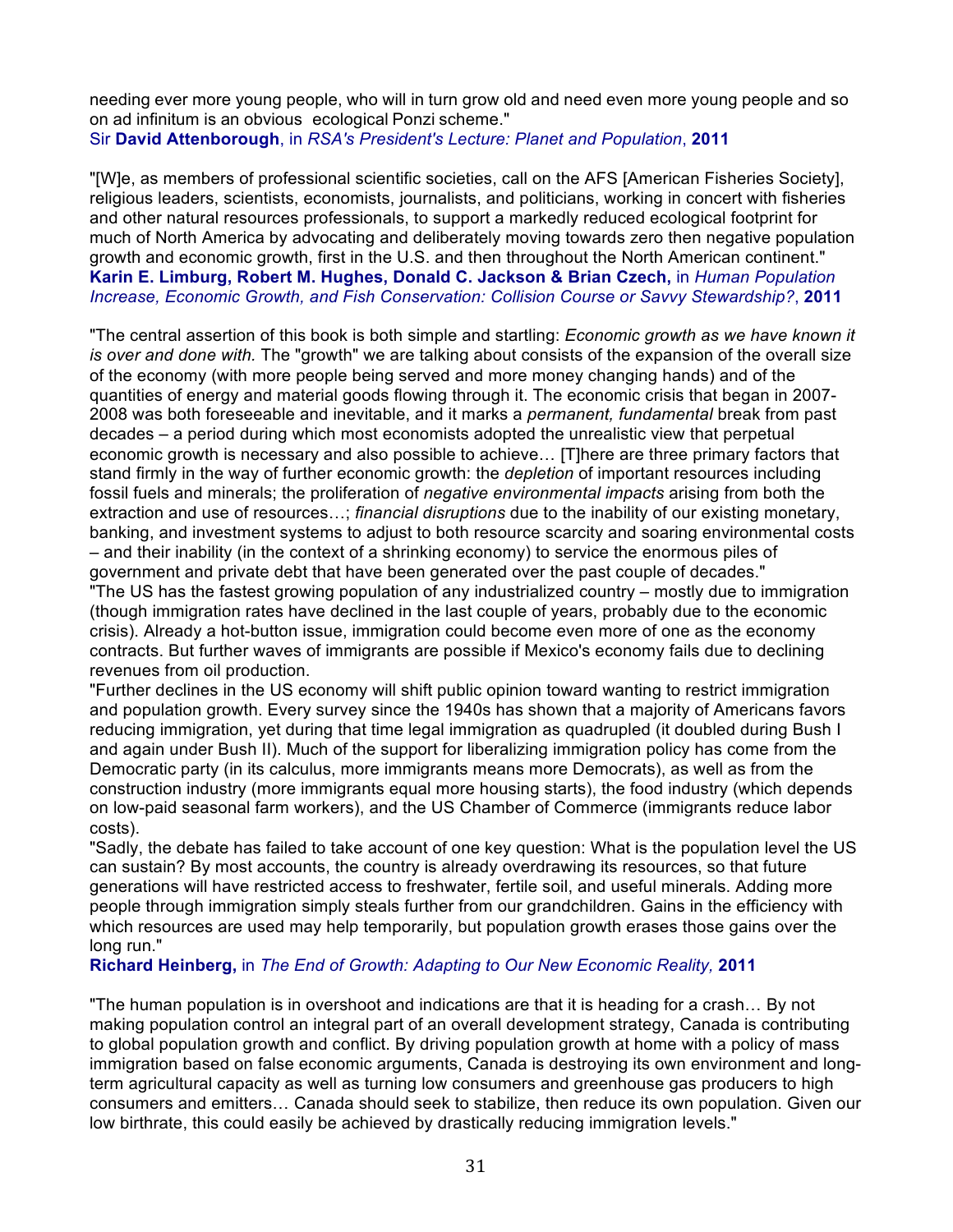# **Madeline Weld,** in *Feeding the Raging Monster: How Canada Promotes Population Growth at Home and Abroad,* **2011**

"Unlooked-for but swift, we have come on like a swarm of locusts: a wide, thick, darkling cloud settling down like living snowflakes, smothering every stalk, every leaf, eating away every scrap of green down to raw, bare, wasting earth. It's painfully straightforward. There are too many Men for Earth to harbor. At nearly seven billion of us, we have overshot Earth's carrying capacity. The Man swarm yet swells like the black, living, withering mouth-clouds that have ransacked fields since the first digging stick scratched a line in dirt. The crippling of Earth's life support system by such a flood of upright apes is bad news for us. But it is much worse news for the other Earthlings—animals and plants, wildeors and worts—who are taking a far worse beating than are we for our devil-may-care childishness and greed. Long ago we overshot Earth's carrying capacity for keeping wild things hale and hearty. For many years it has been the booming and spreading overflow of naked apes  $-$  us  $$ that has been the greatest threat to brimming, many-fold (manifold) life on Earth… More of our kind means fewer wild things. A stabilized human population means hope for wild things. A shrinking human population means a better world for wild things. And for men and women and children. It's that straightforward."

**Dave Foreman,** in *Man Swarm and the Killing of Wildlife*, **2011**

"One has to be careful when trying to explain the U.S. Refugee Admissions Program (USRAP). Too much truth and in too much detail leaves those unfamiliar with the program looking at you like you are crazy. Among those unfamiliar with the topic — and therefore unable to completely process and act on information about it — are most of the political elite, especially Congress.

"A wide-ranging review is needed of this costly and out-of-control system. It has failed refugees, both by diverting limited resources from overseas assistance and by the sheer neglect of those resettled in the United States by their "sponsors." The program is rife with fraud, profitable for hundreds of "nonprofit" organizations, and is a potential channel for terrorism into American communities.

"*Loss of U.S. Control.* Policy about who is admitted as a refugee to the United States has been surrendered to the U.N. and non-governmental organizations (NGOs) that stand to benefit from the program. In recent years, up to 95 percent of the refugees coming to the United States were referred by the U.N. High Commissioner for Refugees (UNHCR) or were putative relatives of U.N.-selected refugees. Given the impact that refugee resettlement has on all other forms of immigration — both legal and illegal — the U.N. can be thought of as setting U.S. immigration policy for future generations of Americans.

"*Security Matters*. Meaningful background checks are difficult to obtain for refugees admitted from countries without reliable government records. Common criminals, war criminals, international fugitives, and terrorists have all used the USRAP and its related asylum provisions for entry into the United States. Bribery of U.N. officials is commonly reported among those attempting to secure refugee admission to the United States.

"*Uncontrolled Growth.* After a brief post 9-11 slowdown, the program is now, once again, admitting more refugees than envisioned in the 1980 Refugee Act. At 80,000 refugee admissions planned for 2011, the United States will admit nearly three times the number of refugees as the rest of the developed world combined.

*"U.S. Taxpayers Without Borders.* The U.S. welfare system is a global magnet, which has been instrumentalized by the international refugee industry. The use of welfare, subsidized housing, Medicaid, and other programs is staggering. Including the cost of ongoing welfare — which is permanent for many refugees — easily raises the cost of the domestic resettlement program to 10 times the official estimates of \$1.1 billion annually.

"*Exploitation for Profit.* Refugee resettlement is very profitable for some non-profits. Religious organizations and NGOs involved in the program consistently refuse to commit any of their own resources for the resettlement effort. Instead, these organizations have turned to the refugee program to generate an income stream, abandoning traditional charitable works that do not pay. Most of the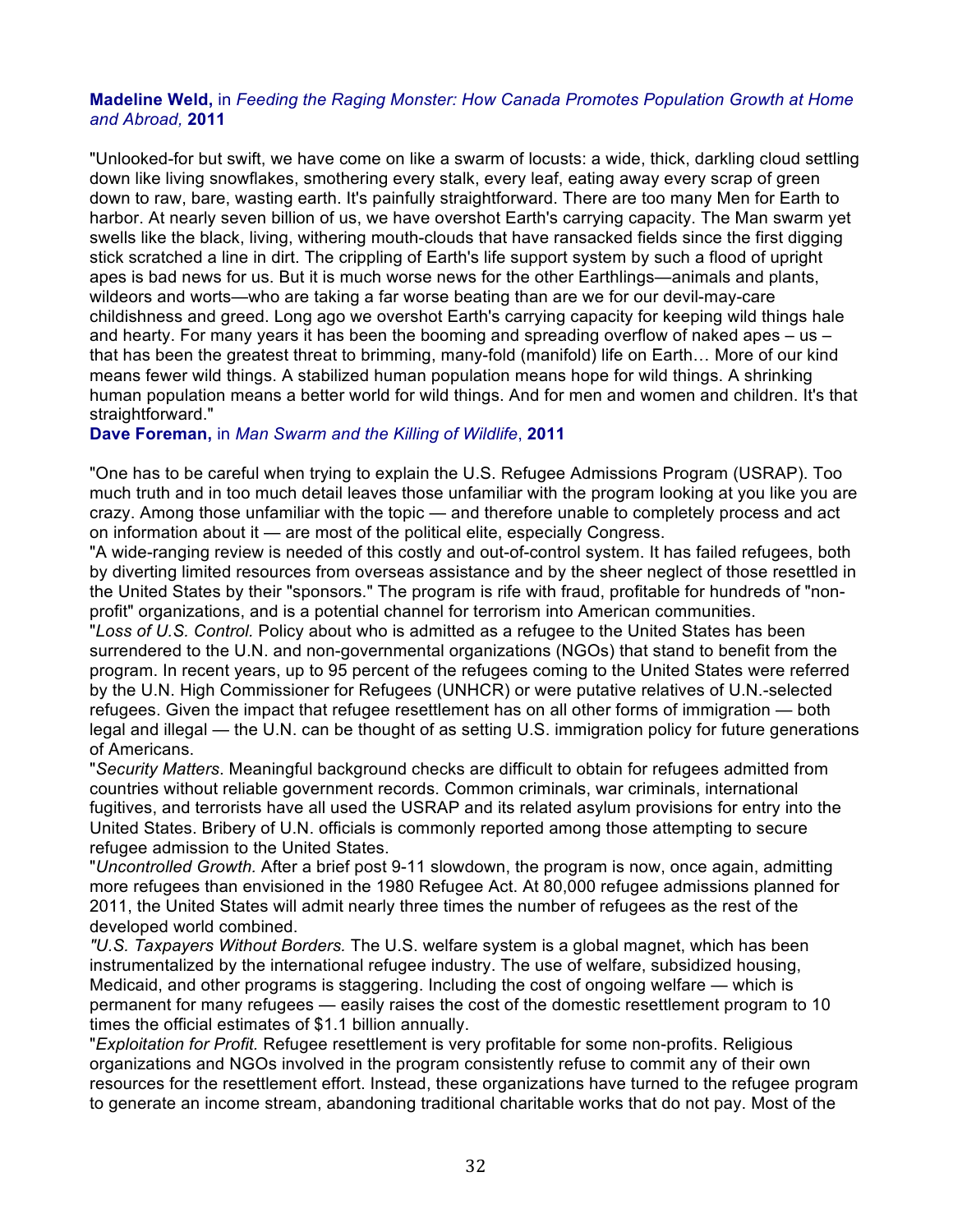second- and third-tier refugee organizations receiving contracts and grants today are run by former refugees themselves, which has put the program on a perpetual growth trajectory.

"*American Community Impact.* Some American towns have been overwhelmed by the arrival of refugees. At no point are these communities consulted. The closed loop of the U.N., the State Department, and NGOs leaves citizens with no voice in events that affect their communities.

"*Chain Immigration.* Official refugee admission numbers do not present the full picture. The initial admission leads to exploitation of the chain immigration system. Recent DNA testing revealed false claims of "family connections" as high as 90 percent in some groups. Refugee groups that were originally small and supposedly self-contained have set off significant inflows of legal and illegal immigration.

"*Abandonment upon Arrival.* Despite PR about supporting refugees, NGOs routinely abandon their charges after four months or less, moving on to the next, more profitable, cycle of recent admissions. NGOs expect the welfare system to take care of refugees.

"Globalized Disease. Refugees and those arriving on various "following-to-join" programs are bringing in HIV, hepatitis, TB, malaria, and other diseases. Refugees are no longer tested for many diseases such as HIV before admission.

"Congress must mandate a fixed ceiling for annual admissions. Currently Congress defers to the administration for determination of the annual refugee quota, a number that has gone up sharply since 9-11. Today the administration can set whatever number it wants for refugee admissions each year. An annual ceiling of 20,000 would still make the United States the leading resettlement country in the developed world.

"Congress must clarify (again) that resettlement to the United States is a last option for individuals in extreme danger only after the failure of all efforts to return home or settle in the region where the refugee currently resides. U.S. resources should be directed toward helping refugees integrate in place or return to their country of origin."

**Don Barnett,** in *Refugee Resettlement: A System Badly in Need of Review*, **2011**

"Since we are living beyond the carrying capacity of the planet, we need to move quickly toward stopping population growth and then reducing our numbers. The actual long-term carrying capacity of Earth depends on our life styles and technologies, so it may be impossible to determine with any certainty what an optimal human population is. But what should be clear is that driving population numbers above carrying capacity risks long-term damage to Earth's natural systems and biodiversity and jeopardizes the ability to support future generations of people. Therefore, our goal should be to achieve a population well below the likely upper limit that can be sustained. Since the evidence is strong that the human species is currently in population overshoot, our goal as a global community should be to reverse our current demographic trends and reduce human numbers, until there is good evidence that our population is sustainable."

**William Ryerson,** in *How Do We Solve the Population Problem?,* **2012**

"At present, a decisive majority of American social scientists, policy makers, and public intellectuals favor domestic population growth. True, a few individuals – some the shipwrecked survivors of an environmental movement that sailed in the 1960s and 1970s – insist that the United States and the planet have too many people and so face ruined economies and ecosystems. … Some popular authors worry about population as well. … On the whole, though, economists and policy makers in twenty first century America celebrate the nation's growth, reserving any unease about population increase for distant lands. … Leading media outlets across the political spectrum have adopted this pro-population growth position. … [E]nviromental concerns about population growth, whether in the US or abroad, have been marginalized and discredited. Television programs routinely celebrate large families, and the tabloids feature celebrities' babies. … Conservative politicians dismiss environmentalists as the "'people are pollution' crowd." … Instead of challenging such views, many liberals observe a taboo against discussing population. Environmental organizations are still sympathetic to the idea that America is overpopulated, but they tend to avoid the issue because it is fraught with political risk. … As a result of the Left's refusal to engage population issues, as well as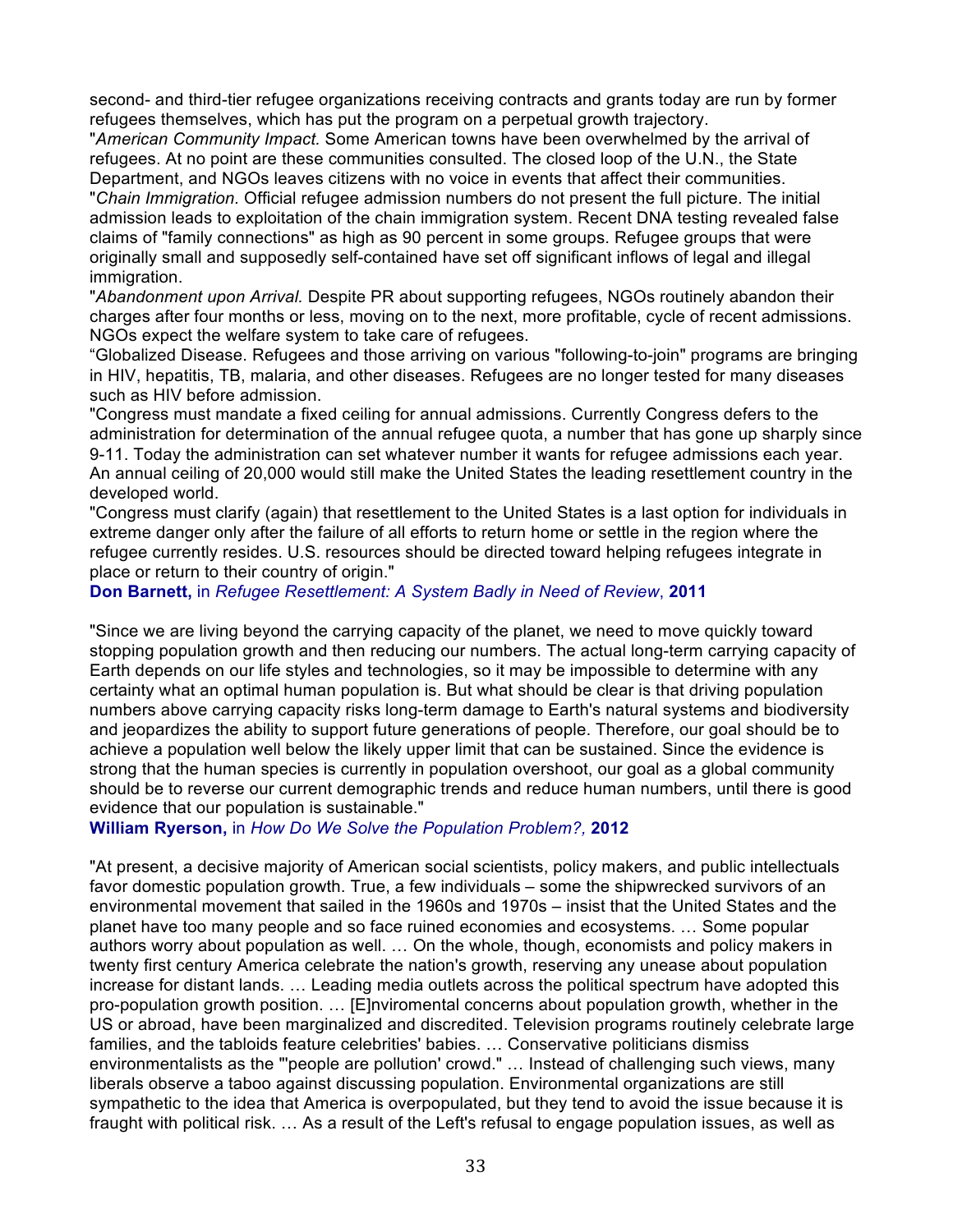the prevailing celebration of the economic effects of population growth, the American media today, unlike a generation ago, largely avoids entertaining the possible connections between population increase and environmental and economic welfare."

# **Derek S. Hoff**, in *The State and the Stork: The Population Debate and Policy Making in US History*, **2012**

"[R]egarding wildlife, to assume that the affluence and technology factors [of the I=PAT equation] are necessarily negative is mistaken. Rather, they are a mixed blessing, and sometimes they can mitigate rather than exacerbate a larger [human] population… However… no matter how well we excel as managers, the amount of wildlife we can save is constrained by the amount of uncontaminated, uncompromised, intact habitat remaining. If we continue to increase the number of people, levels of consumption, and aggregate demands upon the land, we will inevitably decrease the abundance and diversity of wildlife. Enlightened management and cutting-edge technologies can only do so much; they cannot work miracles, hoodwink nature or cram a thousand species onto the head of a pin. We can't game the system."

#### **Leon Kolankiewicz,** in *Overpopulation versus Biodiversity: How a Plethora of People Produces a Paucity of Wildlife,* **2012**

"This essay argues that a serious commitment to environmentalism entails ending America's population growth and hence a more restrictive immigration policy. The need to limit immigration necessarily follows when we combine a clear statement of our main environmental goals—living sustainably and sharing the landscape generously with other species—with uncontroversial accounts of our current demographic trajectory and of the negative environmental effects of U.S. population growth, nationally and globally."

# **Philip Cafaro and Winthrop Staples III,** in *Life on the Brink: Environmentalists Confront Overpopulation*, **2012**

"We must be clear on the meaning of sustainability before we make any more use of the term. A very commonly used definition of sustainability is implied in the following definition of sustainable development which is found in the report of the Brundtland Commission of the United Nations: *Sustainable development is development that meets the needs of the present without compromising the ability of future generations to meet their own needs…* Unfortunately, the Brundtland definition contains a flaw. It focuses first on the needs of the present, which have nothing to do with sustainability. This sets the stage for intergenerational conflict in which the present generation wins and future generations lose. We need to rephrase the Brundtland definition as follows: *Sustainable development is development that does not compromise the ability of future generations to meet their own needs*… We must acknowledge that overpopulation is the world's most serious and threatening problem and that this problem requires immediate and urgent attention… We must seek to educate elected officials at all governmental levels about the severe present problems of overpopulation in our own local communities, in the United States and the world. We treasure our democracy but we must remember the words of Isaac Asimov: "Democracy cannot survive overpopulation."… We must break down the mental and other blocks that keep most of our environmental organizations, large and small, from addressing overpopulation on the local and national levels. We need to get all of our mainline scientific associations and societies to act on the recognition that overpopulation is a threat to stable societies. "

# **Albert A. Bartlett,** in *The Meaning of Sustainability*, **2012**

"At one end of the political spectrum are the "population naysayers," who believe that demographic arguments represent a false, quick fix to our environmental problems. From their perspective, the primary solutions include reducing consumption in developed countries and countering environmental degradation at the hands of corporations… Yet another area of conflict between populationists and social justice advocates involves immigration. Many population advocates believe that the primary responsibility to deal with population issues falls to individual countries and their citizens, and that this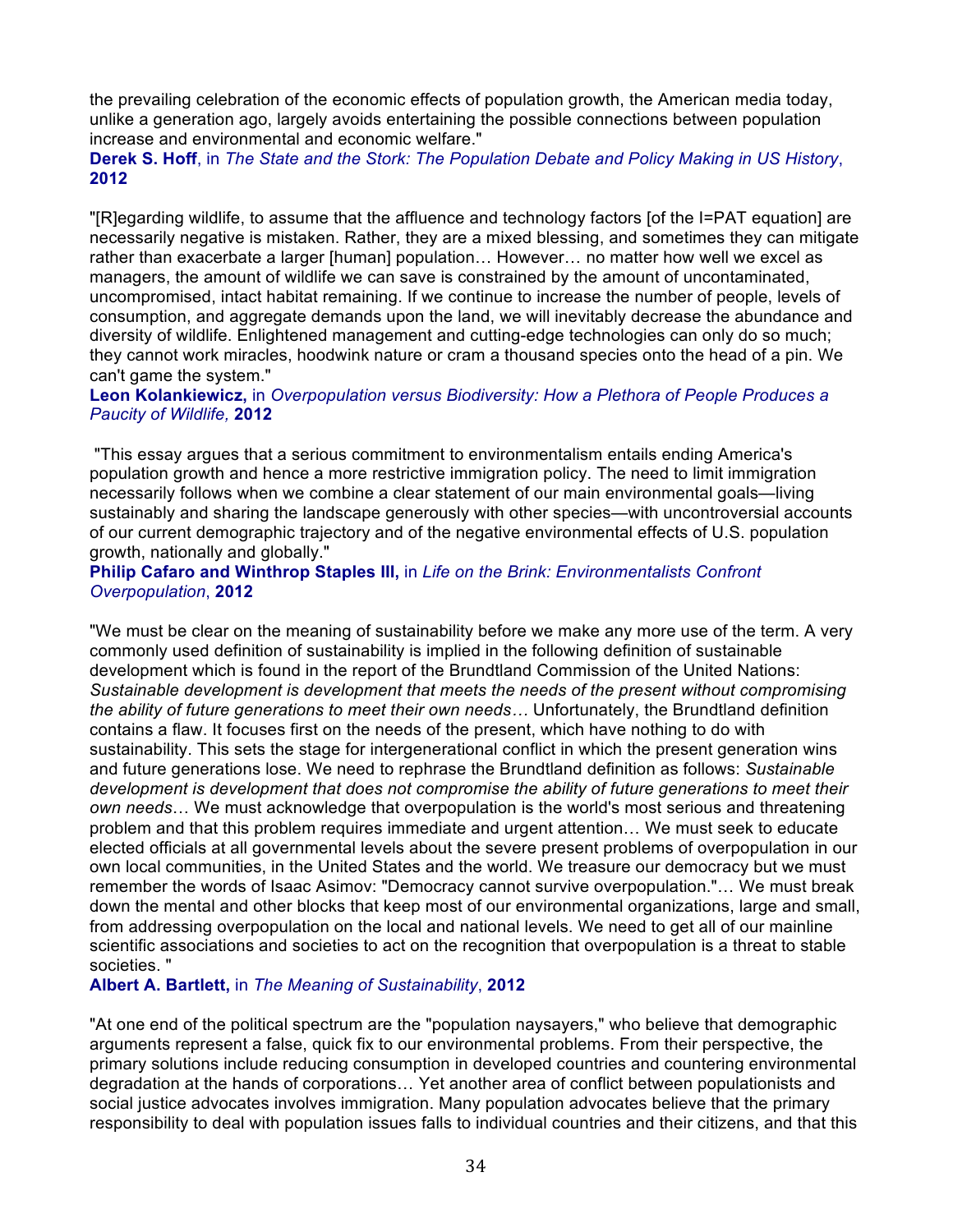responsibility encompasses immigration policy. From their perspective, immigration typically needs to be limited, primarily to avoid undermining efforts by receiving countries to stabilize their populations, but also to pressure high emigration countries to face their responsibilities to reduce their own population growth… However, social justice advocates reject this logic. They criticize those making environmental arguments for stabilizing U.S. population growth, or reducing immigration levels, as unjust and "anti-immigrant." … Apparently the long-time environmental adage, "think globally, act locally," does not apply to population growth! But surely, treating the entire planet as a global village, or one open commons, is a formula for inaction and failure. Deforestation is a global problem, desertification is a global problem, climate change is a global problem. All these problems benefit from strong international cooperation, in conjunction with strong national policies that address them as well. No one seriously suggests that international efforts should *take the place of* national policies to address these issues… The need for action at a variety of levels is acknowledged in the case of every other major environmental issue on the international agenda."

# **Don Weeden & Charmayne Palomba**, in *A Post-Cairo Paradigm: Both Numbers and Women Matter*, **2012**

"[I]n the Fall 2011 issue of *The Social Contract*. Stuart Hurlbert re-lated how CAPS (Californians for Popu-lation Stabilization) had applied for, been granted, and then was denied an exhibitor's booth at the American Association for the Advancement of Science (AAAS) annual meeting to be held in Vancouver, Canada, in February, 2012. The reason? CAPS apparently did not "align" with AAAS. Further enquiries as to what exactly that meant revealed that CAPS was considered to have "a concerted political agenda and lobbying effort around immigration issues that impact the state of California and are of interest to its residents." More unsuccessful rounds with the AAAS meetings manager, to whom it was explained that CAPS' interests include the impact of population growth not only in California but throughout America and the world, led to an appeal to the AAAS Board of Directors." ... Not surprisingly, CAPS noted that that response was a bit disingenuous, given that other organizations allowed to exhibit at the AAAS meeting have political agendas and engage in educating and lobbying. Furthermore, in July, two months before the exchange with CAPS, AAAS had published an issue of its flagship journal *Science* on population. One would think that AAAS might therefore consider the point of view of an organization such as CAPS, concerned as it is with population stabilization, to be of interest to its multidisciplinary membership… One hundred people agreed to [sign a letter to AAAS protesting censorship], many of them senior scientists or leaders of NGOs… Schindler and Weld asked AAAS to reconsider its deci-sion regarding CAPS, but failing that, to allow PIC [Population Institute Canada] to have the booth that had been denied to CAPS… To summarize this sad tale: CAPS' application for a booth was rejected by AAAS because CAPS was considered (incorrectly) to be focused only on immigration and California and therefore perceived to be too political. On the other hand, PIC's application was rejected because it proposed to present literature from a wide variety of organizations and authors on population issues on national and global scales. Garrett Hardin, not a member of PIC, published *Tragedy of the Commons* in a non-PIC venue (*Science*), so the tender sensibilities of AAAS meeting attendees had to be protected from seeing a stack of that still relevant essay. Jack Vallentyne was not a PIC member either, so distribution to attendees of hot-off-the-press copies of his posthumously published essay on *Consumption: The Other Side of Population for Development* was similarly proscribed. Go figure." **David Schindler, Madeline Weld & Stuart Hurlbert,** in *American Association for the Advancement of Silence (On National Population Policies) Muffles 'Obnoxious Canadians Too,* **2012**

"Yes, everything you know about economics is wrong. Dead wrong. Everything. The conclusions of economists are based on a fiction that distorts everything else. As a result economics is as real as one of the summer blockbusters like "Battleship," "The Avenger" or "Prometheus." The difference is that the economic profession is a genuine threat, not entertainment. Economics dogma is on track to destroy the world with a misleading ideology. Why? Because all economics is based on the absurd Myth of Perpetual Growth. Yes, all theories and business plans based on growth are mythological.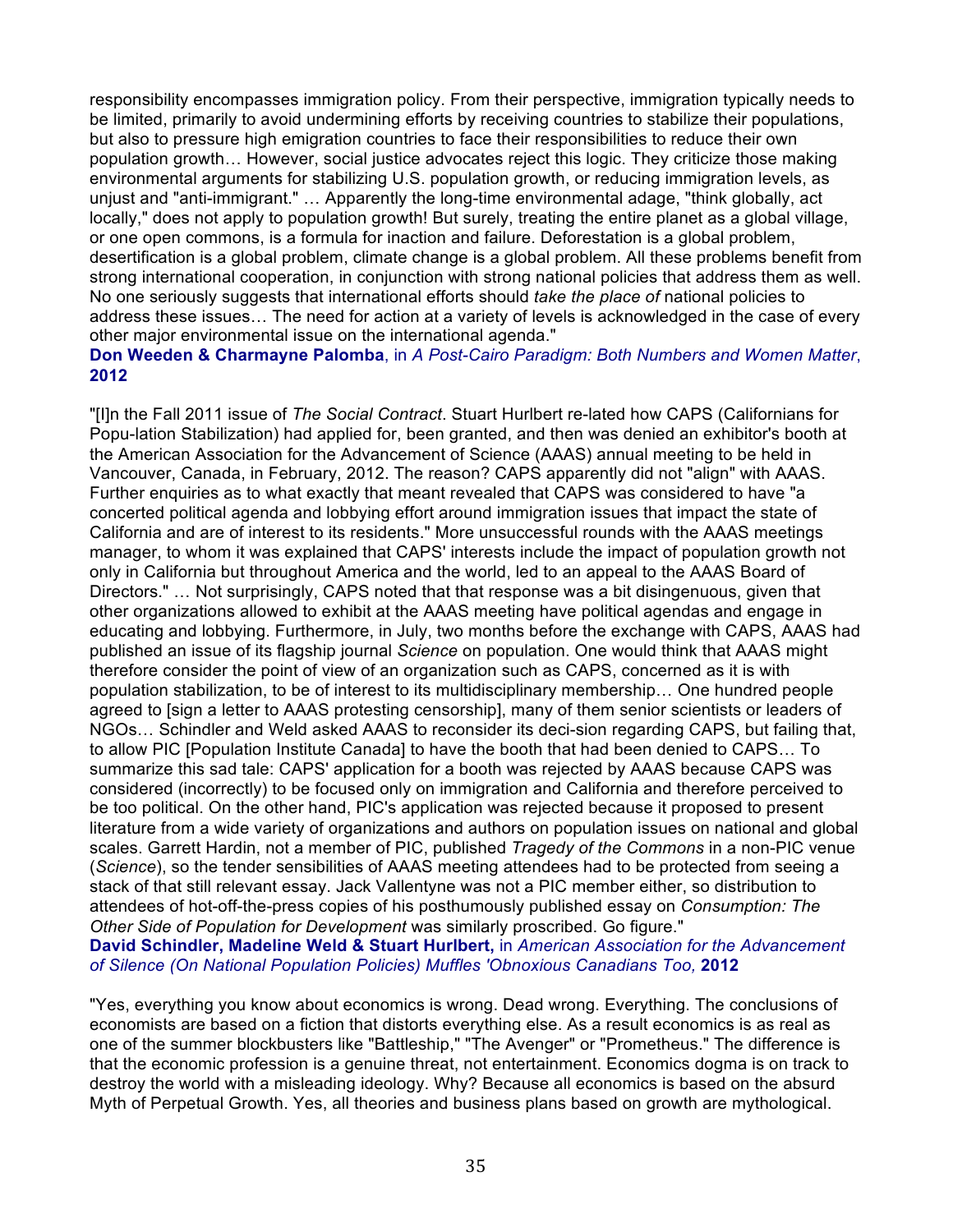Economists are master illusionists who rely on a set of fictions, fantasies and forecasts that emanate from a core magical mantra of Perpetual Growth that goes untested year after year.

"[D]riving the economists' growth myth is population growth. It's the independent variable in their equation. Population growth drives all other derivative projections, forecasts and predictions. All GDP growth, income growth, wealth growth, production growth, everything. These unscientific growth assumptions fit into the overall left-brain, logical, mind-set of western leaders, all the corporate CEOs, Wall Street bankers and government leaders who run America and the world.

"Will we change? In time? Plan ahead? No, we won't wake up without a collapse. We know the Myth of Perpetual Growth is pure fiction. But we also know our leaders, capitalists, economists and politicians all live in a collective conscience that must believe in this bizarre myth in order to justify everything they believe about the future, about progress, about income and wealth increasing, about a better life. So we will all hang on … until a catastrophe shocks our world, forces us to wake up and let go, newly aware of the absurdity of the Myth of Perpetual Growth on a planet of finite resources. And it will happen sooner than you think."

**Paul B. Farrell,** in *Myth of Perpetual Growth is Killing America,* **2012**

"With the world population now over seven billion and well on its way to reaching nine to 10 billion in just a few more decades, we should definitely be aware of the impacts of future population growth on the earth. However, population growth is also a U.S. and Vermont problem. Vermonters should be concerned for the following reasons. I estimate that a truly sustainable population size [for Vermont] is about two-thirds of the current 626,000, and perhaps even less. … The average ecological footprint of a U.S. citizen is also about 25 acres, meaning that if we had to depend on our own resources we could accommodate a population of only about 40 percent of our current size.

"Vermonters value their rural landscape and small communities. However, that has declined dramatically since the state's population growth started to rise in the 1960s. Sprawl, traffic congestion, crowded public outdoor recreation spaces, … land and real estate prices rising so much that the average Vermonter has difficulty paying for a home, never mind a summer cottage on a lake or a hunting camp as they used to just a few decades ago, have significantly diminished the quality of life for many.

"According to most scientific data, Vermont's environment has deteriorated significantly in recent decades. Approximately 200,000 acres of land have been developed (actually in a sense destroyed, because there is no biocapacity left) and Vermont's forest cover is now in decline for the first time in over a century. … Population growth is the underlying cause of essentially every one of our environmental problems. It is long past time that we started to deal with the cause of the problems and not just the symptoms, an approach that is clearly not working."

# **George Plumb,** in *True Sustainability Achievable Only With Population Stabilization, Even in Vermont,* **2012**

"If immigration continues as the Census Bureau expects, the nation's population will increase from 309 million in 2010 to 436 million in 2050 — a 127 million (41 percent) increase. … The Census Bureau assumes net immigration (legal and illegal) by 2050 will total 68 million. These future immigrants plus their descendants will add 96 million residents to the U.S. population, accounting for three-fourths of future population growth.

Even if immigration is half what the Census Bureau expects, the population will still grow 79 million by 2050, with immigration accounting for 61 percent of population growth. … Though projections past 2050 are much more speculative, if the level of immigration the Census Bureau foresees in 2050 were to continue after that date, the U.S. population would reach 618 million by 2100 — double the 2010 population.

"Consistent with prior research, the projections show immigration only slightly increases the workingage (18 to 65) share of the population. Assuming the Census Bureau's immigration level, 58 percent of the population will be of working-age in 2050, compared to 57 percent if there is no immigration. Raising the retirement age by one year would have a larger positive impact on the working-age share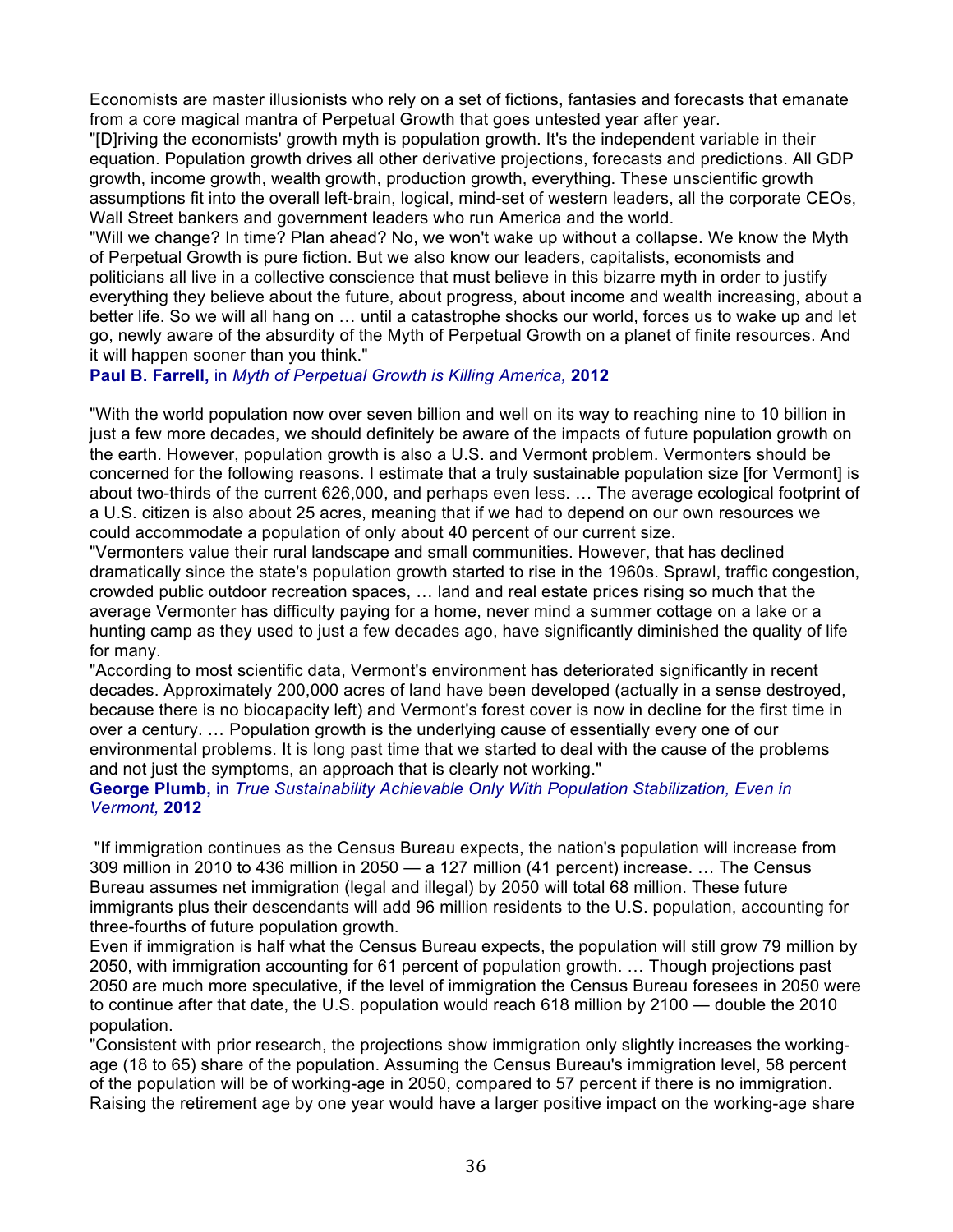over the next 40 years than would the Census Bureau's total projected level of net immigration (68 million)."

# **Steven A. Camarota**, in *Projecting Immigration's Impact on the Size and Age Structure of the 21st Century American Population*, **2012**

"Media reports on the wave of unrest sweeping the Arab world for the most part ignore a crucial underlying factor: rapid, unsustainable population growth. Seventeen years ago, Egypt, one of the countries at the center of the current unrest, hosted the International Conference on Population and Development. Under the influence of feminist and social justice non-governmental organisations, population reduction as an end in itself was off the agenda as antithetical to women's rights. A focus on development alone was expected to bring about a reduction in population growth. In the absence of national or international (United Nations) population strategies, financial support for family planning has fallen sharply and population growth has remained rapid. Consequently, development has lagged, and a deteriorating environment and resource scarcity have led to conflict in many regions. "Many population activists are ready to take on the dogmatically based religious injunctions against family planning and abortion. But when it comes to the dogmatically based feminist and social justice arguments against population control, we often fail to challenge their faulty premises and misguided conclusions. We have allowed them to appropriate for themselves the moral high ground on this issue, which they have held not with reasoned arguments, but with unsubstantiated accusations of racism, sexism, colonialism, not wanting to share the wealth, and other ad hominem attacks, with which they have suppressed an open, civil discussion. We have allowed ourselves to be intimidated by these bully tactics to the detriment of all living things—human beings and the biodiversity of Earth. It is time to drive the ideologues off the territory they are illegally occupying with a 'fact-based revolution'—by simply presenting the facts, fearlessly and persistently.

"At the Cairo conference in 1994, the world fled from numbers. But, as current events in Cairo and elsewhere are showing, we cannot flee from the consequences of those numbers. The Marxist feminist/social justice ideology that denies the population factor and vilifies those who address it is as long-lived as some of the dictators in the Arab world and, like them, finds itself on shaky ground, because ideology cannot trump reality. An ideology that claims to promote social justice, but does not recognize that the Earth is finite, is more than unethical. It is dangerous to those now living, to future generations, and to all life on Earth. It must be overthrown. We have all the weapons we need: arguments based on reason and hard facts."

#### **Madeline Weld**, in *Deconstructing the Dangerous Dogma of Denial: The Feminist-Environmental Justice Movement and Its Flight from Overpopulation*, **2012**

"Let's get specific. Here are ten policies for ending *uneconomic* growth and moving to a steady-state economy. A steady-state economy is one that develops qualitatively (by improvement in science, technology, and ethics) without growing quantitatively in physical dimensions; it lives on a diet — a constant metabolic flow of resources from depletion to pollution (the entropic throughput) maintained at a level that is both sufficient for a good life and within the assimilative and regenerative capacities of the containing ecosystem. … *9. Stabilize population*. Work toward a balance in which births plus inmigrants equals deaths plus out-migrants. This is controversial and difficult, but as a start contraception should be made available for voluntary use everywhere. And while each nation can debate whether it should accept many or few immigrants, and who should get priority, such a debate is rendered moot if immigration laws are not enforced. We should support voluntary family planning and enforcement of reasonable immigration laws, democratically enacted. … Trying to maintain the present growth-based Ponzi system is far more unrealistic than moving to a steady-state economy by something like the policies here outlined. It is probably too late to avoid unrealism's inevitable consequences. But while we are hunkered down and unemployed, enduring the crash, we might think about the principles that should guide reconstruction."

**Herman E. Daly,** in *Top 10 Policies for a Steady-State Economy*, **2013**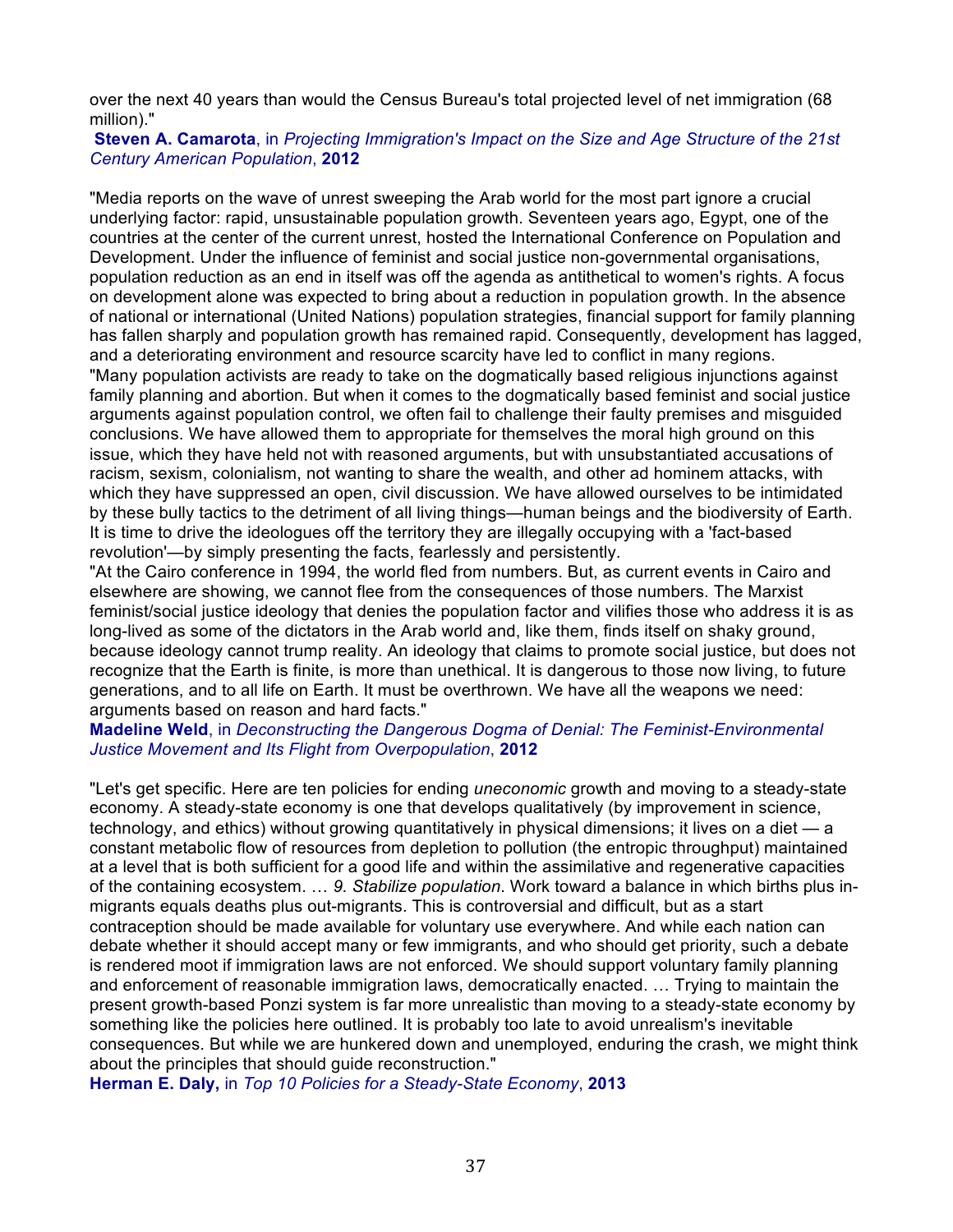"At current levels of around one million immigrants per year, immigration makes the U.S. economy larger, with almost all of this increase in GDP accruing to the immigrants themselves as a payment for their labor services. For American workers, immigration is primarily a redistributive policy. Economic theory predicts that immigration will redistribute income by lowering the wages of competing American workers and increasing the wages of complementary American workers as well as profits for business owners and other 'users' of immigrant labor. … The best empirical research that tries to examine what has actually happened in the U.S. labor market aligns well with economic theory."

**George Borjas,** in *Immigration and the American Worker: A Review of the Academic Literature*, **2013**

**"**President Barack Obama came to office in 2009 and pledged that during his first year of office he would enact amnesty legislation for illegal aliens living in the United States. … Understanding that Members of Congress ultimately would not ignore the unequivocal objections of their constituents to amnesty, the Obama Administration opted to adopt a strategy of dismantling immigration enforcement in order to achieve the same ends. The Administration hoped that while the American people were focused on unemployment, crashing real estate values, banking scandals, health care reform, foreign policy crises, and countless other issues, they would not notice just what was actually taking place. "This report details how the Obama Administration has carried out a policy of de facto amnesty for millions of illegal aliens through executive policy decisions. Since taking office in 2009, the Obama Administration has systematically gutted effective immigration enforcement policies, moved aggressively against state and local governments that attempt to enforce immigration laws, and stretched the concept of "prosecutorial discretion" to a point where it has rendered many immigration laws meaningless. Remarkably, the Administration has succeeded in doing all this with barely a peep of protest from Congress. Thus, despite the fact that the U.S. Constitution grants Congress plenary authority over immigration policy, the Executive Branch is now making immigration policy unconstrained by constitutional checks and balances. This report chronologically highlights the process that has unfolded over the past four years. A review of the Obama Administration's record shows:

- The Administration's conscious effort to end policies that effectively enforce and deter illegal immigration. …
- The Administration's intimidation of state and local governments determined to enforce federal immigration laws. …
- The Administration's dependence on illegal alien advocates to make U.S. immigration policy for the Executive Branch. …
- Outright deception on the part of the Administration designed to convince the American public that immigration laws are being vigorously enforced. The Obama Administration repeatedly engages in efforts to inflate its record of deporting illegal aliens. …

"The Obama Administration's strategy is to count on the fact that the public and the media will not take notice of each individual and incremental step they are taking to undermine immigration enforcement and grant de facto amnesty to as many illegal aliens as possible."

#### **Federation for American Immigration Reform**, in *President Obama's Record of Dismantling Immigration Enforcement,* **2013**

"Realistically however, a policy of open borders obviously invites the tragedy of the open access commons. It is its own *reductio ad absurdum*, as indicated in the previous paragraph. Probably that is why, in the full world of today, no country practices it, and few people advocate it. Nevertheless, it should be fairly discussed, because some people certainly do advocate it. In addition to the cheaplabor lobby, advocacy of open borders comes both from the politically correct faction of left-wing economists, and from the libertarian faction right-wing economists. The politically correct reflexively label any limits on immigration as thinly disguised "racism," apparently the only evil they can recognize. The libertarian neoclassicals label any restriction on immigration as a "market distortion," their single cardinal sin. Both consider themselves advanced cosmopolitans, morally superior to the nationalistic populists whose first concern is with the poor in their own community. Probably this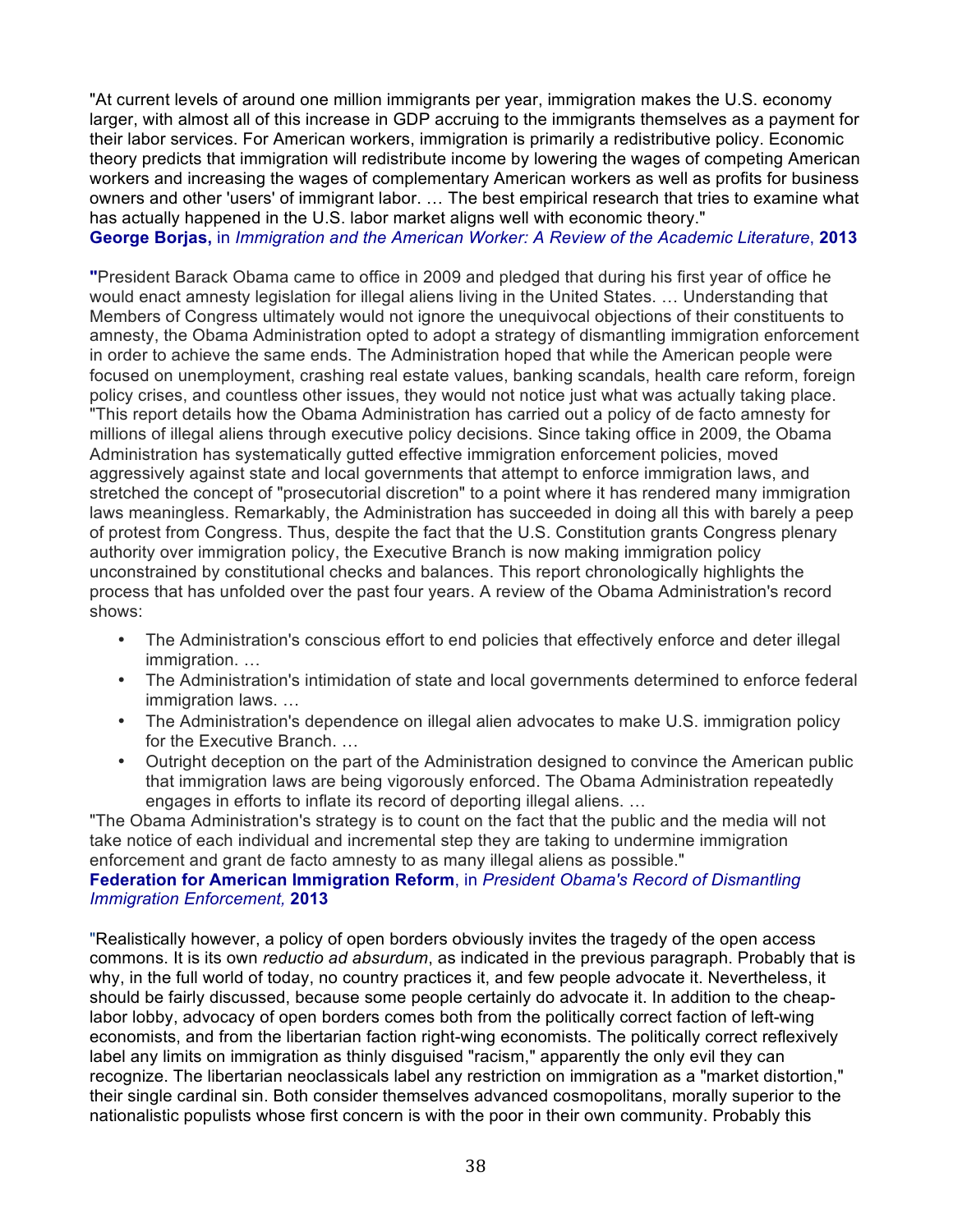agreement between opposite extremes in support of open borders is evidence that neither side has yet thought very clearly about the matter. Unfortunately, lack of clear thinking, aided by moralistic pretension, is often a political advantage."

**Herman E. Daly**, in *Open Borders and the Tragedy of Open Access Commons***, 2013**

"Senator Chuck Schumer, the real leader of the "Gang of 8," recently said, *"This has the potential for being one of the greatest civil rights movements we've ever seen. I could see, at the end of this summer, a million people on the Mall in August asking for the bill* [Senate Bill 744*]"*. The comparison of the civil rights movement to illegal aliens seeking amnesty is ludicrous and offensive. Blacks were brought to this land in chains and denied equal rights for centuries. They were not immigrants, legal or otherwise. The illegal aliens are in our streets, not in the shadows, and willingly entered this country and knowingly violated our laws in multiple ways. Now they are demanding that their crimes be rewarded by having their status legalized, including an immediate work permit and a path to citizenship. Despite this egregious comparison, Schumer may have inadvertently stumbled onto the real civil rights issue of our time – mass immigration versus the rights of American workers… As a letter from three members of the U. S. Commission on Civil Rights documents, *an amnesty will 'likely disproportionately harm lower-skilled African-Americans by making it more difficult for them to obtain employment and depressing their wages when they do obtain employment.'* The U.S. government is systematically violating the rights of American workers by importing millions of foreign workers without any correlation to the nation's job needs. This results in job loss and wage depression for American citizens. The government compounds the problem by not securing our borders and not enforcing our existing laws."

**Michael McLaughlin,** in *Mass Immigration versus the Rights of American Workers*, **2013**

"[K]nowledge of these problems is good for only one thing: developing the conviction to address them. For those without that conviction, there is no need to belabor the point. Besides, plenty of books are available to describe the impending environmental and socioeconomic crises in far greater detail… For each individual problem, of course, there seems to be a clear technological fix. Stop burning fossil fuels and emitting CFCs. Stop applying chemical fertilizers and pesticides. Stop drilling wells and tapping springs. Figure out another way here, another way there. Soon enough, however, the list become overwhelming, and one does not know where to turn next. All of these actions cause prices to rise… But it is not so hopelessly complex. There is one simple process driving all these problems: economic growth. Halting economic growth now will not guarantee a healthy, happy future for the grandkids, but it will at least allow for one… While open borders are conducive to freedom of choice, and constitute a generous policy of host countries, it must also be seen at this point in history that open borders allow for evermore overcrowding, or evermore overfilling of national economies… The closest thing to a compromise of accountability, then, would be for wealthy countries to shut down their borders *in proportion to* their slowing of GDP growth. In other words, a wealthier country announcing and undertaking the transition to the steady state economy would be justified in shutting down its borders, and supported in international diplomacy for doing so."

# **Brian Czech,** in *Supply Shock: Economic Growth at the Crossroads and the Steady State Solution*, **2013**

"When a nation's population is growing it is usually accompanied by a sense of optimism, which is then followed by a desire for expansion. This was the case in both Germany and Japan when WWII broke out. In 1931 Japan's population was 64.5 million and occupied 145,882 square miles of land. (Its total fertility rate, or TFR, reached 4.1 by the late 1930s.) Japan cast its eye on Manchuria, seeing it as a source of limitless natural resources and as a buffer between itself and Russia, and invaded in September 1931. … A similar situation occurred in Germany. Its TFR in 1939 was 2.6. Among other things, Germany wanted lebensraum (living space) for its people. Hitler pushed east during WWII to annihilate the Slavic peoples in Ukraine and Russia so those lands could be populated with Germans.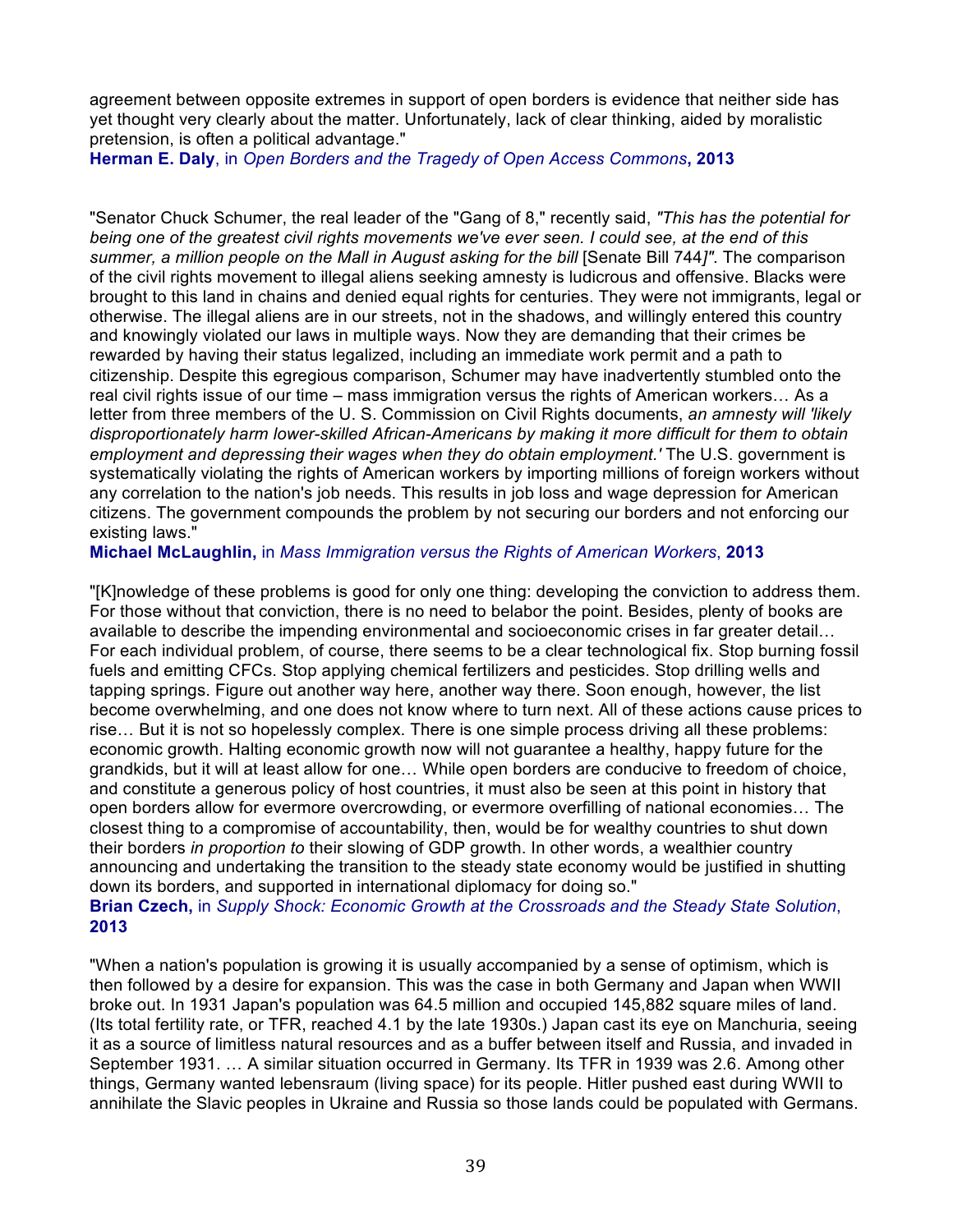But he and his generals underestimated the endurance and valor of the Russian people, as well as the bitterly cold winter conditions under which they would be fighting. …

"One reason for the world's relative peace and stability today is that all developed countries have a TFR of less than 2.1. (Singapore's is 1.2.) Some fast-growing developing countries also have low TFRs; for instance, China's TFR for 2012 is estimated to be 1.6. Such countries no longer have a need to go searching for lebensraum. But many developing countries have high TFRs, the largest of these being India, with its 2012 TFR estimated to be 2.6. This means more overcrowding and inadequate infrastructure, schools, and medical and social services. Africa has even higher TFRs, with many of its countries between 4 and 7, far higher than the replacement rate of 2.1. "The world has suffered the consequences of expanding populations before. What looms on the

horizon? And will we be prepared to confront it?"

**Lee Kuan Yew**, in *Declining Populations Make Peaceful Neighbors*, **2013**

"Sustainability is the ability of a system to maintain functioning over an extended period of time. It depends upon the continuous availability of the materials and energy required to maintain system functioning and the ability of the surrounding environment to assimilate wastes from the system. The term has been adopted widely over the last 25 years as the ongoing debate about the earth's capacity to support the population and level of economic activity has developed. … The megatrends described above will impact human and natural systems at the landscape level differentially. Emerging energy scarcity will pervasively impact the economy making almost everything more expensive and reducing discretionary income. This will interact with climate change, ecosystem services and population density to differentially compromise the sustainability of different regions. … The least sustainable region will likely be the southwestern part of the country from the southern plains to California. Climate change is already impacting this region and it is projected to get hotter and drier. Winter precipitation is predicted to be more rain and less snow. These trends will lead to less water for direct human consumption and for agriculture. This is critical since practically all agriculture in the region is irrigated."

#### **J.W. Day, M. Moerschbaecher, D. Pimentel, C. Hall, and A. Yáñez-Arancibia**, in *Sustainability and place: How emerging mega-trends of the 21st century will affects humans and nature at the landscape level,* **2013**

"FAIR is here standing strong to urge a livable, prosperous future for all Americans in the 21st Century; a prosperity that can only be achieved when America restores national self-determination in our immigration policy. Let's move forward to a nation that can re-join the family of nations able to manage their borders.

"In our 35 years, much progress has been made as we have shored up enforcement and prevented the introduction of one special interest policy after another – policies that collectively would have long ago blown the lid off overall immigration. While we have not achieved all our original goals, we have been able to bring wisdom, energy and firmness to the public debates in order to ensure an enlarged view of the national interest. But now we face a severe crisis: We face an administration determined to permanently roll back our progress and permanently impair the nation's capacity to enforce our immigration laws. The agenda is simple: prevent the nation from imposing enforceable immigration limits.

"President Obama and his congressional allies call what they seek "reform." It is no such thing. Reform usually means fixing a problem in order to prevent its recurrence moving forward. This was the premise behind the 1986 Immigration Reform and Control Act. Today the term "reform" seeks to mask a gargantuan special interest give away and bankrupting amnesty program that will permanently undermine economic mobility and the future stability of what remains of the American middle class. Only truth can stop this madness. As Churchill said, it is not sufficient to do our best; we must do what is necessary to win."

**Dan Stein**, in *Federation for American Immigration Reform: Celebrating 35 Years*, **2014**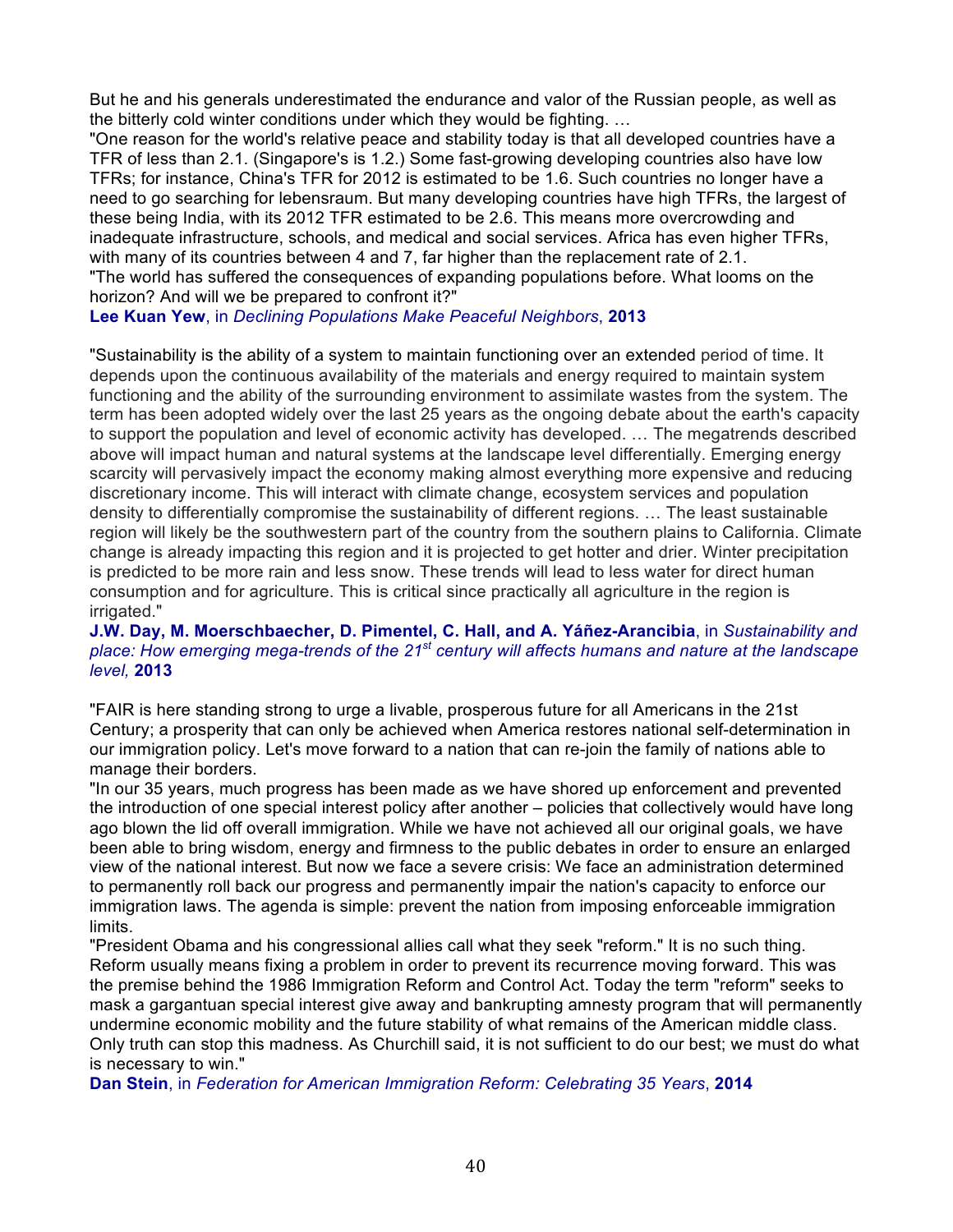"Deploying the techniques of Capitalism and new technologies in food production and public health, we have engineered an astounding growth in human populations and their demands on Earth's resources. We have entered the zone of overshoot, in which those resources are insufficient to maintain the populations dependent upon them, and human overload is damaging the biosphere and reducing the Earth's capacity to support us and other creatures.

"In humans' brief time on Earth, various civilizations have experienced Darwinian growth, and crashed when they ran down or ran through their resources. None have grown so spectacularly as the worldwide system of Capitalism, none of them systematically structured themselves to pursue growth, as Capitalism has done, and none have faced a systemic collapse as total as the world economy now faces.

"The U.N. Population Division in 2011 projected that the 58 "high fertility" countries' population will rise from 1.2 billion now to 4.2 billion by 2100…. I don't think the numbers will get there or anywhere near it, because starvation will drive the mortality up. Those people will be desperate to migrate to less impoverished lands. What can we do to avoid being inundated by immigrant? The issue is particularly poignant if we develop a sense of community, and the Earth is the community. Do we allow a portion of the world's people to starve? Can we prevent it? Or do we starve with them? Can they learn to manage their own fertility, very quickly? We can try (as we have tried) to help them to pursue lower fertility. But it is hugely difficult to undertake such social engineering in societies that are close to anarchy. … Migration will not solve the problems; it will cause them to metastasize. The more prosperous nations may well decide to protect ourselves by defending our borders, but it would be a heartrending and partial solution. … We need to learn to think as a community and recognize our shared interest in reversing the growth that threatens us all."

**Lindsey Grant,** in *Capitalism: Growth, Greed and Collapse***, 2014**

"To some people, notes Simon Hankinson in a recent column in The Fiscal Times, immigration reform "means that America does not admit enough immigrants legally and quickly." This, incredibly, is at a time when – for the past 25 years – we've had the highest sustained level of legal immigration in our history, averaging around a million a year. In addition, during that period, several hundred thousand illegal immigrants per year have entered and settled permanently in the U.S. …

"Immigration advocates style themselves as compassionate and moral for wanting to keep our Golden Door of immigration wide open. They insist that immigrants are the finest of people. Be that as it may, they have no excuse to dodge the simple question of just how many fine people can we accept before sheer numbers overwhelm us – fiscally, culturally and environmentally. It is not compassion to ignore practical consequences; it is grossly unethical and grossly irresponsible."

**John Vinson**, in *Just How Many Immigrants? Let the Debate Begin*, **2015**

"Human population growth and its environmental and economic impacts are among the most critical issues for the planet. Over the last four years three different population-focused NGOs have tried to have exhibitor booths at AAAS meetings. All have been turned down. The 2011 battles by Californians for Population Stabilization and Population Institute Canada to have booths at the 2012 AAAS meeting in Vancouver have been recounted elsewhere, as has AAAS's exclusion of substantive discussion of U.S. population growth and policies from its flagship journal, *Science.* Most scientists scream bloody murder when others suppress knowledge. But a few are in fact happy to censor when it suits their own ideological predispositions.

"One positive consequence of those earlier battles was the formation of a new national NGO, Scientists and Environmentalists for Population Stabilization (SEPS). SEPS now educates people not only on population issues but on the problem of censorship by scientists of other scientists as well. SEPS applied for a booth at the 2014 AAAS meeting in Chicago and was rejected. So when it applied for one at the 2016 AAAS meeting in Washington DC it listed in